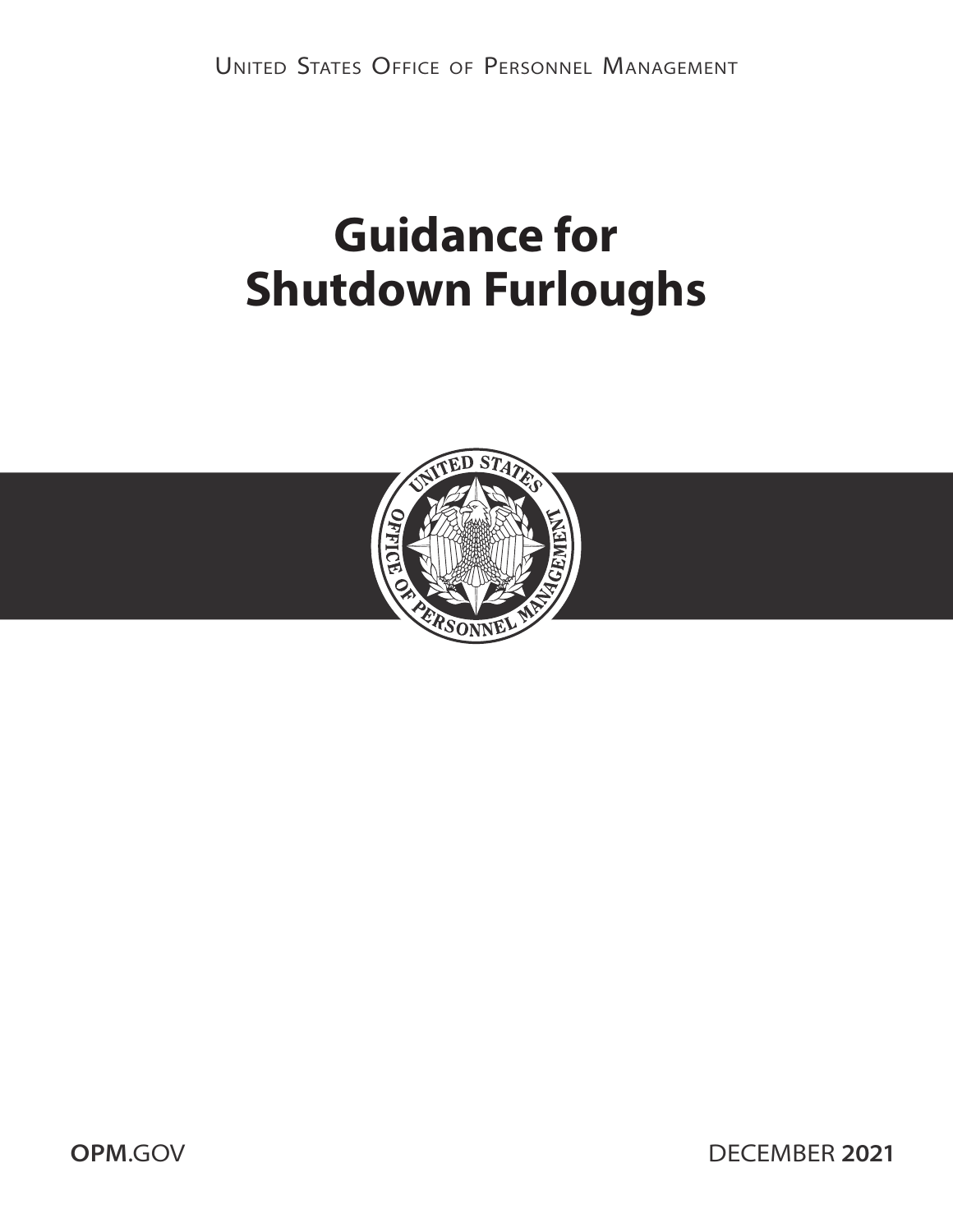## **Overview**

The U.S. Office of Personnel Management (OPM) has prepared human resources guidance for agencies and employees on shutdown furloughs (also called emergency furloughs). A shutdown furlough occurs when there is a lapse in annual appropriations. Shutdown furloughs can occur at the beginning of a fiscal year, if no funds have been appropriated for that year, or upon expiration of a continuing resolution, if a new continuing resolution or appropriations law is not passed.

In a shutdown furlough, an affected agency would have to shut down any activities funded by annual appropriations that are not excepted by law. Typically, an agency will have very little to no lead time to plan and implement a shutdown furlough.

This guidance has been updated to incorporate the requirements of the Government Employee Fair Treatment Act of 2019 (Public Law 116-1, January 16, 2019). That Act amended section 1341 of title 31, United States Code, to provide retroactive pay for Federal employees affected by a lapse in appropriations as soon as possible after the lapse in appropriations ends, regardless of scheduled pay dates, and subject to the enactment of appropriations Acts ending the lapse.

NOTE: This guidance applies to activities that are funded by annual appropriations. Some agency functions have alternative funding sources and, as a result, are not directly affected by a lapse in annual appropriations. Employees performing those functions will generally continue to be governed by the normal pay, leave, and other civil service rules. Agencies should consult with their legal counsel if they have further questions concerning this distinction. Employees should consult with their Human Resources office.

## **Table of Contents**

| В.                                                                                                         |                                                                                                  |     |
|------------------------------------------------------------------------------------------------------------|--------------------------------------------------------------------------------------------------|-----|
| C.                                                                                                         |                                                                                                  |     |
| D.                                                                                                         |                                                                                                  |     |
| Е.                                                                                                         |                                                                                                  |     |
| F.                                                                                                         |                                                                                                  |     |
| G.                                                                                                         |                                                                                                  |     |
| Н.                                                                                                         |                                                                                                  |     |
| Ι.                                                                                                         |                                                                                                  |     |
| J.                                                                                                         |                                                                                                  |     |
| Κ.                                                                                                         |                                                                                                  |     |
|                                                                                                            |                                                                                                  |     |
| M.                                                                                                         |                                                                                                  |     |
| N.                                                                                                         |                                                                                                  |     |
| O.                                                                                                         |                                                                                                  |     |
|                                                                                                            |                                                                                                  |     |
| Q.                                                                                                         |                                                                                                  |     |
|                                                                                                            |                                                                                                  |     |
|                                                                                                            | Sample Notice of Furlough During Holiday to Excepted Employee Due to a Lapse in Appropriations43 |     |
| Sample Notice of Furlough During Intermittent Absences and Holidays to Excepted Employee Due to a Lapse in |                                                                                                  |     |
|                                                                                                            |                                                                                                  | .46 |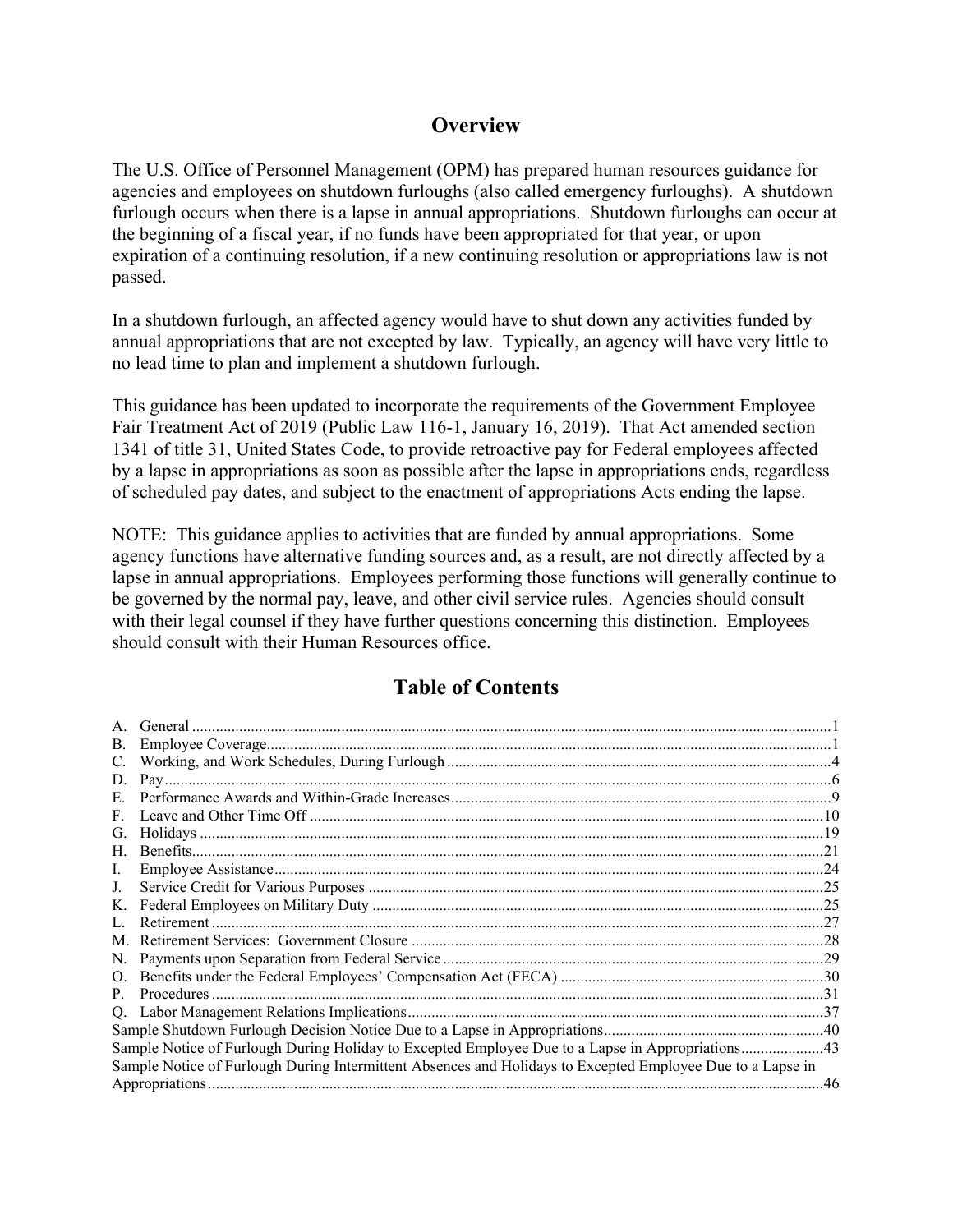**Note:** Certain Q's and A's in this document, "Guidance for Shutdown Furloughs," assume coverage under provisions of law or regulation specified in the given Q and A. To the extent that a particular employee is not covered by those specified provisions, the guidance in the Q and A may not be applicable.

## <span id="page-2-0"></span>**A. General**

#### **1. What is a furlough?**

**A.** A furlough is the placing of an employee in a temporary nonduty, nonpay status because of lack of work or funds, or other nondisciplinary reasons.

#### **2. What is a shutdown furlough and why is a shutdown furlough necessary?**

**A.** In the event that funds are not available through an appropriations law or continuing resolution, a "shutdown" furlough occurs. A shutdown furlough is necessary when an agency no longer has the necessary funds to operate and must shut down those activities which are not excepted pursuant to the Antideficiency Act (31 U.S.C. 1341-1342). (See guidance from the Office of Management and Budget (OMB) and the Department of Justice (DOJ) for further information on appropriation matters.)

## <span id="page-2-1"></span>**B. Employee Coverage**

#### **1. Who are "excepted" employees?**

In the context of shutdown furloughs, the term "excepted" is used broadly to refer to employees whose work is funded through annual appropriations but who are not furloughed because they are performing tasks that, by law, are allowed to continue during a lapse in appropriations. Those tasks are referred to as "excepted work." Such tasks may include emergency work involving the safety of human life or the protection of property or the performance of certain other types of "excepted work activities" as defined in DOJ and OMB guidance.

In addition to emergency work involving the safety of human life or the protection of property, work performed "by necessary implication" as described in DOJ and OMB guidance is considered to be excepted work. For example, an employee's performance of authorized orderly shutdown activities (as described in OMB and DOJ guidance) is considered excepted work. In addition, work necessary to implement a funded function, where the suspension of such work during the lapse would prevent or significantly damage the execution of the terms of the applicable statutory authorization or appropriation. is considered "excepted work" (e.g., cutting the checks for a benefit program for which funding remains available during the lapse and from which the law requires payments to be made). (See, e.g., OMB, [Frequently Asked Questions During a Lapse in Appropriations](https://www.whitehouse.gov/omb/information-for-agencies/agency-contingency-plans/) (Sept. 28, 2021).)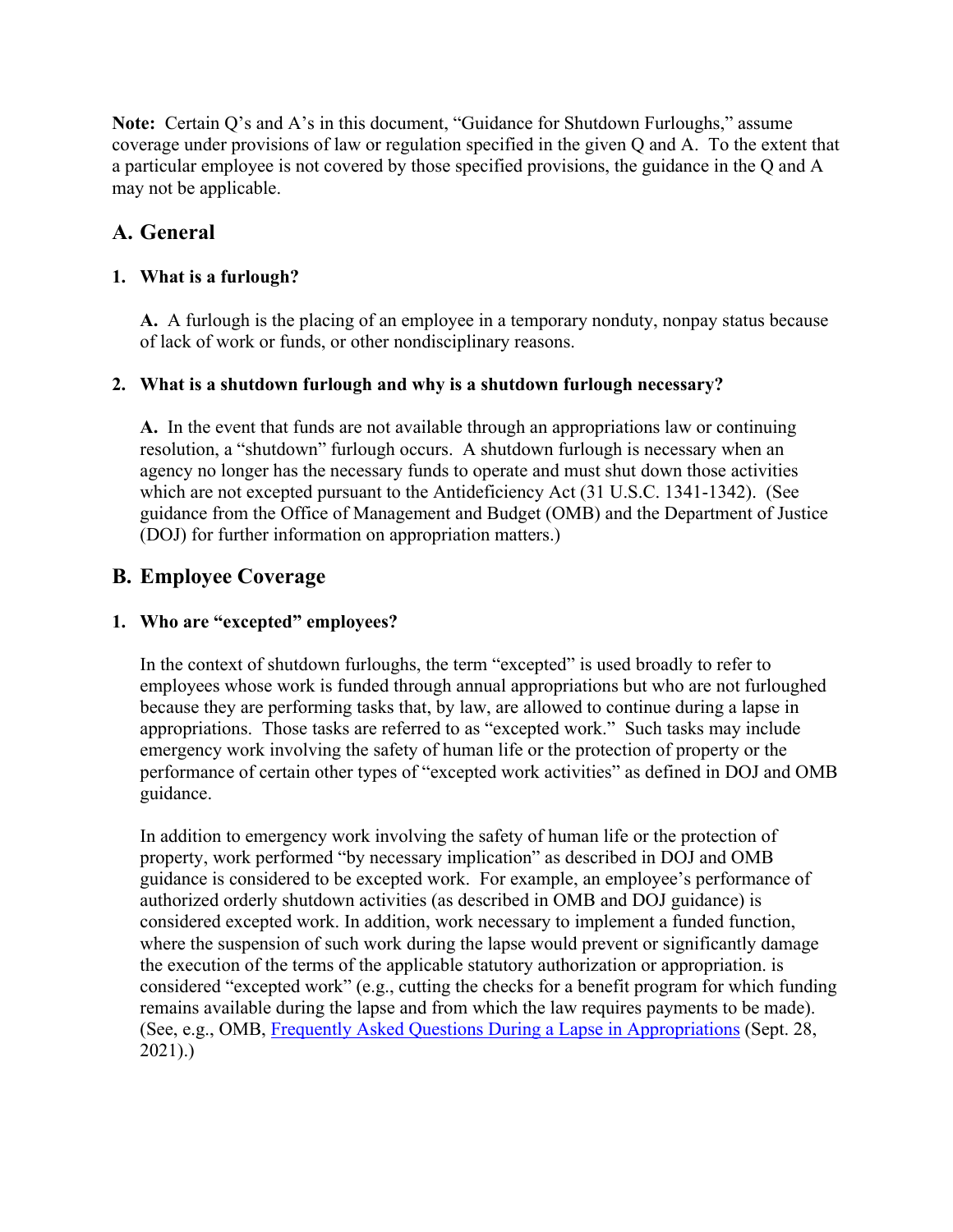Agency legal counsel, working with senior agency managers, determine which employees are designated to be handling "excepted" and "non-excepted" functions. (See [Shutdown](https://www.opm.gov/policy-data-oversight/pay-leave/furlough-guidance#url=Shutdown-Furlough)  [Furlough Guidance](https://www.opm.gov/policy-data-oversight/pay-leave/furlough-guidance#url=Shutdown-Furlough) for copies of the applicable OMB and DOJ issuances, which provide guidance on the application of these criteria.)

An employee may be required to perform excepted work activities during part of a lapse period and furloughed for the rest of the time. The use of paid leave is also permissible in certain situations, if taken pursuant to 31 U.S.C. 1341(c)(3). (See Questions D.1a. and F.2. for more information.)

(Note: Presidential appointees who are not covered by the leave system in 5 U.S.C. chapter 63 are not "excepted" as discussed above. However, they are not subject to furlough because their salary is an obligation incurred by the year, without consideration of hours of duty required, so they cannot be placed in a nonduty, nonpay status.)

#### **1a. To the extent that agencies need employees to be available to help process Form 931s,**  *Request for Wage and Separation Information,* **or other requests from State unemployment offices, can agencies except employees who are furloughed due to the lapse in annual appropriations to assist with this?**

**A.** Yes. Agencies can except employees who have previously been furloughed due to the lapse in annual appropriations in order to come back into work to assist with processing Form 931s and other related unemployment issues. It is up to the discretion of the agency to identify which employees and the number of employees that are needed to be called back into work for this purpose.

#### **2. Are all employees who qualify as "emergency employees" for the purpose of weather emergencies considered to be "excepted employees" for the purpose of a shutdown furlough?**

**A.** Not necessarily. "Emergency employees" are those employees who must report for work in emergency situations—e.g., severe weather conditions, air pollution, power failures, interruption of public transportation, and other situations in which significant numbers of employees are prevented from reporting for work or which require agencies to close all or part of their activities. Emergency employees are not automatically deemed excepted employees for purposes of shutdown furloughs. Each agency must determine which employees are excepted employees based on the law.

#### **3. Who are "exempt" employees?**

**A.** Employees are "exempt" from furlough if they are not affected by a lapse in appropriations. This includes employees whose functions are not funded by annually appropriated funds. Employees performing those functions will generally continue to be governed by the normal pay, leave, and other civil service rules.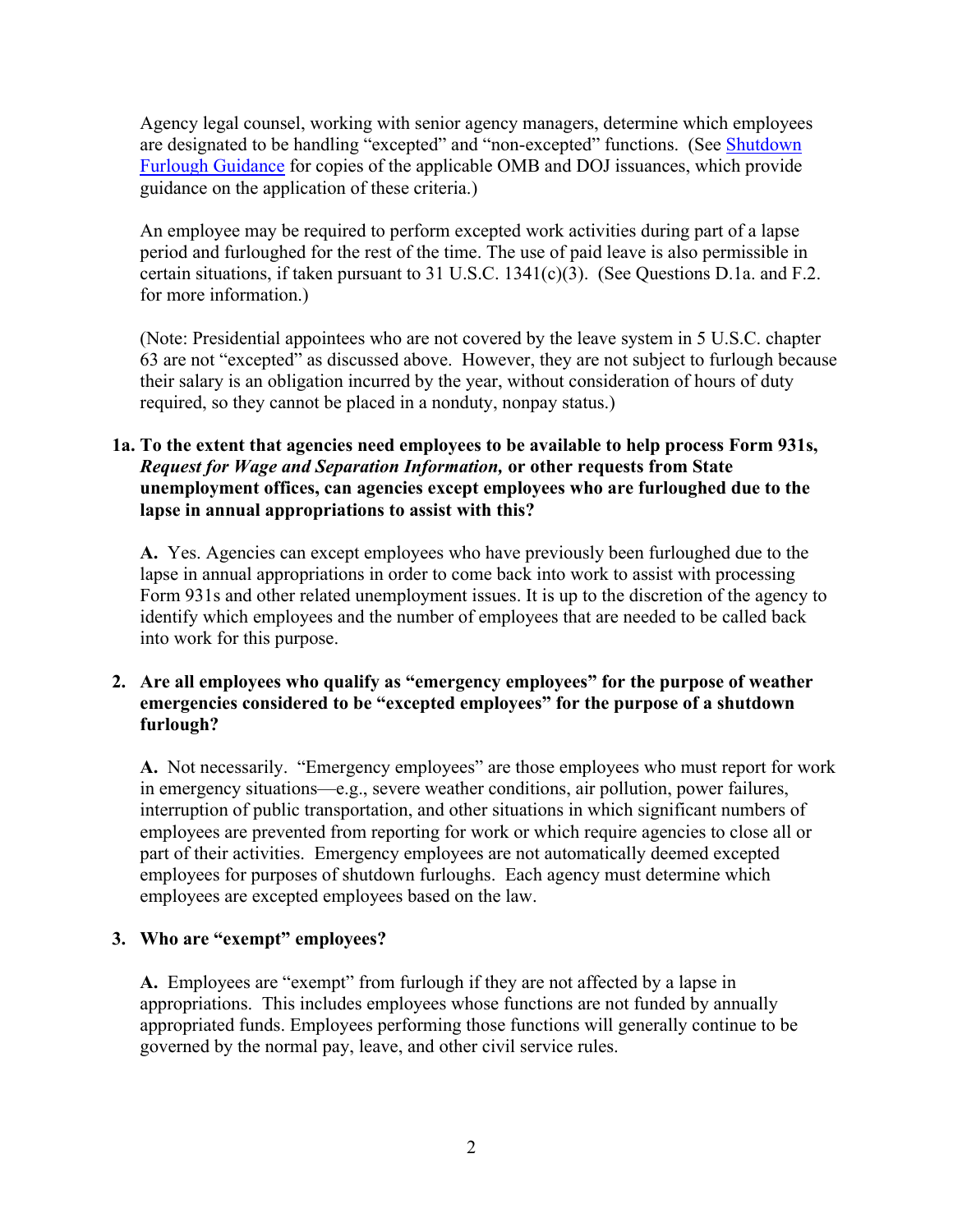#### **4. What about employees whose work is neither "excepted" nor "exempt"?**

**A.** Employees whose work is funded through annual appropriations but is not designated as excepted work are barred from working during a shutdown, other than to perform minimal activities as necessary to execute an orderly suspension of agency operations related to nonexcepted activities. These employees will be furloughed.

#### **5. How will employees be notified whether they have been designated to be handling "excepted" functions or not?**

**A.** Each agency will determine the method and timing of notifying employees of whether their work has been determined to be excepted.

#### **6. Why are leave-exempt Presidential appointees not subject to furlough?**

**A.** Individuals appointed by the President, with or without Senate confirmation, who are not covered by the leave system in 5 U.S.C. chapter 63, or an equivalent formal leave system, are not subject to furlough. An exemption from the chapter 63 leave system may be based on 5 U.S.C. 6301(2)(x) or (xi). (See also OPM regulations at 5 CFR 630.211.) These leaveexempt Presidential appointees are not subject to furloughs because they are considered to be entitled to the pay of their offices solely by virtue of their status as an officer, rather than by virtue of the hours they work. In other words, their compensation is attached to their office, and, by necessary implication of the President's authority to appoint such employees, their service under such an appointment creates budgetary obligations without the need for additional statutory authorization. Based on opinions of the Office of Legal Counsel, Department of Justice, the Antideficiency Act prohibition on creating a budgetary obligation before an appropriation is made is not applicable if the obligation is otherwise "authorized by law." (See [31 U.S.C. 1341 and 36 Op. O.L.C. 1,](http://www.justice.gov/sites/default/files/olc/opinions/2011/04/31/wh-offrs-exempt-from-leave_0.pdf) April 8, 2011.)

A leave-exempt Presidential appointee cannot be placed on nonduty status. Thus, the appointee's pay cannot be reduced based on placement in nonduty status, including via the mechanism of a furlough. As explained above, a leave-exempt Presidential appointee is entitled to the established pay of the position based on the holding of the office, not on the hours of duty.

Presidential appointees who are covered by the chapter 63 leave system are not considered to be entitled to pay based solely on their status as officers; thus, these individuals are subject to furlough in the same manner as other Federal employees. (See 5 U.S.C. 5508.) Any Presidential appointee who is a member of the Senior Executive Service (SES) or in a senior level (SL/ST) position paid under 5 U.S.C. 5376 is not exempt from the chapter 63 leave system (unless specifically designated for exemption under 5 U.S.C. 6301(2)(xi) and 5 CFR 630.211). All SES and SL/ST employees covered by the chapter 63 leave system are subject to furlough on the same basis as other employees. (The furlough of career SES members is subject to the procedures in 5 CFR 359, subpart H, and the furlough of SL/ST employees is subject to the procedures in 5 CFR 752, subpart D, or 5 CFR part 351, as applicable.)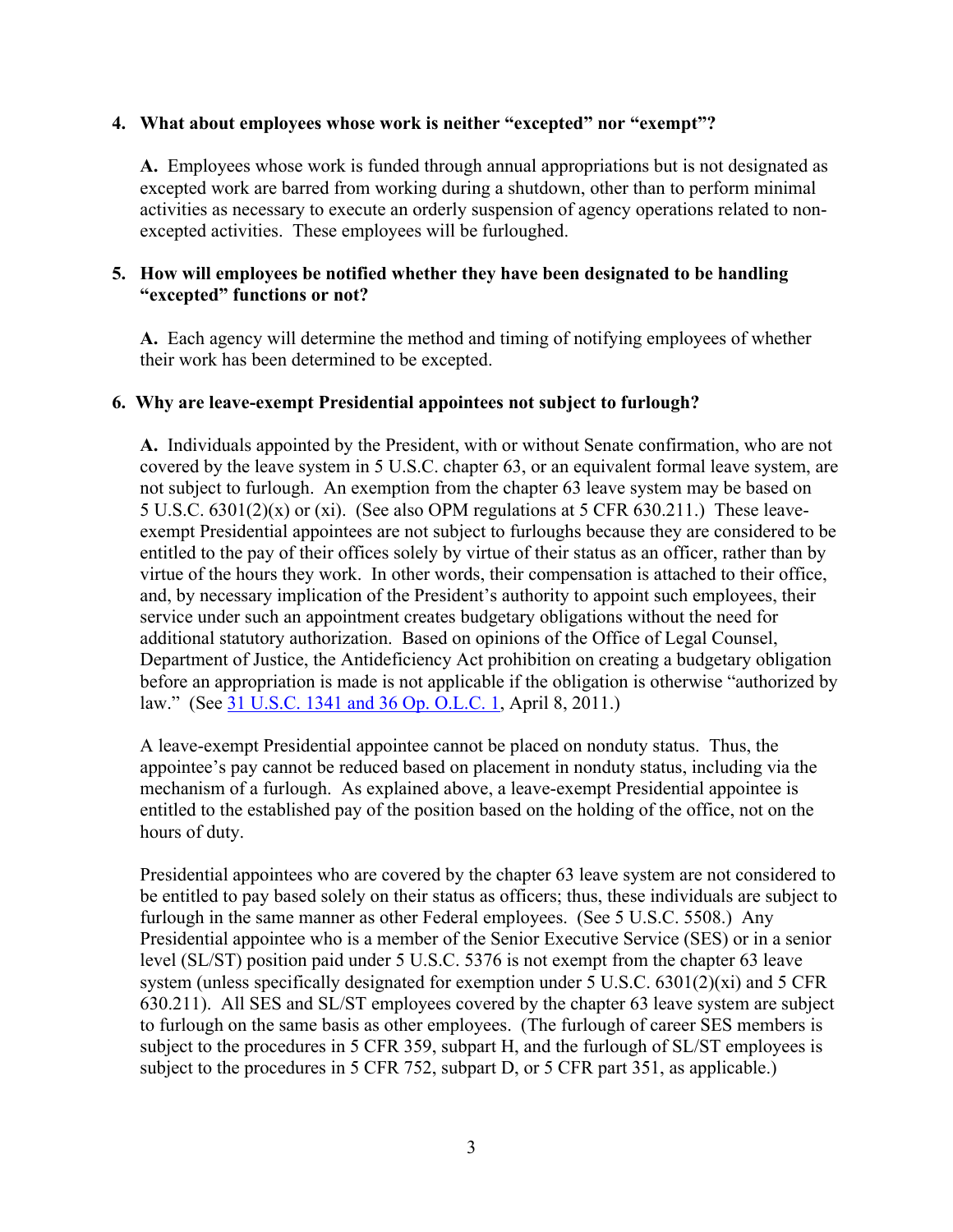While employees may be subject to furlough, the applicable procedures depend on the type of employee in question. For example, all Presidential appointees are excluded from the adverse action procedures in 5 U.S.C. chapter 75, based on 5 U.S.C. 7511(b)(1) and (3). In addition, Presidential appointees subject to Senate confirmation are excluded from reduction in force procedures, based on 5 CFR 351.202(b). If a Presidential appointee is subject to furlough but not subject to adverse action or reduction in force procedures, the agency should follow any administrative procedures required by any applicable internal personnel policies.

Note: A former career Senior Executive Service (SES) appointee who receives a Presidential appointment that would normally convey an exemption from the leave system may be eligible to elect to retain SES leave benefits under 5 U.S.C. 3392(c). If SES leave benefits are so elected, such a Presidential appointee would be subject to furlough under 5 CFR 359, subpart H.

## <span id="page-5-0"></span>**C. Working, and Work Schedules, During Furlough**

#### **1. May an employee volunteer to do his or her job on a nonpay basis during a shutdown furlough?**

**A.** No. Unless otherwise authorized by law, an agency may not accept the voluntary services of an employee. (See 31 U.S.C. 1342.)

#### **2. What happens to employees scheduled for training during a shutdown furlough?**

**A.** Employees who are neither excepted nor exempt and are scheduled for training during a shutdown furlough must be placed in a furlough status and ordered not to attend the scheduled training.

#### **3. May employees take other jobs while on furlough?**

**A.** While on furlough, an individual remains an employee of the Federal Government. Therefore, executive branch-wide standards of ethical conduct and rules regarding outside employment continue to apply when an individual is furloughed (specifically, the executive branch-wide standards of ethical conduct (the standards), at 5 CFR part 2635). In addition, there are specific statutes which prohibit certain outside activities, and agency-specific supplemental rules that require prior approval of, and sometimes prohibit, outside employment. Therefore, before engaging in outside employment, employees should review these regulations and then consult their agency ethics official to learn if there are any agencyspecific supplemental rules governing the employee.

#### **4. If an employee receives a temporary appointment in another agency while furloughed, what happens to his/her benefits (e.g., retirement, health benefits, life insurance, leave)?**

**A.** Retirement, health benefits, and life insurance are handled as if the employee had actually transferred to the new agency. Leave balances are transferred as if the employee had actually transferred. (See Comptroller General opinion B-167975, September 1, 1970.)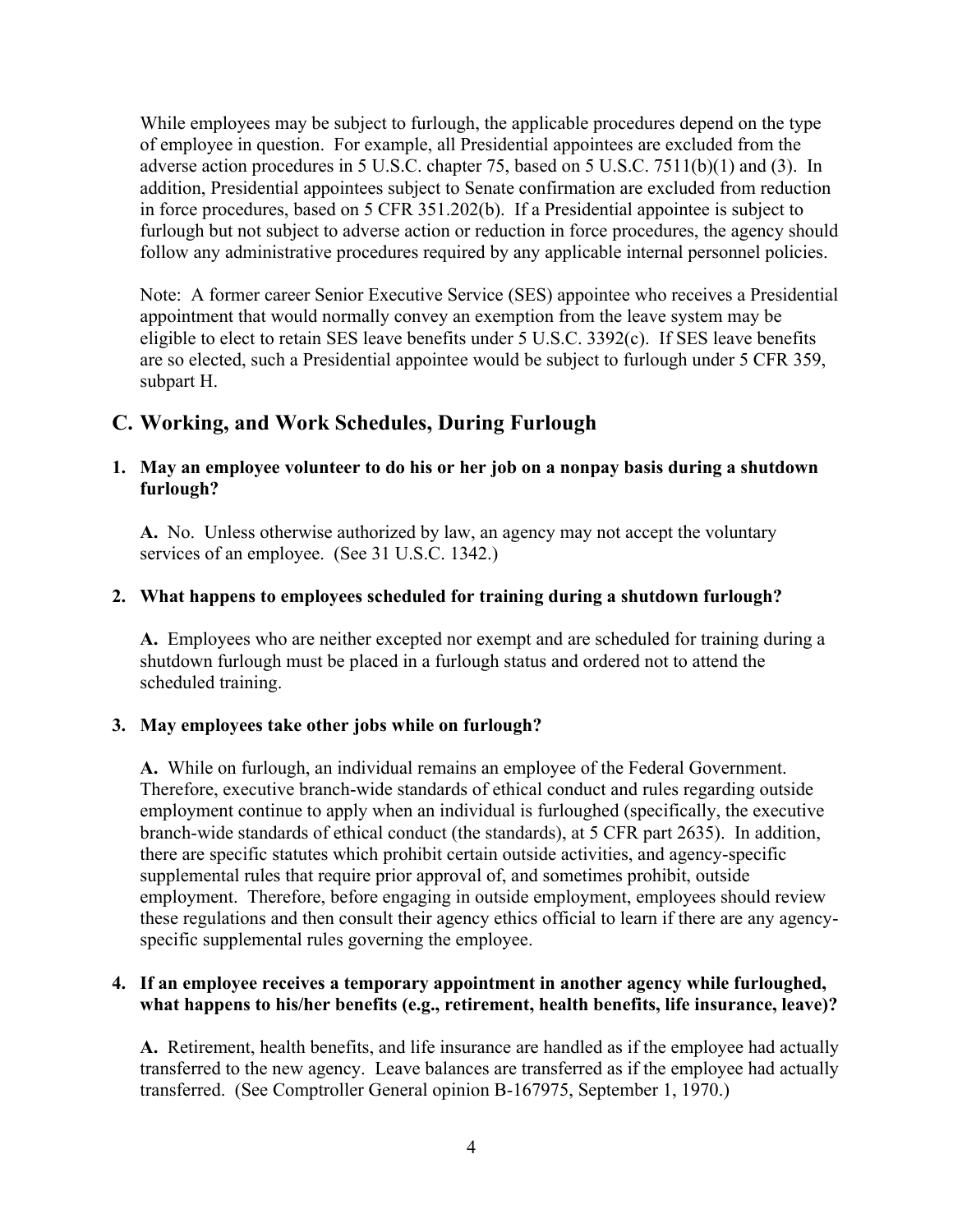#### **5. How should an agency determine the number of furlough hours for alternative work schedule (AWS) employees during a shutdown furlough? Can an employee reschedule a non-workday that occurred during the furlough?**

**A.** Employees are furloughed based on the number of hours they are scheduled to work on the days for which there is a shutdown furlough. There are two types of alternative work schedules —a flexible work schedule and a compressed work schedule. Normally, once a compressed work schedule is established, the days and hours are fixed and cannot be changed; however, changes in an employee's flexible work schedule may be made under agency policies and collective bargaining agreements (if applicable). For example, in appropriate circumstances, the AWS day off for an employee with a flexible work schedule may be changed to a different day in the same biweekly pay period.

Once a lapse in appropriations begins, a furloughed employee must not be permitted to reschedule an AWS day off under a flexible work schedule that was scheduled to occur during the lapse—except when rescheduling is related directly to the timing of the employee's orderly shutdown activities. Thus, if the lapse ends in the middle of a pay period, a furloughed employee may not move an AWS day off that was scheduled to occur during the portion of the pay period covered by the lapse.

However, if a furloughed employee's AWS day off was scheduled to occur during the portion of the pay period that falls after the lapse in appropriations has ended, it may be possible for the employee to move the AWS day off to a later date in that same pay period. For example, an employee may want to move an AWS day off scheduled to occur after the lapse has ended to a later date because the employee needs more time to reestablish childcare arrangements after the lapse ended. Any changes to an employee's AWS day off are subject to agency policies and collective bargaining agreements, as applicable.

After the lapse in appropriations has ended, retroactive pay at the standard rate of pay is based on each employee's established (standard) schedule. No retroactive pay is provided for an AWS day off. An employee cannot move an AWS day off in order to obtain retroactive pay for a normal day off under the employee's established schedule. (See section D (Pay) for additional information on retroactive pay after a lapse of appropriation ends.)

#### **5a. What happens to employees on detail during a shutdown furlough?**

**A.** Detailed employees remain officially assigned to their permanent position of record during the detail. During a shutdown furlough, each agency will determine the status of their employees on detail, either within the agency or to another agency. This determination is driven by the funding source of the work performed by the detailed employees.

In the case of any detailee under an authorized non-reimbursable agreement whose permanent work the home agency designates as excepted and whose home agency agrees to continue the detail, the home and receiving agencies should carefully consult with one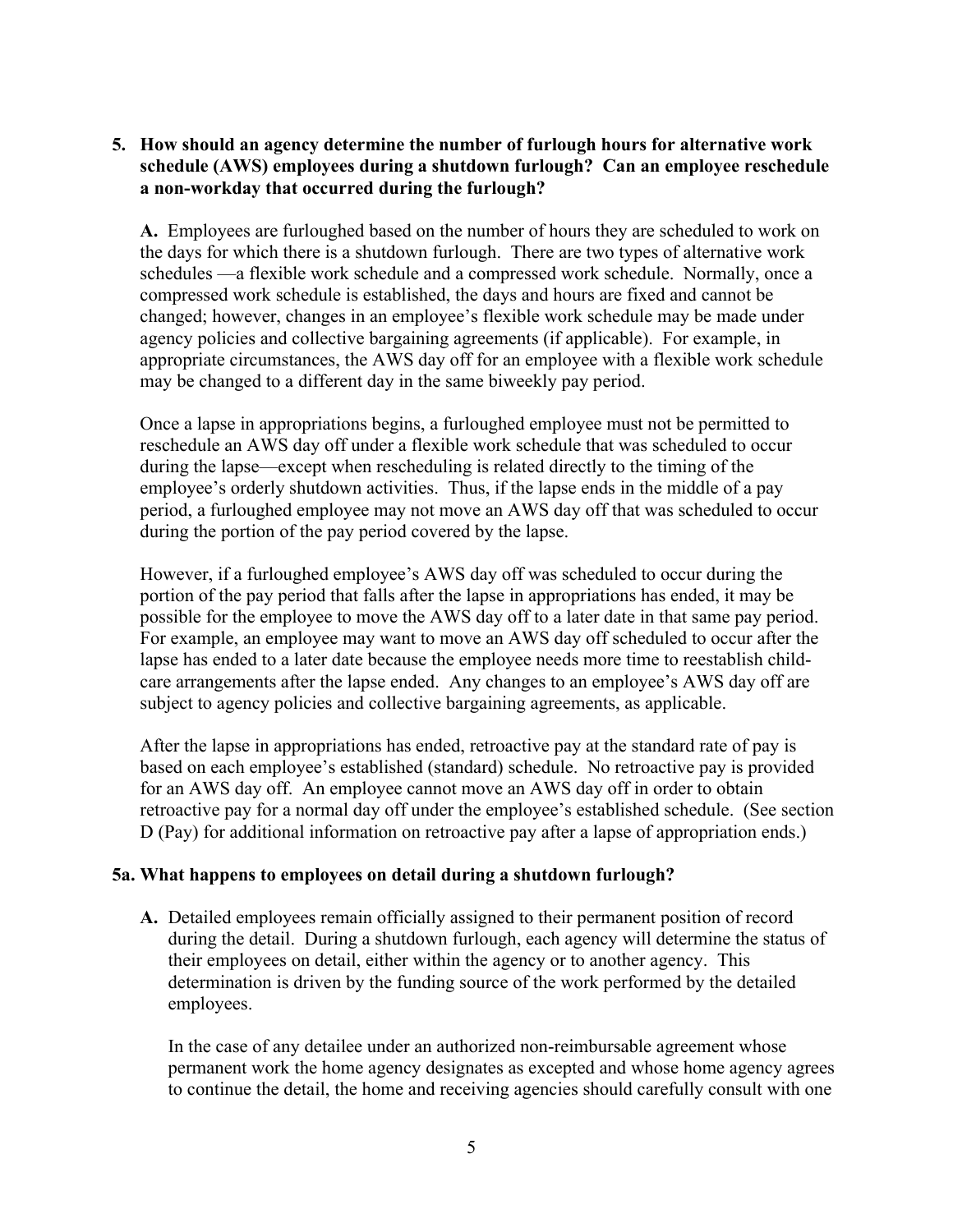another about what, if any, activities are appropriate for the detailee to perform during a lapse. Any such activities must be consistent with the reasons why the home agency designated the employee's work as excepted. This communication is especially important in the event that the activities of the receiving agency are not subject to the lapse.

#### **6. How are personnel working for Federal agencies under mobility agreements pursuant to the Intergovernmental Personnel Act (IPA) treated in a shutdown furlough?**

**A.** The specific authority for furloughing personnel who are working under mobility agreements pursuant to the IPA, either inside the Federal Government or with other organizations, will depend upon the nature of individual agreements, the status of the appointments, and/or the funding arrangements for the assignments. As a general rule, the following principles are applicable in determining whether to furlough personnel on IPA mobility assignments:

- Personnel from non-Federal organizations on appointments to the Federal Government are subject to furlough in the same manner as other employees if the Federal agencies hosting them are paying their salaries and benefits.
- Personnel from non-Federal organizations on detail to Federal agencies may continue working and are not subject to furlough, provided that the non-Federal organizations are paying the total costs of their details.
- Personnel on detail to Federal agencies from non-Federal organizations that share part of the costs of the detail may continue to work if the Federal portion of the costs was previously obligated from amounts available at the time of the IPA mobility agreements. In the event that a shutdown furlough takes place during a time for which no funds are available, the assignment should be terminated.
- Personnel on detail to Federal agencies from non-Federal organizations that do not pay or share the costs of the detail are subject to furlough in the same manner as other employees because the Federal agency is covering the costs of the detail.

## <span id="page-7-0"></span>**D. Pay**

#### **1. Will employees performing excepted work be paid for performing such work during a shutdown furlough? If so, when will excepted employees receive such payments?**

**A.** Yes. After the lapse in appropriations has ended, employees who were required to perform excepted work during the lapse will receive retroactive pay for those work periods. (See 31 U.S.C. 1341(c)(2).) Retroactive pay is provided at the employee's "standard rate of pay." If the retroactive pay cannot be provided on the normal pay date for the given pay period, it must be provided at the earliest date possible after the lapse ends.

(Note: Presidential appointees who are not covered by the leave system in 5 U.S.C. chapter 63 are not subject to furlough, but are also barred from receiving pay during a lapse in appropriations. These Presidential appointees will be paid after the lapse in appropriations has ended. See Question B.6.)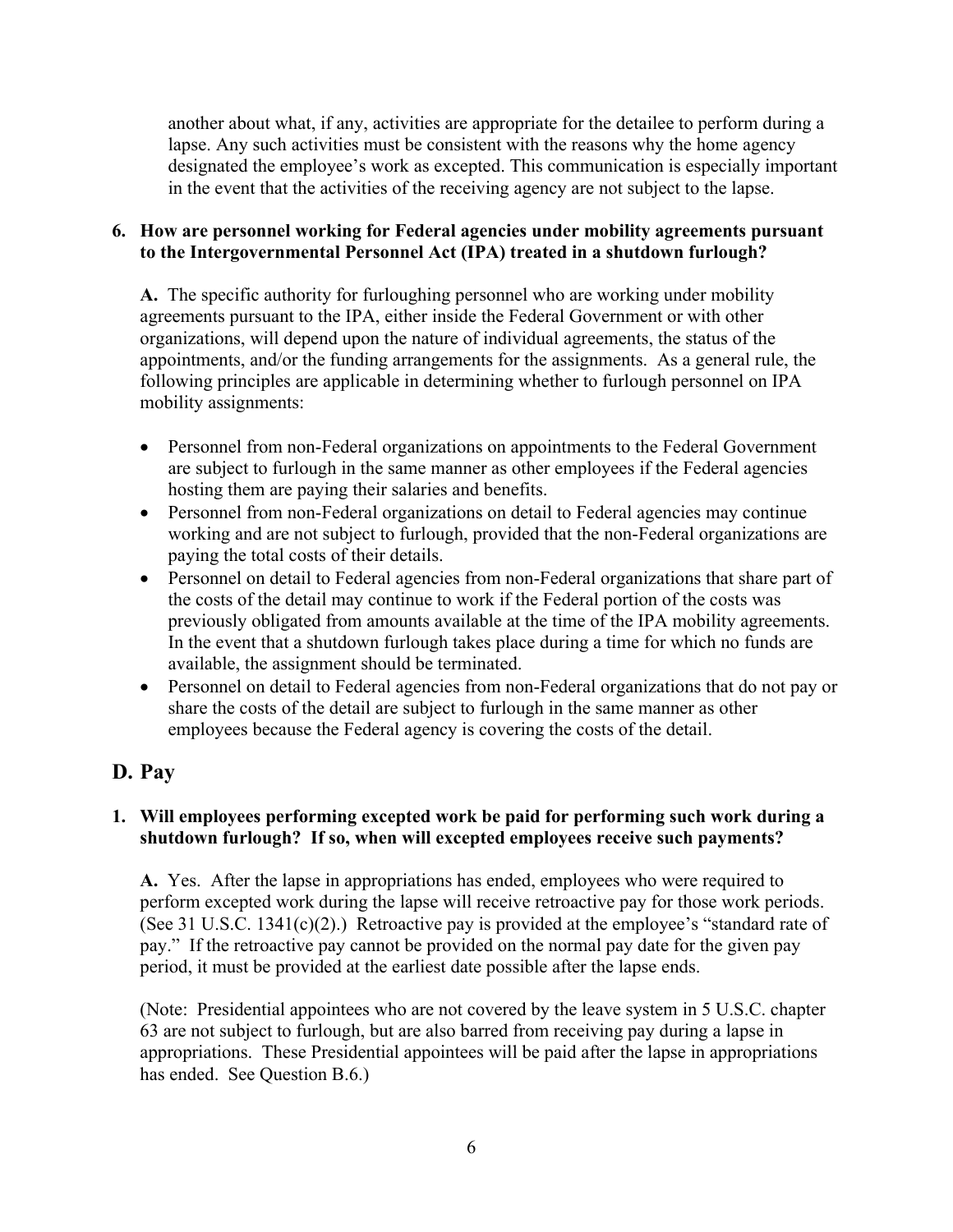#### **1a. How is the "standard rate of pay" computed for employees whose work is excepted?**

**A.** Employees who perform excepted work during a lapse in appropriations must receive retroactive pay for that work at the employee's "standard rate of pay"  $(31 \text{ U.S.C. } 1341(c)(2))$ . The "standard rate of pay" for excepted hours of work is the pay to which the employee normally is entitled for actual hours of work under the applicable pay rules. For example, if an excepted employee performs authorized overtime work beyond the normal requirements for his or her job, he/she will be paid for that actual authorized overtime work. All excepted hours of work are treated as time in a pay status for pay, leave, and benefit purposes.

Excepted employees who elect to use paid leave under 31 U.S.C. 1341(c)(3) to cover an authorized absence from work during a lapse in appropriations will receive pay for that leave under the normal leave rules when the lapse ends. (See Question F.2.) Consistent with the normal leave rules, an excepted employee may not use paid leave during periods when the employee is found to be absent without leave (AWOL). The standard rate of pay during AWOL periods is zero. If an otherwise excepted employee has an authorized absence from work during the lapse and elects not to use paid leave under 31 U.S.C. 1341(c)(3), the employee will be placed in furlough status during the authorized absence. The employee will be paid for the furlough time when the lapse ends as described in Questions D.3. and D.4. The employee will not be charged paid leave or other paid time off for authorized periods of absence from duty during the lapse, except as provided under 31 U.S.C. 1341(c)(3). (See Question F.2.)

#### **2. May an employee who performs excepted work be permitted to earn premium pay (e.g., overtime pay, Sunday premium pay, night pay, availability pay) during the furlough period?**

**A.** Yes. An employee who performs excepted work and who meets the conditions for overtime pay, Sunday premium pay, night pay, availability pay, and other premium payments will be entitled to receive payment in accordance with applicable rules, subject to any relevant payment limitations, once the lapse ends. Premium pay may be earned during the lapse but cannot be paid until Congress passes and the President signs a new appropriation or continuing resolution.

#### **3. Will employees who are furloughed get paid?**

**A.** Yes. After the lapse in appropriations has ended, employees who were furloughed as the result of the lapse will receive retroactive pay for those furlough periods. (See 31 U.S.C. 1341(c)(2).) Retroactive pay will be provided on the earliest date possible after the lapse ends, regardless of scheduled pay dates. (See 31 U.S.C. 1341(c)(2).) If retroactive pay cannot be provided by the normal pay date for the given pay period, it will be provided as soon as possible thereafter. Retroactive pay is provided at the employee's "standard rate of pay." (See Question D.4. Note that retroactive pay may be zero if an employee was scheduled (before the lapse took effect) to be in a nonpay status during the period when the lapse was in effect.)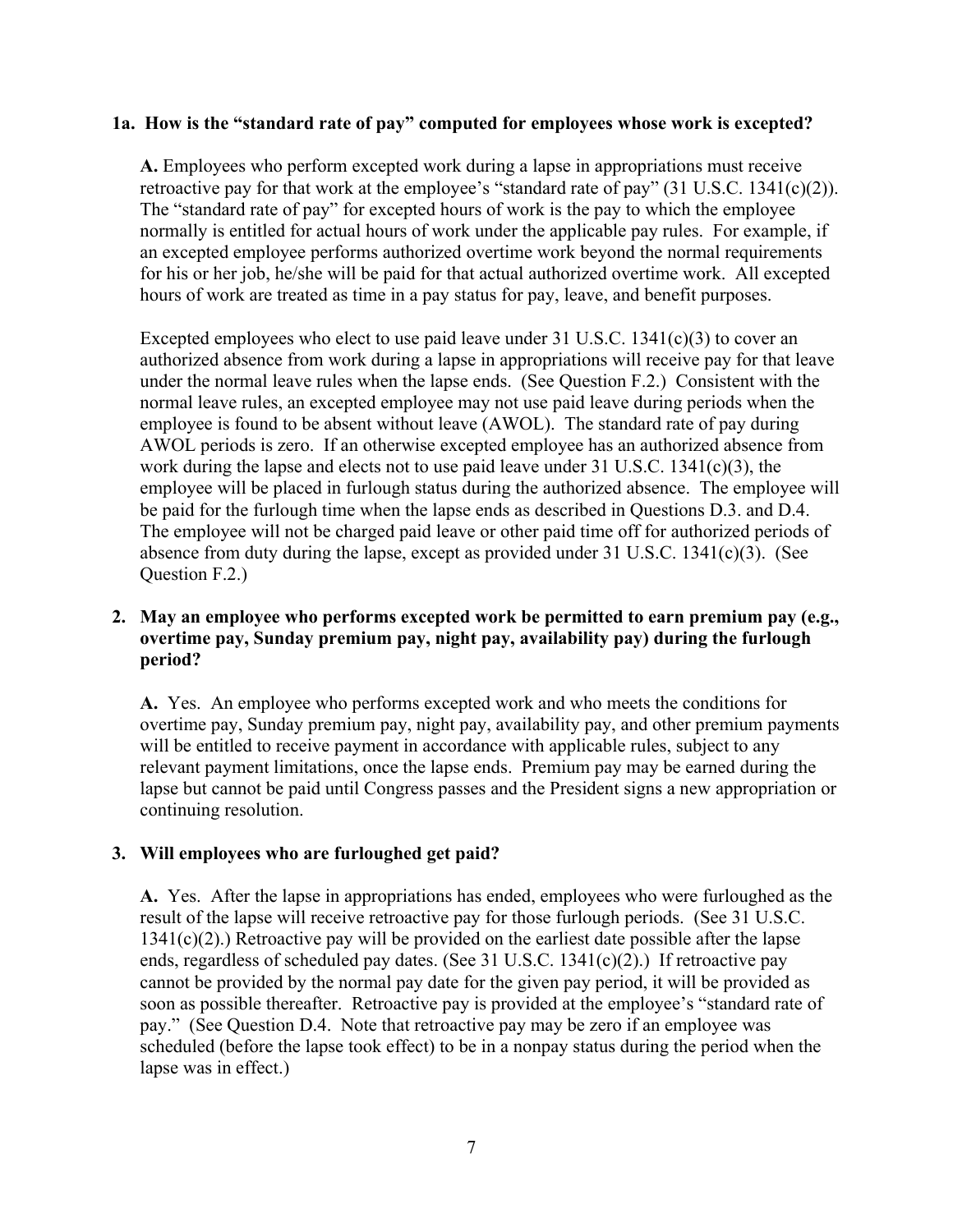#### **4. How is the "standard rate of pay" computed for furloughed employees?**

**A.** For periods of time during which an employee was furloughed during the lapse in appropriations, the "standard rate of pay" is the pay the employee would have received for the furlough hours had the lapse in appropriations not occurred and had the employee performed work. Therefore—

- An employee is entitled to receive his or her rate of basic pay for the furlough time to the extent that he or she would have been in a basic pay status but for the lapse in appropriations. (See 31 U.S.C.  $1341(c)(2)$ .)
- An employee receives retroactive pay for furlough time without being charged paid leave or other paid time off, since a lapse in appropriations generally prevents the use of paid leave or other paid time off. (However, an excepted employee may seek approval of paid leave under 31 U.S.C. 1341(c)(3). See Questions D.1a and F.2.)
- All furlough hours for which retroactive pay is received are treated as time in a pay status for pay, leave, and benefit purposes. For example, for the purpose of applying General Schedule waiting periods associated with within-grade increases, the furlough time during the lapse in appropriations is treated as time in pay status.
- A furloughed employee who, during the lapse in appropriations, had been regularly scheduled to perform overtime work or to perform work at night or during a period for which any other form of premium pay would otherwise be payable is entitled to receive overtime pay, night pay, or other premium pay as if the work had been performed.
- Allowances, differentials, and other payments otherwise payable on a regular basis (e.g., administratively uncontrollable overtime pay and law enforcement availability pay) must be paid as if the furloughed employee actually continued to work.
- All periods of time during which a furloughed employee would, but for the lapse in appropriations, have been in a pay status (including regularly scheduled overtime hours and standby duty) must be considered "hours of work" for pay administration purposes under the Fair Labor Standards Act.
- A furloughed employee is not entitled to retroactive pay for furlough periods if the employee had been previously scheduled (i.e., scheduled before the lapse) to be in nonpay status during those periods. For example, an employee may have scheduled leave without pay (LWOP) for an extended period or be in a suspension status (i.e., pay suspended based on an adverse action). In effect, those already-in-place periods of nonpay status override the furlough status. The "standard rate of pay" for such previously scheduled periods of nonpay status is zero. In addition, an employee who was directed to perform excepted work during a lapse in appropriations but failed to report to duty could have been placed in absent-without-leave (AWOL) status for missed work hours, in accordance with agency policy and procedures. For such an employee, the "standard rate of pay" for AWOL hours is also zero.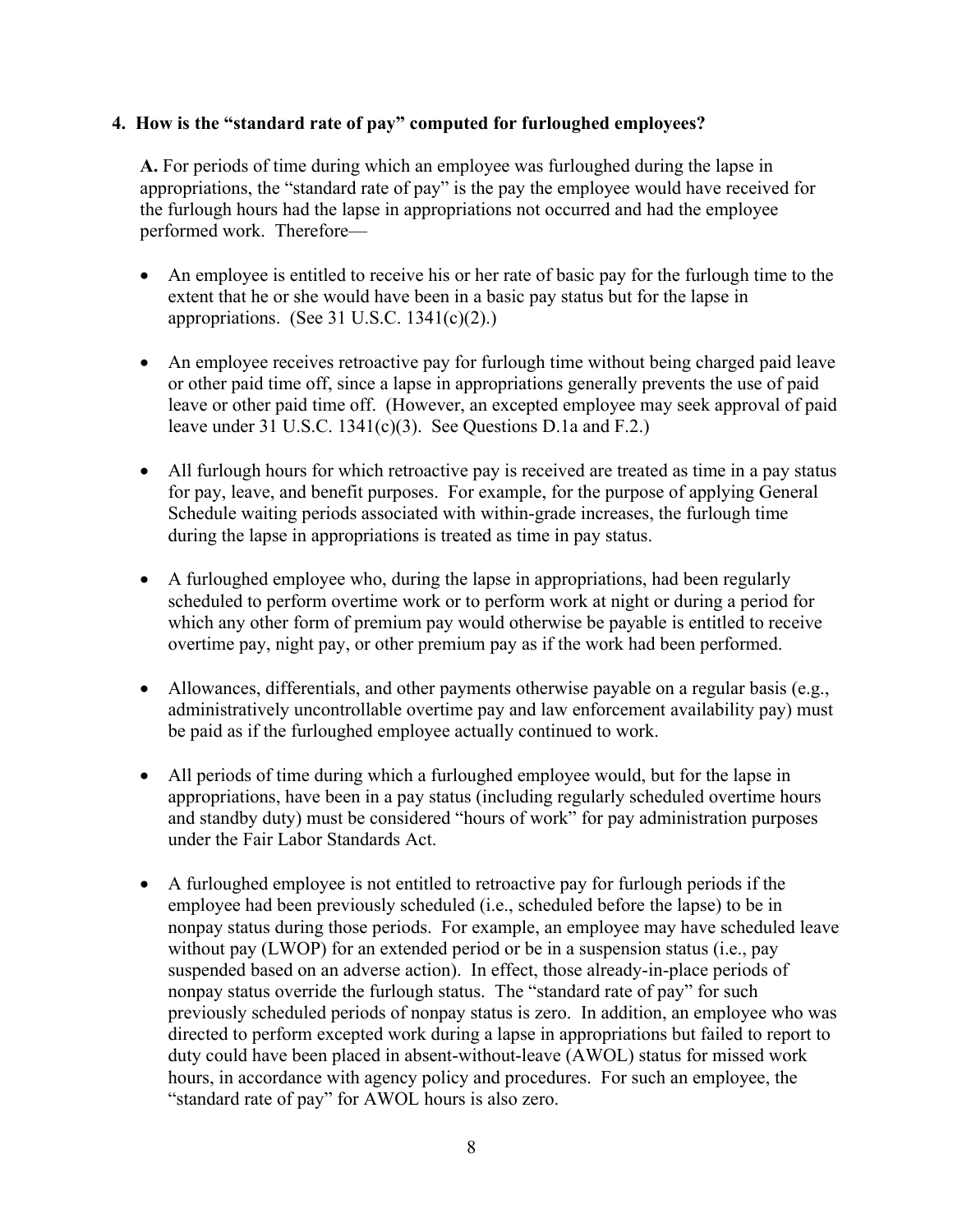#### **5. Will employees receive a paycheck for hours worked prior to a lapse in appropriations?**

**A.** Yes. Although the payroll for the last pay period before the lapse will be processed potentially during the lapse, the minimum number of payroll staff necessary for this process will be excepted for the minimum time required to issue the checks, including checks for the last pay period before the lapse. (See OMB, Frequently Asked Questions During a Lapse in [Appropriations \(Sept. 28, 2021\);](https://www.whitehouse.gov/wp-content/uploads/2021/09/Agency-Lapse-FAQs-9-28-21.pdf) [OMB M-96-01, Planning for Agency Operations \(Nov. 9,](https://obamawhitehouse.archives.gov/sites/default/files/omb/assets/omb/memoranda/m96-01.pdf)  [1995\);](https://obamawhitehouse.archives.gov/sites/default/files/omb/assets/omb/memoranda/m96-01.pdf) and [OMB, Bulletin No. 80-14, Shutdown of Agency Operations Upon Failure by the](https://www.opm.gov/policy-data-oversight/pay-leave/furlough-guidance/attachment_a-5.pdf)  [Congress to Enact Appropriations \(Aug. 28, 1980\).](https://www.opm.gov/policy-data-oversight/pay-leave/furlough-guidance/attachment_a-5.pdf))

#### **6. When an employee's pay is insufficient to permit all deductions to be made because a shutdown furlough occurs in the middle of a pay period and the employee receives a partial paycheck, what is the order of withholding precedence?**

**A.** Agencies will follow [the guidance on the order of precedence](https://www.chcoc.gov/content/ppm-2008-01-order-precedence-when-gross-pay-not-sufficient-permit-all-deductions) for applying deductions from the pay of its civilian employees when gross pay is insufficient to cover all authorized deductions.

## <span id="page-10-0"></span>**E. Performance Awards and Within-Grade Increases**

#### **1. If agency performance management policies and practices require the payment of performance awards to employees, can the payment be delayed until after the shutdown furlough?**

**A.** Yes. Neither law nor regulation requires agencies to pay performance awards granted under 5 U.S.C. chapters 43 and 45 and 5 CFR 451.104(a)(3). If agency performance management policies and practices require the payment of performance awards, agencies may delay payment until after the furlough when funds are available.

#### **2. Are agencies required to pay performance awards to Senior Executive Service (SES) career appointees during a shutdown furlough?**

**A.** No. The applicable law (5 U.S.C. 5384) and regulation (5 CFR 534.405) do not specify when an SES performance award must be paid to a career appointee, nor do they provide a basis to pay awards when no appropriated funds are available for that purpose. Therefore, if a shutdown furlough intervenes, an agency may defer payment of SES performance awards until after the furlough, when funds are available.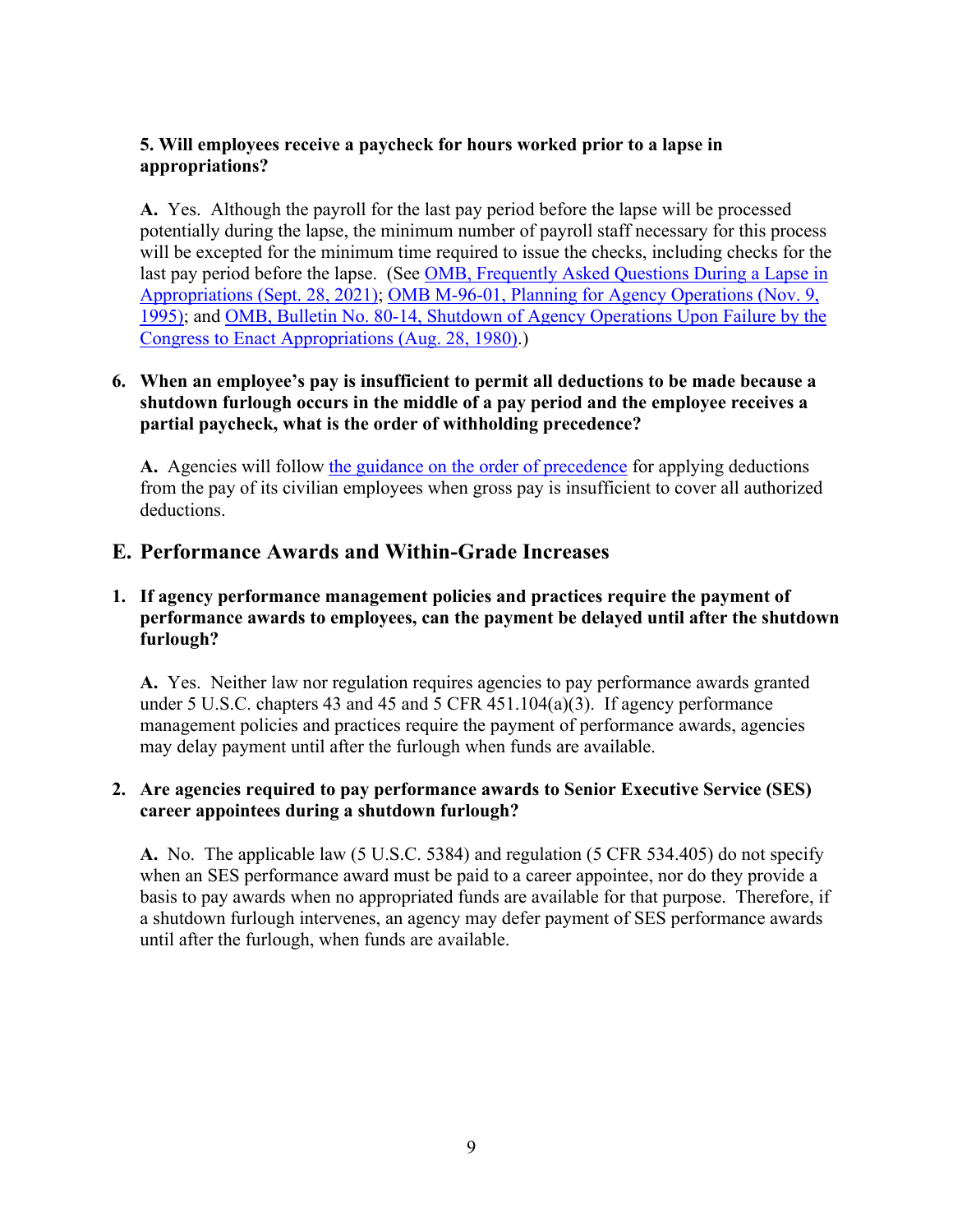#### **3. May agencies deny or delay within-grade or step increases for General Schedule and Federal Wage System employees who are furloughed during a lapse in appropriations?**

**A.** Once the lapse in appropriations ends and retroactive pay is payable, employees will be considered to be in pay status during the furlough period. Thus, the effective date of withingrade or step increases for eligible General Schedule and Federal Wage System employees based on service is not affected by time in a furlough status. Quality step increases cannot be retroactively approved and made effective as of a retroactive date absent a nondiscretionary agency policy or collective bargaining agreement that requires a specific effective date.

## <span id="page-11-0"></span>**F. Leave and Other Time Off**

#### **1. May a furloughed employee take previously approved paid time off (e.g., annual leave, sick leave, paid parental leave, disabled veteran leave, court leave, military leave, or leave for bone marrow/organ donor leave, or compensatory time off, including religious compensatory time off) during a lapse in appropriations?**

**A.** No, a furloughed employee may not use previously approved paid time off during a lapse in appropriations. Consistent with the Constitution, the Antideficiency Act does not allow authorization of any expenditure before an appropriation is made. Also, the Antideficiency Act does not allow the Government to incur budgetary obligations before an appropriation is made—unless authorized by law (31 U.S.C. 1341(a)(1)(B)). Based on law and OMB and DOJ guidance, certain types of obligations (but not expenditures) are allowed during a lapse in appropriations. The use of previously approved paid time off during a lapse in appropriations would create an obligation or a debt owed by the Government that is not authorized by the Antideficiency Act or other law during a lapse (except under a special provision for excepted employees in 31 U.S.C. 1341(c)(3)), and is thus prohibited. (See Question F.2. regarding paid time off for excepted employees.)

#### **2. May an excepted employee take previously approved paid time off or be granted new requests for paid time off during a shutdown furlough?**

**A.** A lapse in appropriations cancels an excepted employee's previously approved paid leave or other paid time off, for the same reasons that apply to furloughed employees. (See Question F.1.) This does not mean that an excepted employee cannot seek approval to be excused from duty during a lapse. An agency may excuse an excepted employee from duty and place the employee in furlough status for approved periods. An agency may allow an excepted employee to be off duty during periods when the employee was previously scheduled to be on paid leave. That off-duty time may be accommodated by workplace arrangements. (See Question F.2a. for information on use of workplace flexibilities.)

If that off-duty time cannot be accommodated by workplace flexibilities, the excepted employee will be placed in a furlough status for any approved absence unless the employee requests to use paid leave under 31 U.S.C.  $1341(c)(3)$ . We expect that excepted employees generally will not choose to use paid leave under 31 U.S.C. 1341(c)(3) because 31 U.S.C. 1341(c)(2) provides retroactive pay for furlough periods without charge to leave. Under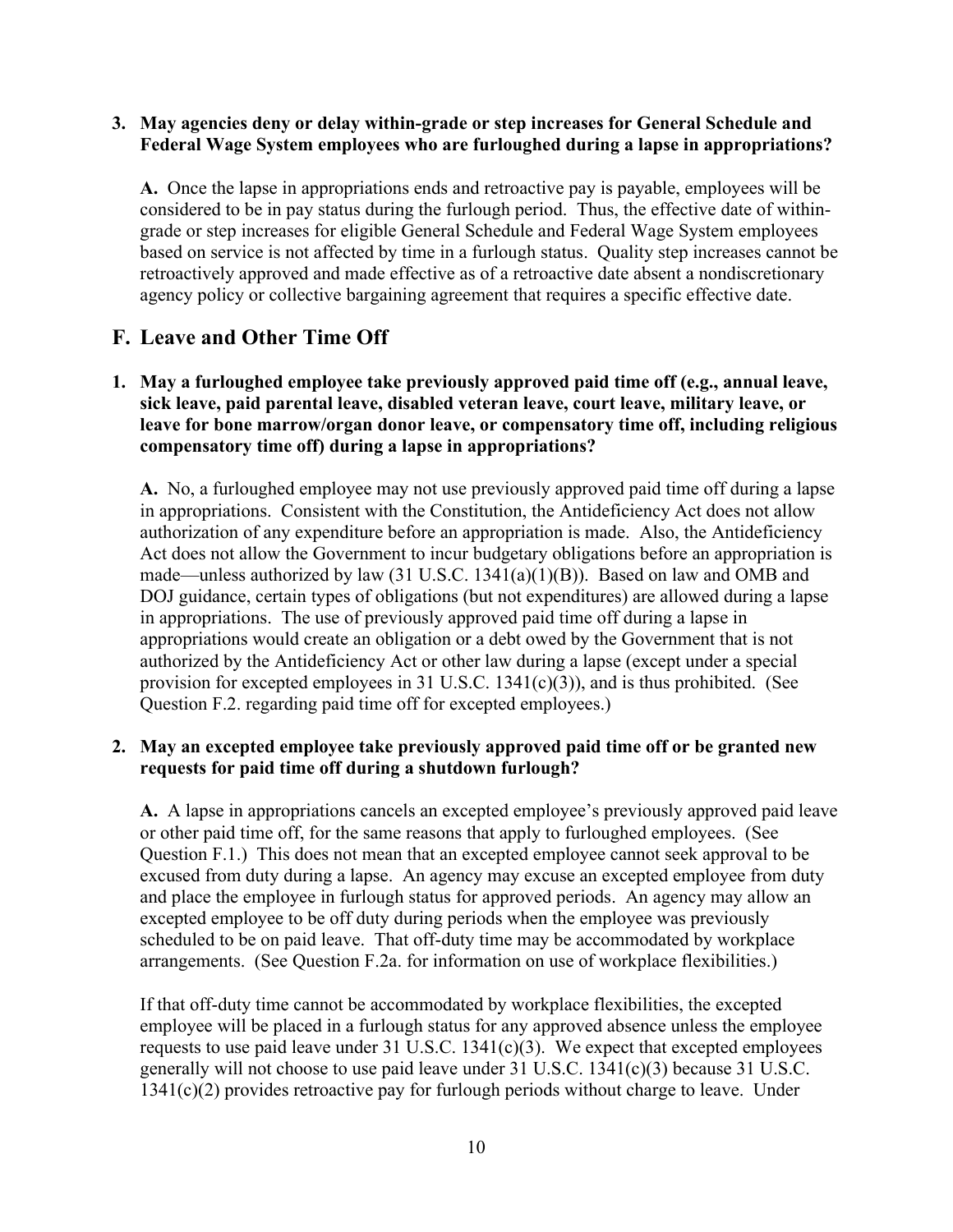either approach, any payment will be delayed until after the lapse ends.

If an excepted employee chooses to request leave under 31 U.S.C. 1341(c)(3) instead of the default approach of being placed in a furlough status, the employee may make new requests to use paid leave under 5 U.S.C. chapter 63 (or under other applicable law governing the use of leave if chapter 63 is not applicable). Such "paid leave" does not include the various types of paid time off found outside chapter 63 (e.g., compensatory time off, time off award, credit hours). Use of paid leave is subject to the normal rules for the applicable leave program, including leave request and approval procedures. While the paid leave can be used (i.e., resulting in a Government obligation of funds), compensation for the leave cannot be paid until after the lapse ends.

An excepted employee cannot use paid leave under  $31 \text{ U.S.C. } 1341(c)(3)$  to cover an unauthorized period of absence. If an excepted employee is directed to perform excepted work but fails to report to duty, the employee may be placed in absent without leave (AWOL) status for missed work hours, in accordance with agency policy and procedures. For such an excepted employee, the "standard rate of pay" for AWOL hours is zero. In other words, no retroactive pay is provided for AWOL hours after the lapse in appropriations ends.

#### **2a. Are excepted employees allowed to have intermittent absences from work during a shutdown furlough?**

**A.** Yes. As explained in Question F.2., an excepted employee may be excused from duty for intermittent periods during a shutdown furlough. While excused from performing excepted duties, the employee will be placed in furlough status (default approach) unless the employee elects to use paid leave under 31 U.S.C. 1341(c)(3). (See Question F.7. for specific guidance on employees scheduled to take leave under the Family and Medical Leave Act.)

However, if an excepted employee needs to be absent from work for brief periods, agencies are encouraged to explore the use of workplace flexibilities such as alternative work schedules and telework (subject to applicable laws, regulations, agency policies, and collective bargaining agreements) to accommodate the employee's need to be absent. (See Question C.5. for guidance on alternative work schedules.) If use of workplace flexibilities is not appropriate for the situation, excepted employees must be furloughed for any brief absence or allowed to request paid leave under 31 U.S.C. 1341(c)(3), as explained in Question F.2. (See Question F.2b. for guidance on excepted employees who must be furloughed during an approved absence from work. Also see Sample Notice of Furlough During Intermittent Absences and Holidays to Excepted Employee.)

In making determinations regarding whether to grant requests for time off that result in placement in furlough status, agencies are encouraged to consider the same principles that guide the granting of various types of paid leave during normal periods of funded operations, while keeping in mind any special work requirements for excepted employees during the lapse in appropriations.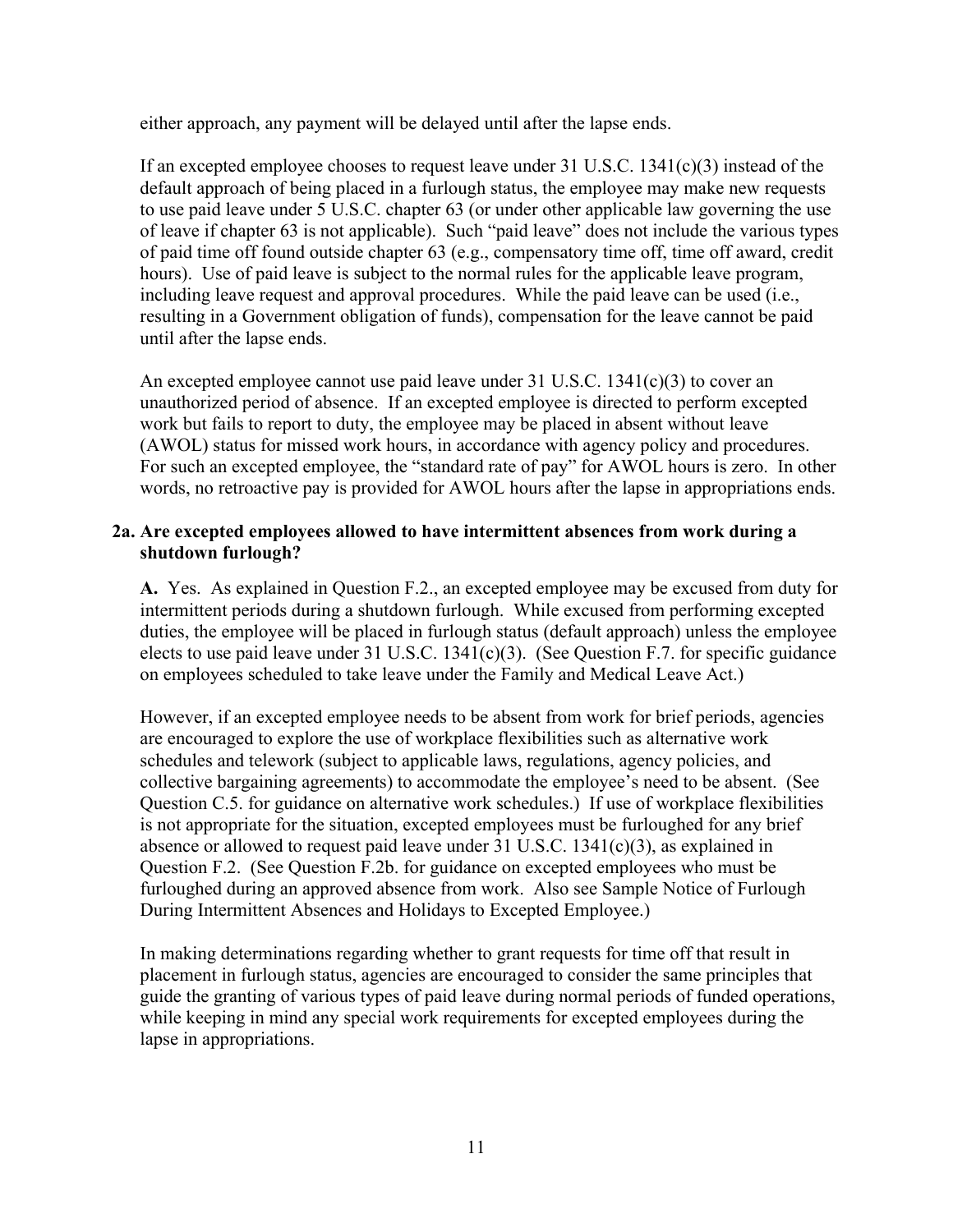#### **2b. If an agency is willing to approve intermittent absences from work for an excepted employee and use of workplace flexibilities is not appropriate, does the excepted employee have to be placed in a furlough status for these intermittent absences?**

**A.** Generally, when excepted employees are authorized to be absent from work they must be furloughed. As explained in Question F.2, however, excepted employees have the option to request approval to use paid leave under  $31$  U.S.C.  $1341(c)(3)$ . We expect that in most circumstances excepted employees will choose to have the default furlough status applied to any approved absence because that status provides retroactive pay without charge to leave. These furlough periods must be documented by a shutdown furlough notice with applicable appeal rights. Any time an excepted employee is absent from work must be properly documented by a shutdown furlough notice that spells out whatever appeal rights are applicable.

One option would be for the agency to issue a furlough notice for the period of time when the employee will be absent, and then recall the employee when the employee is once again available to come to work and perform excepted activities.

Another option, which may be easier to administer for an employee who will have multiple intermittent absences over a period of time, would be for the agency to issue a modified shutdown furlough notice, which states that the employee is excepted from furlough except for those periods of time they are not working but would otherwise be scheduled to work. (See Sample Notice of Furlough During Intermittent Absences and Holidays to Excepted Employee.) The periods of time an employee is not working should be listed and clearly identified in the modified shutdown furlough notice. As with any modified furlough notice, agencies should issue such notices as soon as practicable.

The above options are examples of two approaches to consider to ensure appropriate procedural rights are provided to furloughed employees. If agency officials elect to pursue an alternative approach in providing a furlough notice to excepted employees approved to be absent from work intermittently, they should consult with their legal counsel to ensure appropriate procedural rights are provided to furloughed employees.

#### **3. May an employee work during the furlough period to accumulate religious compensatory time off hours for religious observances?**

**A.** An employee who is not "excepted" may not work during the furlough period, even to accrue religious compensatory time. However, an excepted employee may work additional hours to earn compensatory time off for religious purposes if the employee is performing excepted activities, though the employee may not use those hours until after the lapse in appropriations is over.

#### **4. If an employee is scheduled to take approved unpaid leave during a shutdown furlough, should the agency provide the employee with a furlough notice?**

**A.** It depends. If the employee is not expected to work during the furlough period (e.g., a 1 year period of leave without pay to accompany a military spouse overseas), then agencies are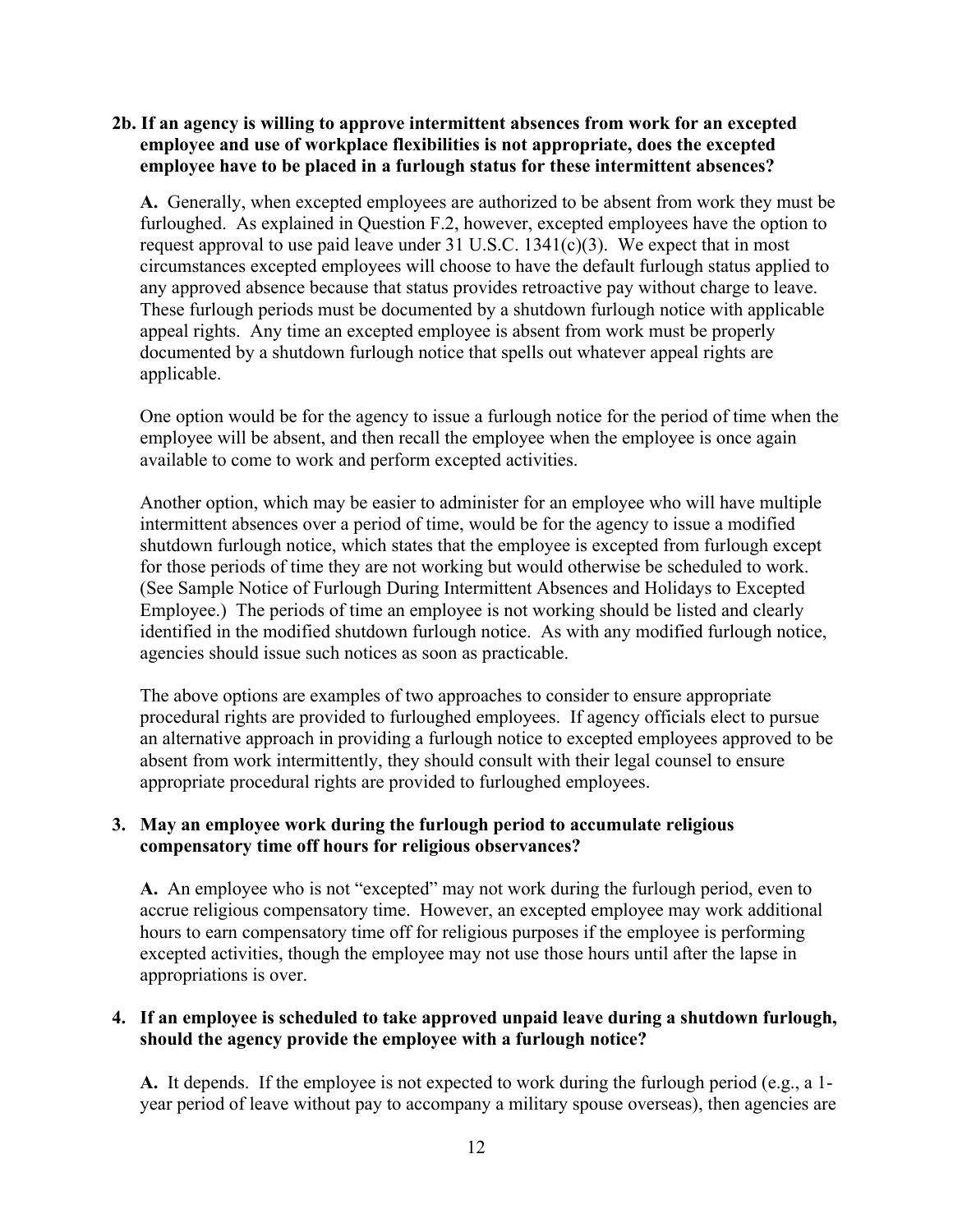not required to provide the employee with a furlough notice. If, however, the employee is scheduled to return from unpaid leave to Federal service during the furlough period, the employee should be provided with a furlough notice (effective on the date of scheduled return), unless the employee is expected to be at work performing an excepted activity.

In the case of an employee who was on preapproved leave without pay (LWOP) during the lapse in appropriations, the employee must continue to be charged LWOP for all periods of such preapproved LWOP that occurred during the lapse.

#### **5. If an employee is scheduled to take unpaid leave under the Family and Medical Leave Act (FMLA) during a shutdown furlough, should the agency provide the employee with a furlough notice?**

**A.** It depends. If the employee is not expected to work during the furlough period (e.g., has requested 12 weeks of unpaid leave (leave without pay (LWOP) under the FMLA), the agency is not required to provide the employee with a furlough notice. If, however, the employee is scheduled to return from LWOP to Federal service during the furlough period, the employee should be provided with a furlough notice (effective on the date of scheduled return), unless the employee is expected to be at work performing an excepted activity. An employee scheduled to take FMLA LWOP throughout the furlough period continues to be charged LWOP. However, the LWOP will not be treated as FMLA leave to the extent it occurs during a furlough period unless the employee chooses to use leave under 31 U.S.C. 1341(c)(3). (As stated in Question F.2., we expect that employees generally will not choose to use leave under 31 U.S.C. 1341(c)(3) since 31 U.S.C. 1341(c)(2) provides retroactive pay for furlough periods without charge to leave.) Thus, the days of LWOP during a furlough period will not count against the employee's 12-week FMLA leave limit. The employee is not entitled to receive retroactive pay for scheduled LWOP periods that occur during a furlough period, since the standard rate of pay for LWOP is zero.

#### **6. Does leave under FMLA that is scheduled to be taken during a shutdown furlough period count toward the employee's 12-week FMLA leave entitlement?**

**A.** No. OPM has revised its previous policy. OPM will consider any previously scheduled FMLA leave that occurs during a lapse in appropriations to be canceled—unless the employee is an excepted employee who elects to use leave under 31 U.S.C. 1341(c)(3). (See Question F.2.) Any LWOP that was previously scheduled to be used under FMLA during a period when there is a lapse in appropriations will remain as LWOP, but the LWOP will not be considered FMLA leave and will not count against the FMLA 12-week limit. If an employee had previously scheduled to substitute qualifying paid leave for unpaid FMLA leave during a period covered by a lapse, the paid leave will be canceled (see Questions F.1. and F.2.) and converted to LWOP—unless the employee performs excepted work or elects to use leave under  $31$  U.S.C.  $1341(c)(3)$ . We expect that employees generally will not choose to use paid leave under 31 U.S.C.  $1341(c)(3)$  since 31 U.S.C.  $1341(c)(2)$  provides retroactive pay for furlough periods without charge to leave. Under either approach, any payment will be delayed until after the lapse ends. The converted LWOP time will not be considered to be FMLA leave and will not count against the FMLA leave 12-week limit.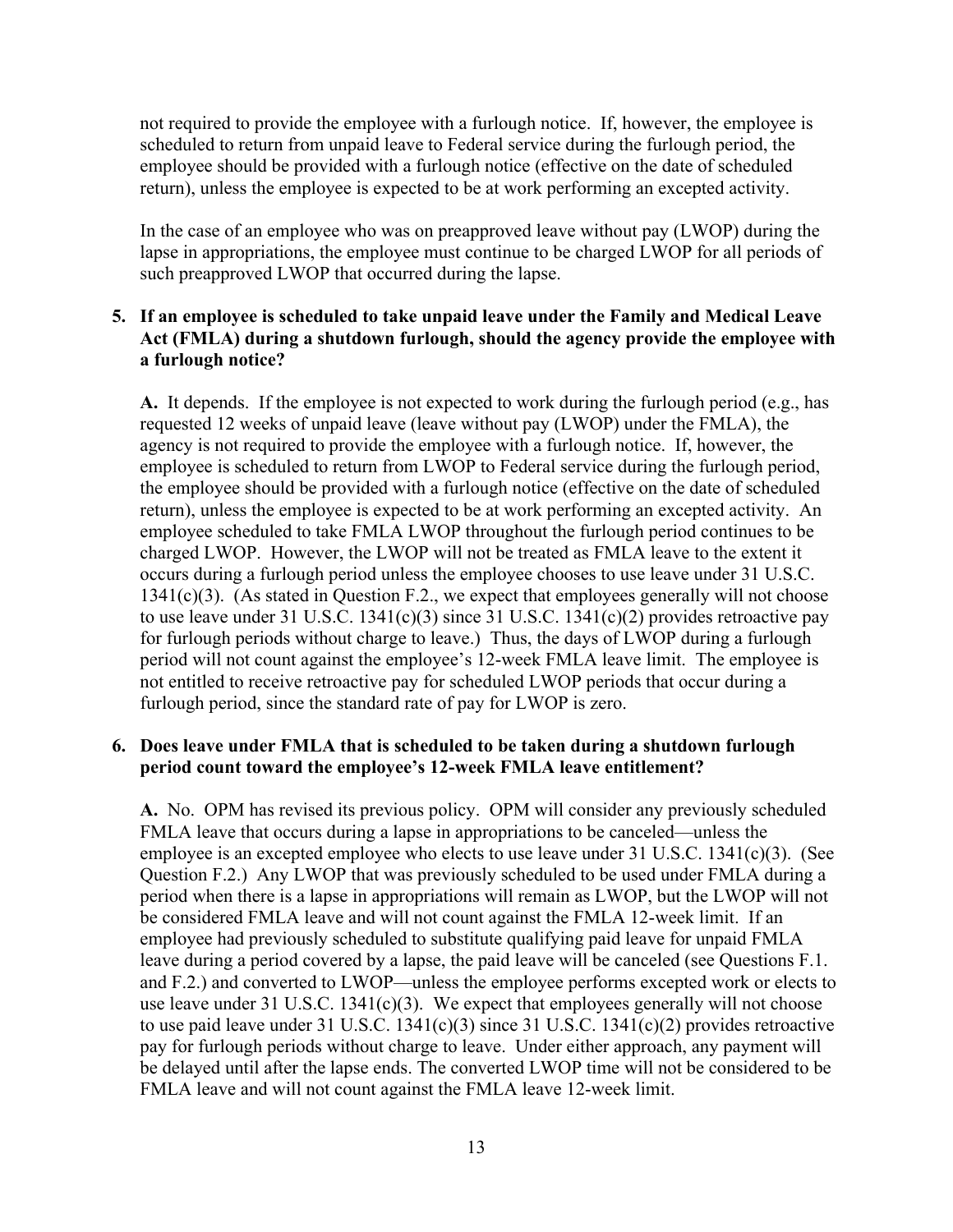**7. If an employee is scheduled to take appropriate paid leave under FMLA during a shutdown furlough, should the employee be furloughed? Will the employee be paid for the periods scheduled to be in paid leave status by substituting paid leave under FMLA?** 

**A.** During the lapse in appropriations, affected employees who would otherwise be in pay status must be (1) furloughed or (2) at work performing excepted activities—unless an excepted employee elects to seek approval to use paid leave during the lapse under 31 U.S.C. 1341(c)(3). (See Question F.2.) Any previously scheduled paid leave (including paid leave substituted for FMLA LWOP) during the furlough period is automatically canceled. Thus, any days of scheduled paid leave or other paid time off are documented as furlough days.

For any hours during the lapse in appropriations for which an employee was previously scheduled to be in FMLA LWOP status, the employee will remain in LWOP status, but will not be considered to be using FMLA leave. (See Questions F.5. and F.6.) For any hours during the lapse in appropriations for which the employee was scheduled to be in paid leave status by substituting paid leave for FMLA LWOP, the employee will be provided retroactive pay and will not be charged paid leave, consistent with the treatment of other employees who had previously scheduled paid leave that was canceled due to the lapse in appropriations. (See Question F.14. regarding employees who had scheduled use of donated annual leave substituted for FMLA LWOP.)

#### **7a. What should an agency do if an excepted employee faces FMLA-qualifying circumstances?**

**A.** During a lapse in appropriations, an excepted employee must either be (1) working (i.e., excepted from furlough) —unless he or she elects to seek approval to use paid leave during the lapse under 31 U.S.C. 1341(c)(3), or (2) in a furlough status, as referenced in Question F.7. An excepted employee may face circumstances that would normally qualify him or her for unpaid leave under FMLA. The employing agency should allow such an excepted employee to be placed in a furlough status (a form of unpaid leave) for appropriate periods, consistent with his or her rights under FMLA.

#### **8. Are employees who are not excepted from the furlough allowed to take paid leave or other paid time off during periods when other employees are performing work necessary for an orderly suspension of agency operations?**

**A.** No. For such employees, all paid leave or other paid time off is canceled during a period when a lapse in appropriations is in effect. There is no authority to obligate funds for paid time off during a lapse in appropriations. Employees who are not excepted from the furlough are allowed to perform minimal activities as necessary to execute an orderly suspension of agency operations related to non-excepted activities. Being on paid leave is not an activity necessary to execute an orderly shutdown of agency operations. Agencies should determine on a case-by-case basis whether it is necessary to require employees who had been scheduled to take paid time off to report to duty to perform orderly suspension activities or whether to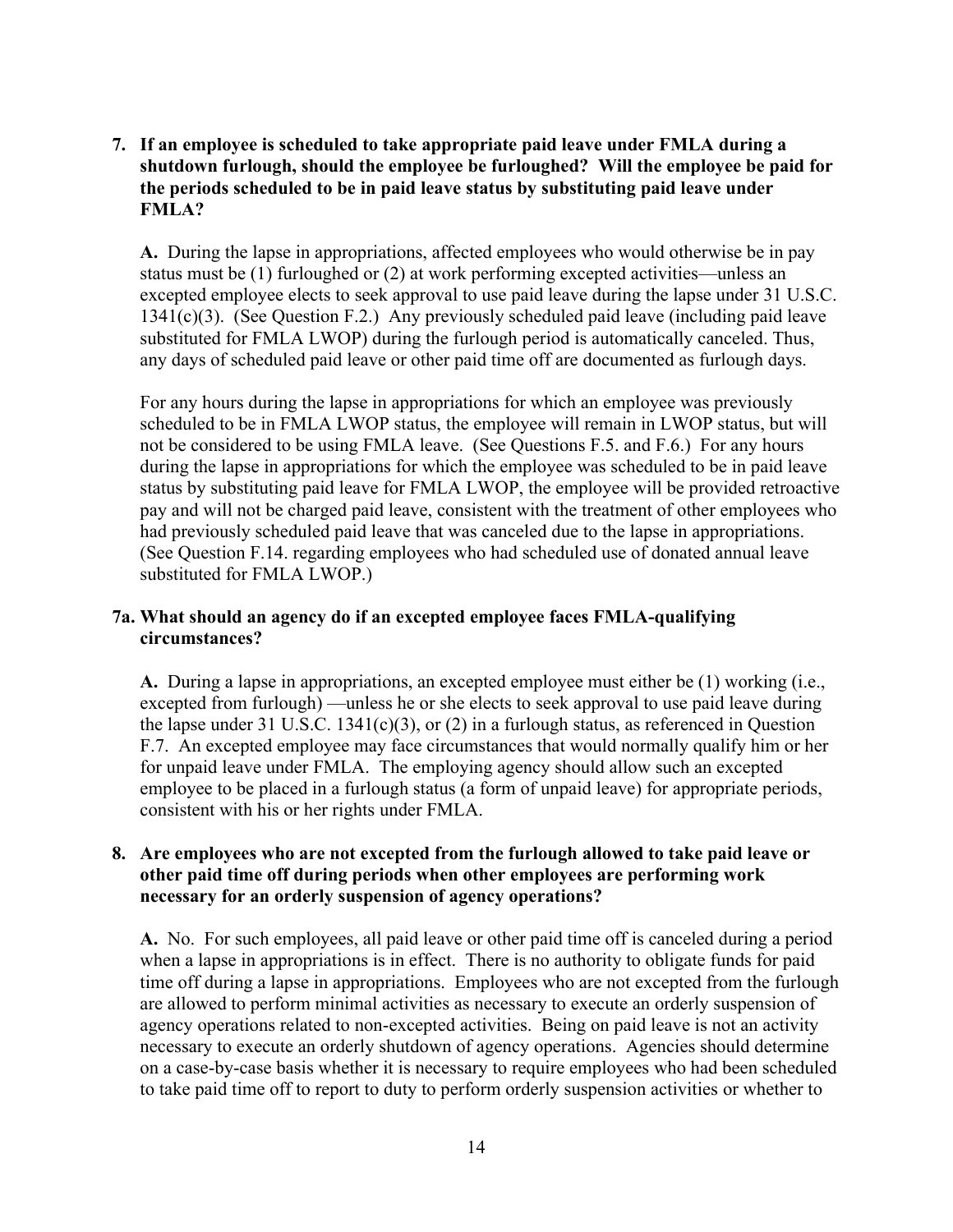direct such employees to conduct their orderly shutdown activities on the first day after they had originally planned to return to work.

#### **9. May an excepted employee be permitted to earn compensatory time off and credit hours (under flexible work schedules) during the shutdown period?**

**A.** Yes. With agency approval, excepted employees may earn compensatory time off and/or credit hours subject to requirements found in 5 U.S.C. 5543 and 6120–6133; 5 CFR 550.114, 551.531, and part 610, subpart D; or other applicable authority. Each agency is responsible for approving the number of hours an excepted employee can work related to the performance of excepted activities. Employees will not be permitted to use earned compensatory time off or credit hours during the shutdown period.

#### **10. If an employee has properly scheduled "use-or-lose" annual leave before the start of the third biweekly pay period prior to the end of the leave year, but is unable to use some or all of the scheduled leave because of the furlough, does the furlough constitute an "exigency of the public business" that would permit an agency to restore the leave after the beginning of the new leave year?**

**A.** Yes. Employees in this situation should make every effort to reschedule "use-or-lose" annual leave for use before the end of the current leave year. However, OPM and OMB have determined that a lapse in appropriations qualifies as an exigency of the public business for purposes of annual leave restoration. (See OPM, [CPM 2019-02,](https://chcoc.gov/content/restoration-annual-leave-employees-affected-lapse-appropriations) Restoration of Annual Leave for Employees Affected by the Lapse in Appropriations (January 9, 2019).) Therefore, as long as the leave was properly scheduled in advance, agencies must restore any annual leave that was forfeited because of the lapse in appropriations—regardless of whether the affected employees were furloughed or excepted from the furlough.

In order for forfeited annual leave to be considered for restoration under 5 U.S.C.  $6304(d)(1)(B)$ , it must have been scheduled in writing before the start of the third biweekly pay period prior to the end of the leave year, in accordance with 5 CFR 630.308(a). Employing agencies are responsible for determining whether an employee met the advance scheduling requirement, based on OPM regulations and agency policies and procedures. As allowed by those agency policies and procedures, the "in writing" requirement may be met in various ways, including electronic communications such as email, electronic calendar scheduling, or submissions to a time and attendance system.

#### **11. If an employee has properly scheduled use of "restored annual leave" that is due to expire at the end of the leave year (because it is the end of the 2-year restoration period) but that leave is canceled and lost due to lapse in appropriations, may the employing agency restore that leave again?**

**A.** Unfortunately, no—unless Congress enacts legislation providing otherwise. There is nothing in existing law or regulation that allows restored annual leave to be restored a second time. In fact, the Comptroller General has determined that unused restored annual leave may not be restored after expiration of the 2-year period. (See **B**-188993, December 12, 1977.)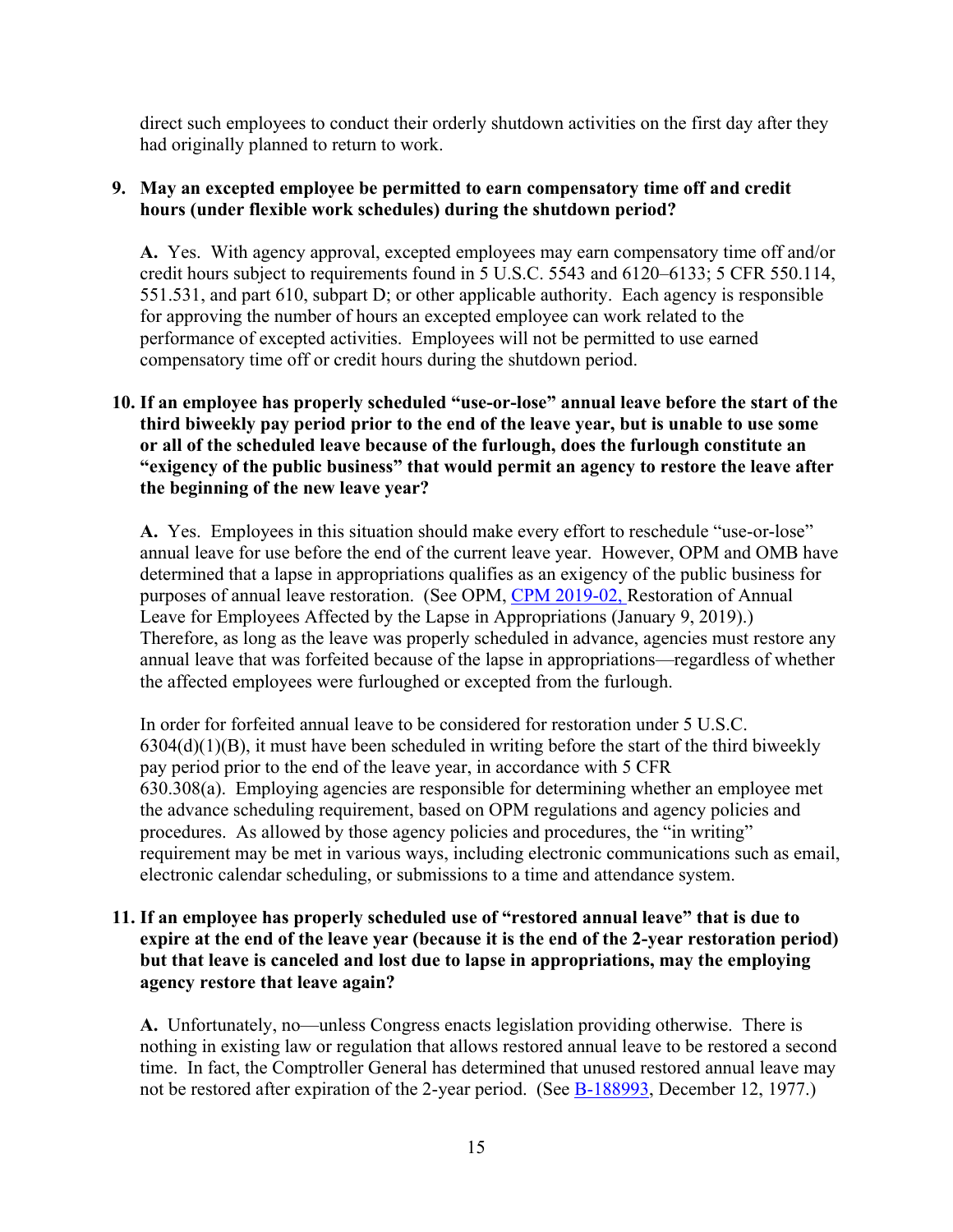Any previously restored annual leave that was due to expire at the end of the leave year, and was subsequently forfeited, may not be restored again—even if the forfeiture was due to the lapse in appropriations.

#### **12. Does a shutdown furlough affect the accrual of annual leave and sick leave?**

**A.** No. Under 31 U.S.C. 1341(c)(2), after the lapse in appropriations has ended, an employee is entitled to be paid the employee's standard rate of pay during any furlough period. If the employee was scheduled to be in a pay status but for the furlough, the employee will receive the employee's regular pay for furlough periods, and there will be no effect on the accrual of annual and sick leave. However, if an employee was previously scheduled to be in a nonpay status without regard to the furlough, the employee's standard rate of pay will be zero, and the employee will remain in the scheduled nonpay status, which can affect the accrual of annual and sick leave under normally applicable rules governing the treatment of nonpay status periods.

Excepted employees earn pay and accrued leave during the periods they perform excepted work activities—even though no payments can be made during the lapse. With the payment of retroactive pay, agencies should ensure that excepted employees' leave accrual is properly credited.

#### **13. How are employees affected if, during a shutdown furlough, their Federal office is closed or announces a change in operating status due to an emergency, severe weather condition, natural disaster, and other incident causing disruption of agency operations?**

**A.** Furloughed employees will not be affected if their Federal office is closed or announces a change in operating status during a shutdown furlough and will remain in furlough status.

Exempt employees are not affected by a shutdown furlough and will follow normal operating status announcements and emergency procedures.

Excepted employees will follow normal operating status announcements and emergency procedures during a Federal office closure or change in operating status, which may result in excepted employees being placed in furlough status for any hours of work not performed. This is because during a shutdown furlough, excepted employees must be either (1) working (i.e., excepted from furlough) —unless he or she elects to seek approval to use paid leave during the lapse under 31 U.S.C.  $1341(c)(3)$  or (2) in a furlough status. Furlough of an excepted employee must be documented by a shutdown furlough notice with applicable appeal rights. (See Sample Notice of Furlough During Intermittent Absences and Holidays to Excepted Employee.) Excepted employees who are required to and do perform work on a day their Federal office is closed during a shutdown furlough (e.g., employees required to report even during an emergency or telework) will be paid after Congress passes and the President signs a new appropriations bill or continuing resolution. If necessary due to a disruption of agency operations, a furlough may be documented after the fact. However, a written notice of decision to furlough must be provided as soon as possible after the furlough begins. (See Question P.2.)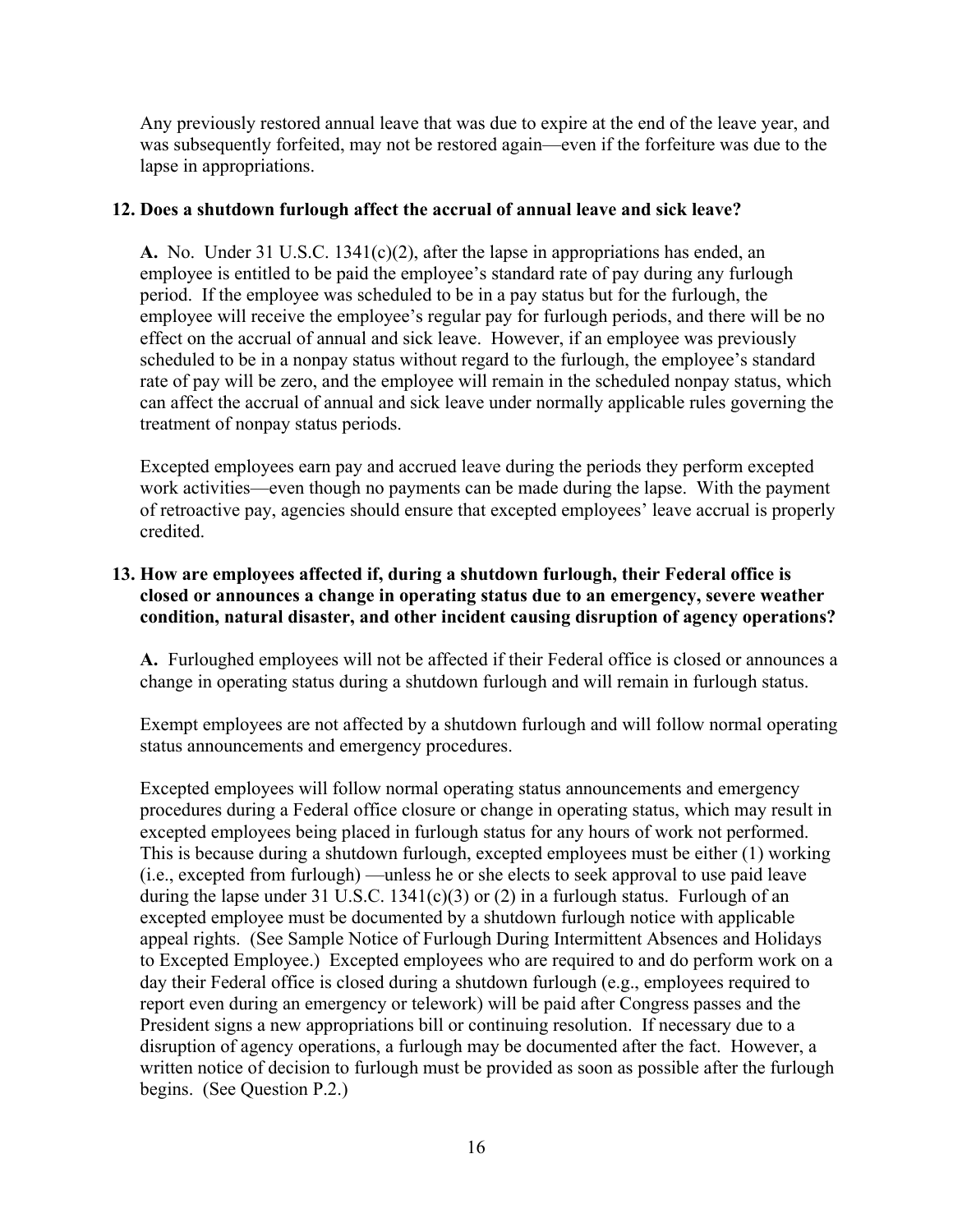#### **14. What effect does a Government shutdown based on a lapse in appropriations have on an employee who had scheduled use of donated annual leave?**

**A.** Just as with other paid leave, any donated annual leave that is scheduled to be used during a lapse in appropriations must be canceled and converted to furlough status time—unless the employee performs excepted work or elects to use leave under 31 U.S.C. 1341(c)(3). If the employee is furloughed during periods when the employee had been scheduled to use donated annual leave, the employee is entitled to retroactive pay for the furlough periods under 31 U.S.C. 1341(c)(2). (This is a change from previous OPM policy.)

#### **15. What happens to compensatory time off in lieu of overtime that expires during a shutdown furlough?**

**A.** Although there is no authority to extend the use of compensatory time off in-lieu-of overtime not used within the 26 pay period limitation, payment for the unused compensatory time off must be made at the overtime rate in effect when earned in the following circumstances:

- For FLSA-exempt (i.e., not covered) employees, under  $5 \text{ CFR } 550.114(d)(2)$ , payment must be made if an exigency of the service beyond the employee's control prevented the employee from using the compensatory time off within the regulatory time limits. A lapse in appropriations is considered be an exigency of the service beyond the employee's control; thus, if an agency determines that the lapse prevented the employee from using the compensatory time off that would otherwise be forfeited, the agency must provide payment for the unused compensatory time off. (See OPM, CPM 2019-06, Pay [and Benefits for Employees Affected by the Lapse in Appropriations](https://chcoc.gov/content/pay-and-benefits-employees-affected-lapse-appropriations-1) (January 27, 2019).)
- For FLSA-nonexempt (i.e., covered) employees, under 5 CFR 551.531(d), if, for any reason, earned compensatory time off is not taken within 26 pay periods during which it was earned, the employee must be paid for the overtime work.

#### **16. What happens to compensatory time off for travel that expires during a shutdown furlough?**

**A.** If an employee fails to use his or her accrued compensatory time off for travel before the end of the 26th pay period after the pay period during which it was earned due to an exigency of the service beyond the employee's control under 5 CFR 550.1407(e), the head of an agency, at his or her sole and exclusive discretion, may extend the time limit for using compensatory time off for travel for up to an additional 26 pay periods.

OPM considers a shutdown furlough to be an exigency of the service beyond the employee's control.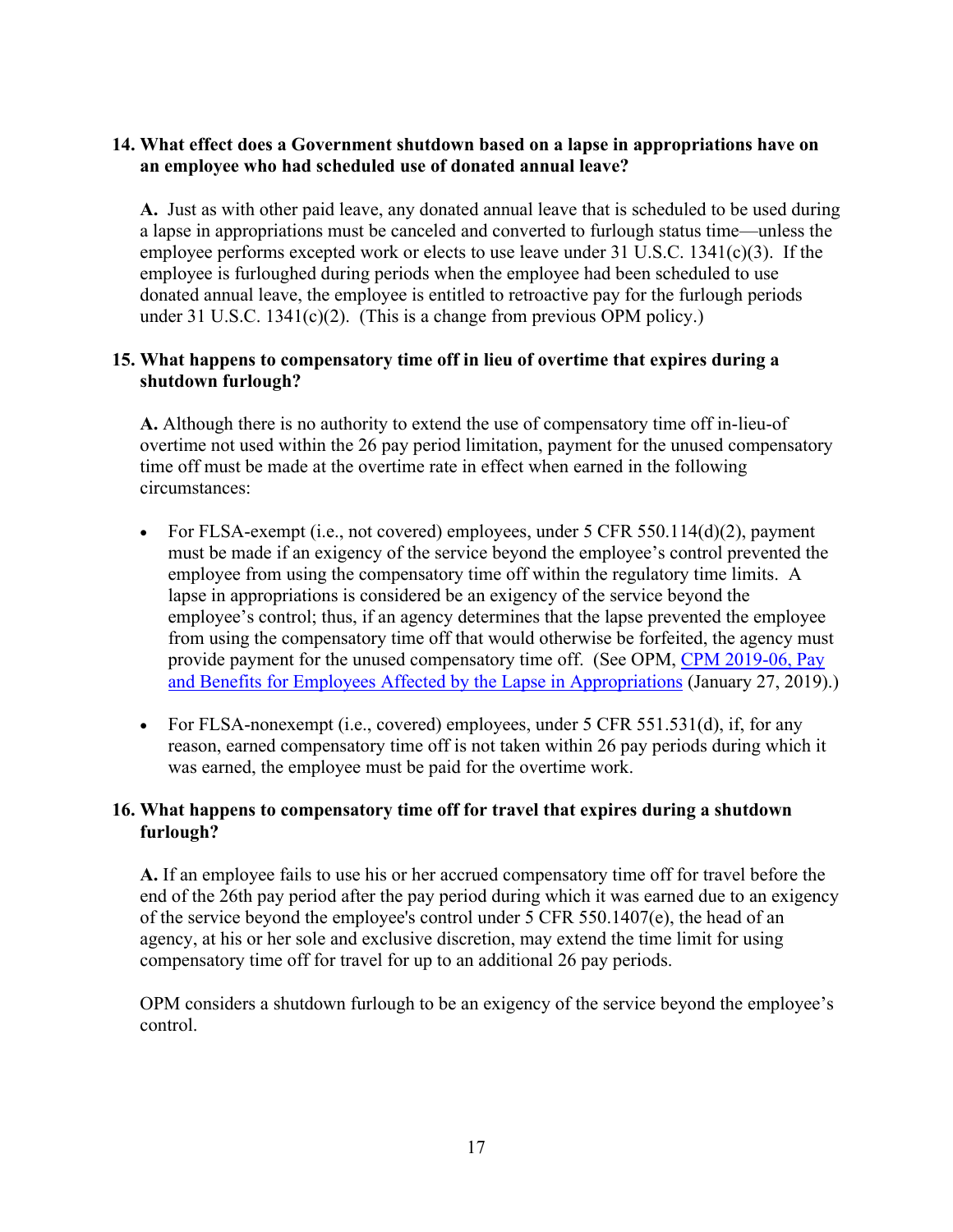#### **17. What happens to credit hours in excess of 24 credit hours that were earned in the days prior to shutdown that could not be used because of the shutdown?**

**A.** Unfortunately, any credit hours earned by an employee in the days prior to the lapse in appropriations that were in excess of 24 credit hours cannot be carried over into the next pay period and are lost. Under 5 U.S.C. 6126(a), the number of credit hours an employee may carry over from a biweekly pay period to a succeeding biweekly pay period is limited to 24 hours for a full-time employee. There is no authority to provide payment for excess credit hours. The law does not provide for any exceptions.

#### **18. How are advanced annual and sick leave treated during a shutdown furlough?**

**A.** Advanced annual and advance sick leave are automatically canceled during a lapse in appropriations. Since employees would have been scheduled to be in a pay status during any advanced leave period, they will receive retroactive pay under 31 U.S.C. 1341(c)(2) during any such period once the lapse has ended.

#### **19. Can agencies grant administrative leave to employees who are not able to return to work on the next workday immediately following the end of a shutdown?**

**A.** Agencies are encouraged to be as flexible as possible for employees returning to work following the end of a shutdown. Some employees may face extenuating circumstances or personal challenges that impact their ability to return to work on their next workday immediately following the end of a lapse in appropriations. Accordingly, we encourage managers to take these individual challenges into consideration, and to the extent possible, provide appropriate flexibility to employees who are facing difficulties that may delay their return to work.

Agencies have the flexibility to grant limited amounts of excused absence (administrative leave) for nonwork periods after the lapse is over if deemed necessary based on extenuating personal circumstances that delay the employee's return to duty.

#### **20. Does a shutdown furlough cancel all leave scheduled before the lapse in appropriations, even if the leave occurs after the lapse is over?**

**A.** No. Approval remains in effect for leave approved before a lapse in appropriations that is scheduled for use on a date occurring after the lapse is over. Only paid leave scheduled to be taken during the lapse is canceled.

<span id="page-19-0"></span>However, an agency may cancel previously approved leave prospectively under its normal authority. An employee may also cancel a leave request prospectively.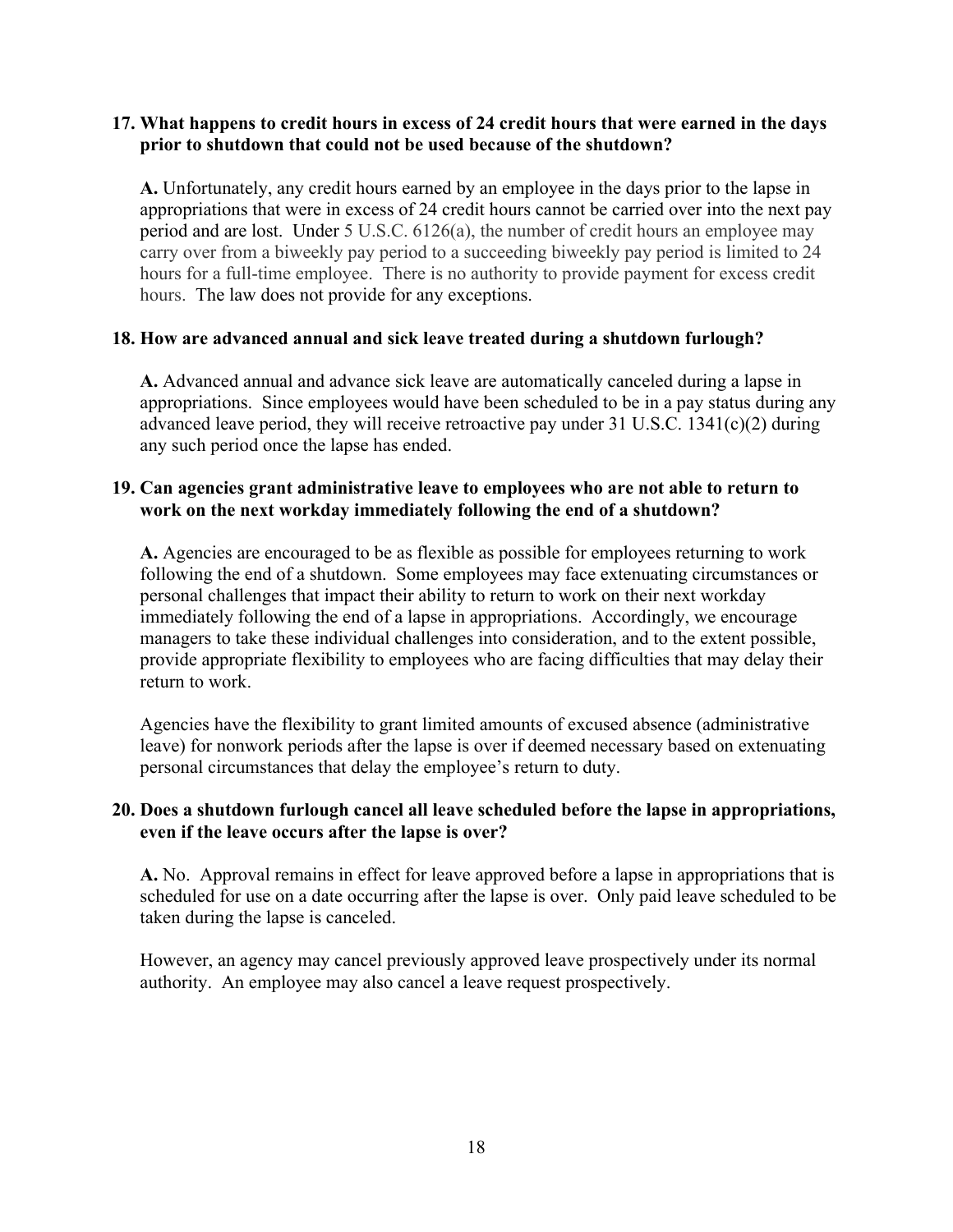## **G. Holidays**

#### **1. Will an employee "exempt" from furlough be paid for a holiday that occurs during a shutdown based on a lapse in appropriations?**

**A.** Employees are "exempt" from furlough if the work they perform has a separate source of funding and is not affected by a lapse in appropriations. For that reason, an "exempt" employee will be paid for a holiday according to the normal rules governing holidays.

#### **2. Will employees affected by a lapse in appropriations be paid for a holiday that occurs during the lapse?**

**A.** Lapse-affected employees—whether excepted or furloughed—will not receive pay for a holiday that occurs during a lapse in appropriations until after the lapse had ended. After the lapse has ended, an employee affected by the lapse will, except as otherwise provided below, receive his or her regular holiday pay for a holiday (or an "in lieu of" holiday, if applicable) and, if applicable, an excepted employee will receive holiday premium pay for work performed during his or her normal hours of duty on the holiday, and overtime pay for work in excess of the normal hours of duty on the holiday. (See 31 U.S.C. 1341(c)(2).) Also, if an employee was regularly scheduled to work on a holiday and was instead furloughed, the employee is now entitled to holiday premium pay, as discussed in Question D.2.

An employee who was on preapproved LWOP during the lapse in appropriations must continue to be charged LWOP for the duration of the period approved as LWOP. If such an employee was on LWOP on both the last workday before a holiday and the first workday after the holiday, he or she will not be paid for the holiday. This rule is consistent with OPM's longstanding guidance and a Comptroller General decision (56 Comp. Gen. 393 (1977)).

#### **3. What is the status of an "excepted" employee who does not perform work on a holiday that occurs during a lapse in appropriations?**

**A.** An "excepted" employee who does not perform work on a holiday during a lapse must be placed in a furlough status for the holiday and must be provided written notice of the agency's decision to furlough in accordance with the guidance in section P (Procedures). This is because during a lapse in appropriations all affected employees must be (1) at work performing excepted activities or (2) furloughed. This applies with respect to any period of time that is part of an affected employee's regularly scheduled administrative workweek, including a holiday. (See Sample Notice of Furlough During Intermittent Absences and Holidays to Excepted Employee.)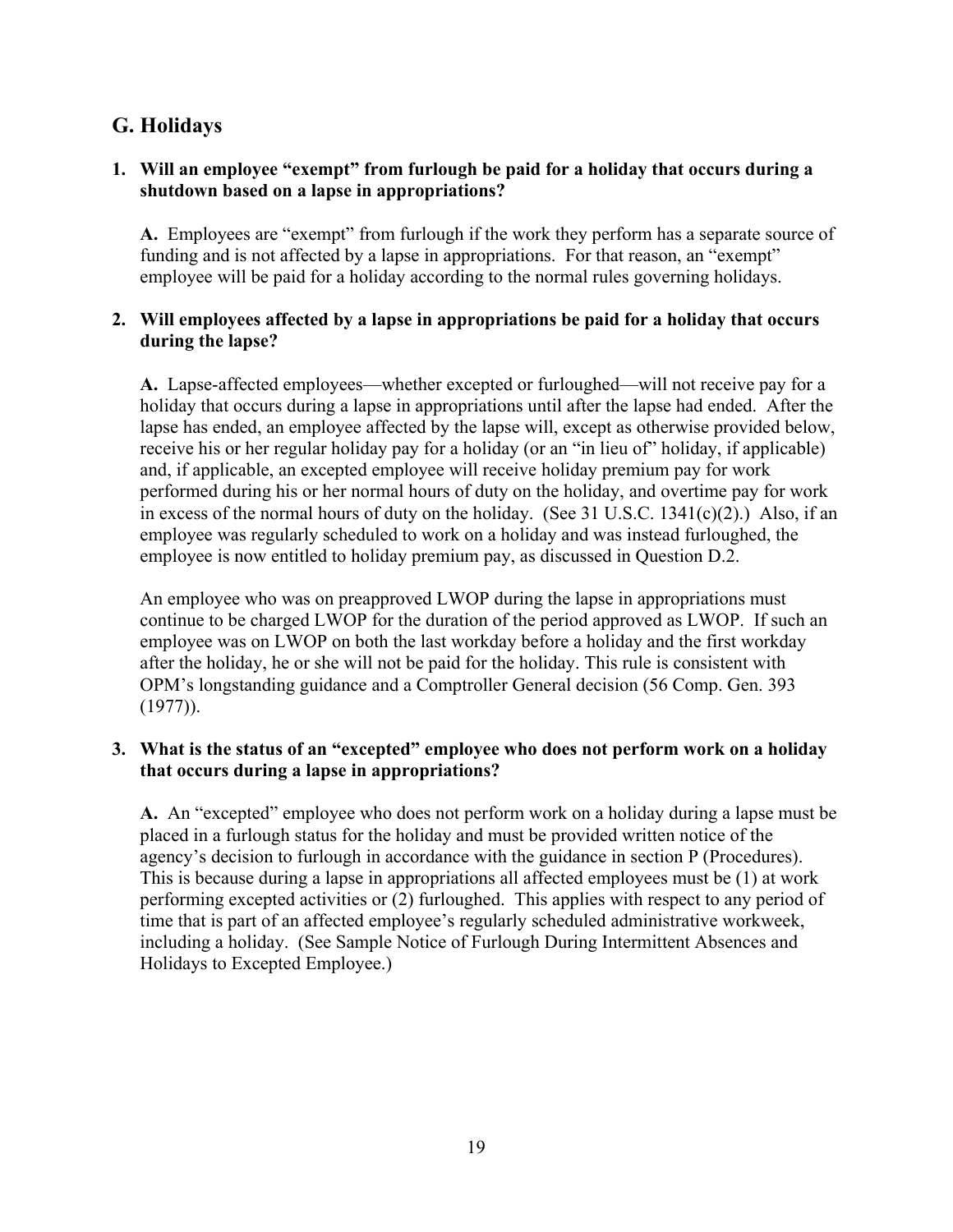#### **4. Will an "excepted" employee who does not work on a holiday that occurs during a lapse in appropriations be paid for the holiday?**

**A.** Yes, after the lapse has ended. (See 31 U.S.C. 1341(c)(2).) An "excepted" employee who does not work on a holiday that occurs during a lapse will be placed in a furlough status for the holiday and will receive retroactive pay for the holiday as soon as possible after the lapse ends. (See Sample Notice of Furlough During Intermittent Absences and Holidays to Excepted Employee Due to a Lapse in Appropriations.)

#### **5. Can an "excepted" employee voluntarily report to work on the holiday?**

**A.** No. Each agency must determine which excepted activities must be performed on a holiday, and which employees are needed to perform those functions. Employees who are not otherwise needed to perform excepted functions on the holiday must be placed in furlough status for that day.

#### **6. Can "excepted" employees be required to perform work on a holiday that occurs during a lapse in appropriations?**

**A.** Yes. Each agency is responsible for determining which excepted activities must be performed on a holiday in order to carry out functions related to such excepted activities. Failure to report to duty on a holiday is no different than failure to report to work on any other day (see Question F.2).

#### **7. What pay entitlements will accrue to an "excepted" employee who performs work on a holiday during a shutdown furlough?**

**A.** The Federal Government will be obligated to pay an excepted employee who performs work on a holiday according to the normal rules governing pay for work on a holiday. For example, under 5 U.S.C. 5546(b), a covered employee would receive his or her rate of basic pay, plus holiday premium pay at a rate equal to the employee's rate of basic pay. In addition, if such an employee performs officially ordered or approved overtime work on a holiday (i.e., work in excess of his or her basic non-overtime work requirement for that day), the employee would receive overtime pay (or compensatory time off) for that work. As explained under Question G.2., an excepted employee cannot receive payment for working on a holiday until an appropriations act or a continuing resolution is enacted. Please note, holiday premium pay and overtime pay are not applicable to certain employees, such as heads of agencies and members of the Senior Executive Service.

#### **8. How do the "in lieu of" holiday rules apply during a lapse in appropriations?**

**A.** Under normal circumstances, all full-time employees, including those on flexible or compressed work schedules, are entitled to an "in lieu of" holiday when a holiday falls on a nonworkday. [See OPM guidance on "in lieu of" holidays.](https://www.opm.gov/policy-data-oversight/pay-leave/work-schedules/fact-sheets/Federal-Holidays-In-Lieu-Of-Determination)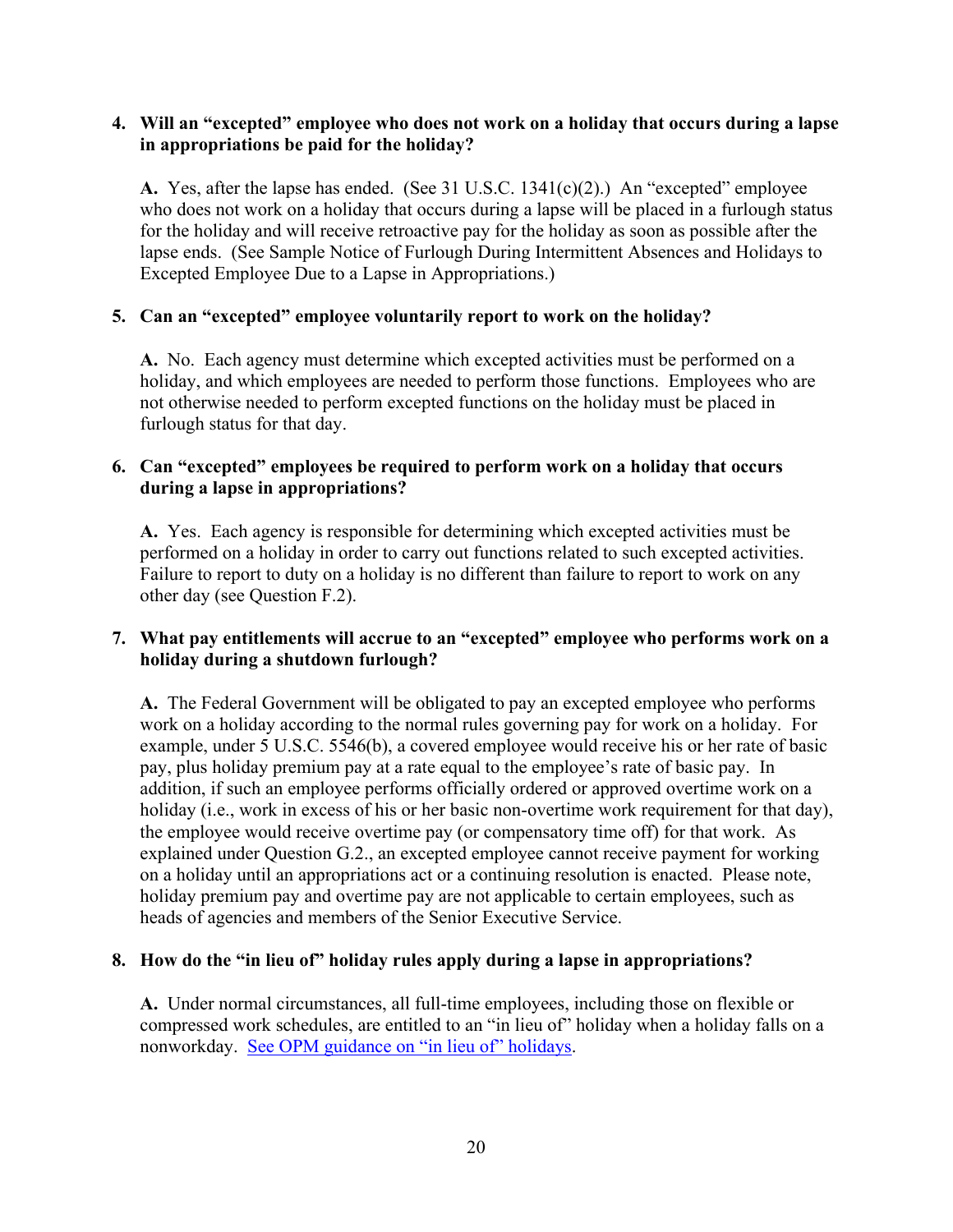During a shutdown furlough, generally—

- The normal "in lieu of" holiday rules apply to employees "exempt" from furlough.
- The "in lieu of" holiday rules do not apply to furloughed employees (i.e., employees do not receive an "in lieu of" holiday if they are in a furlough status on a holiday).
- When scheduling holidays for "excepted" employees, the normal "in lieu of" holiday rules apply. However, as explained in Questions G.4., G.5., and G.6., otherwise excepted employees must be furloughed on the "in lieu of" holidays unless they are working.

## <span id="page-22-0"></span>**H. Benefits**

#### **1. What happens if agency employees responsible for processing Federal Employees Health Benefits (FEHB) or Federal Employees' Group Life Insurance (FEGLI) transactions are furloughed?**

**A.** Agencies will continue to process FEHB and FEGLI transactions during a lapse in appropriations. Employees responsible for processing FEHB or FEGLI transactions must be excepted to perform this work because the law designates the processing of these transactions as emergency services that must continue under the Antideficiency Act. (See 5 U.S.C. 8702(d), 8905(i); 5 CFR 870.106, 890.113.)

#### *Federal Employees Health Benefits Program—General*

#### **2. Will an enrolled employee continue to be covered under the FEHB Program during a lapse in appropriations if the agency is unable to make its premium payments on time?**

**A.** Yes. The employee's FEHB coverage will continue even if an agency does not make the premium payments on time. Following the lapse, each employee who returns to pay status will automatically begin to repay their share of FEHB premium that accumulated during the lapse through payroll withholding. If FEHB premiums are not withheld from retroactive pay, one additional payment in addition to the current pay period amount will be withheld in each subsequent pay period until the employee's accumulated share of premiums have been paid.

#### **3. What happens if an employee wants to terminate FEHB coverage while in a nonpay status in order to avoid the expense?**

**A.** Unlike other types of non-pay status, employees in a non-pay status due to a lapse in appropriations (shutdown furlough) will not have the opportunity to terminate or cancel FEHB coverage outside of Open Season or experiencing a qualifying life event. The employee will remain covered; the enrollee's share of their FEHB premium will accumulate and be withheld from pay upon return to pay status.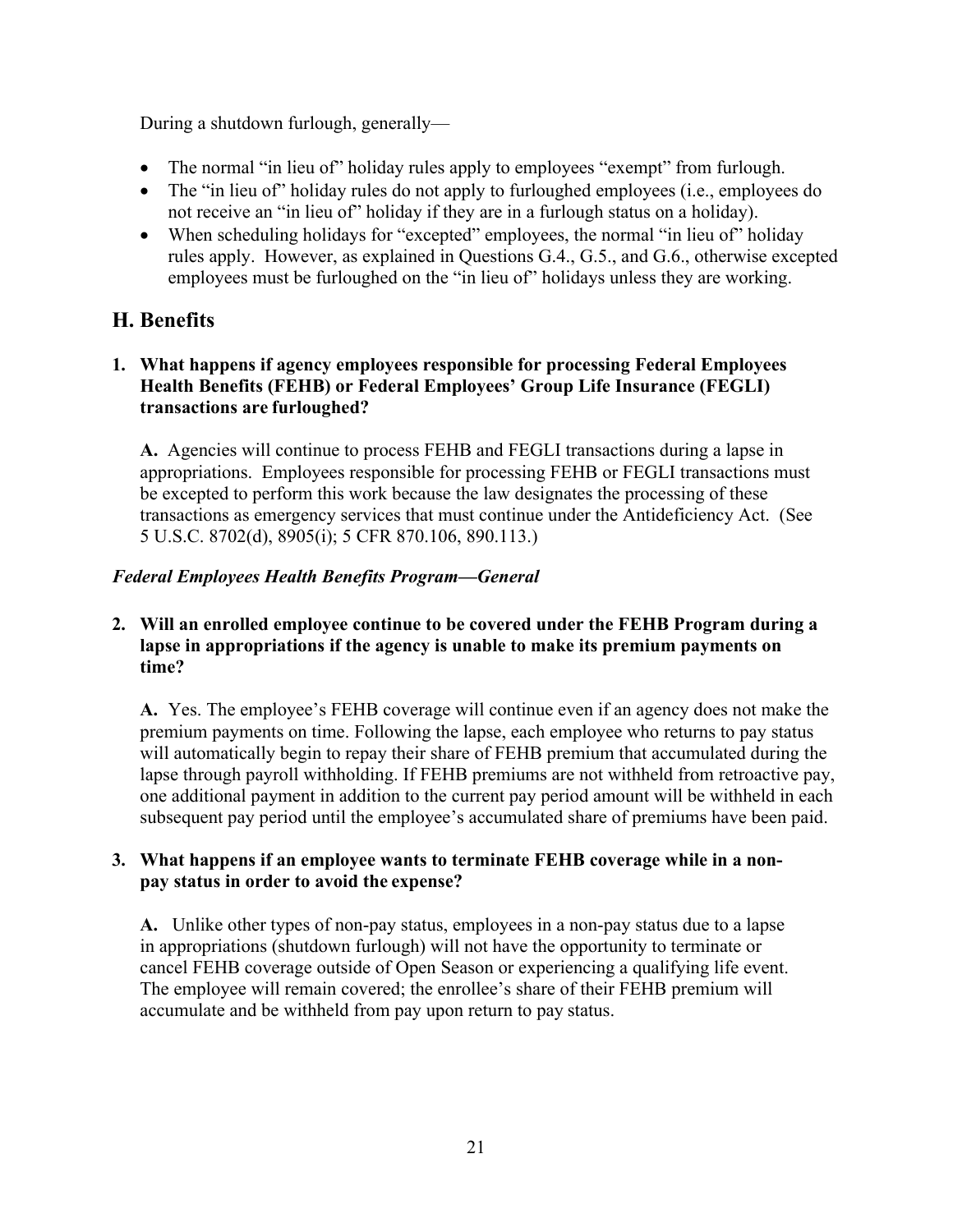#### **4. Can an employee who has been furloughed enroll or make changes to their FEHB enrollment during a furlough due to a lapse in appropriations?**

**A.** Yes. An employee who is furloughed and experiences a qualifying life event can enroll or make changes in enrollment in the FEHB Program. (See 5 CFR 890.301.) Employees can also enroll or make changes during the annual Open Season. Employees are encouraged to contact appropriate agency human resources staff to ensure they follow the proper processes.

#### *FEHB Program—Open Season Enrollments/Changes*

**5. Would a lapse in appropriations alter the effective date of an FEHB Open Season enrollment change if an enrollment request was fully processed by an agency and submitted to the health plan prior to the lapse?** 

**A.** No. If an enrollment change request was submitted to the health plan and processed, the effective date of an FEHB Open Season change would still be the first day of the first full pay period in January.

#### **6. An employee is in a non-pay status due to a shutdown furlough and is enrolled in a new FEHB plan effective at the beginning of the plan year because their current plan is terminating participation in the FEHB Program. Which carrier is responsible for providing benefits for covered services in January?**

**A.** It depends upon the date in January that services are needed. Coverage under the new plan begins on the first day of the first pay period that begins on or after January 1. Before that coverage effective date, the terminating plan is responsible for providing benefits for covered services.

#### *Other Insurance Programs*

#### **7. What happens to an employee's Federal Employees' Group Life Insurance (FEGLI) Program coverage if furloughed?**

**A.** The employee can maintain their FEGLI coverage for up to 12 months in a non-pay status. When the lapse ends, the employee will receive retroactive pay under 31 U.S.C. 1341(c)(2) and retroactive FEGLI premiums may be withheld from that pay. If FEGLI premiums are not withheld from retroactive pay, no more than one additional payment will be withheld in each subsequent pay period until all premiums have been paid.

#### **8. What happens to an employee's Flexible Spending Account (FSAFEDS) coverage if furloughed?**

**A.** Payroll deductions will cease for any employee that does not receive pay. The employee remains enrolled in FSAFEDS, but claims for eligible health care expenses incurred during a non-pay status will not be reimbursed until the employee returns to a pay status following the lapse and allotments are successfully restarted. The remaining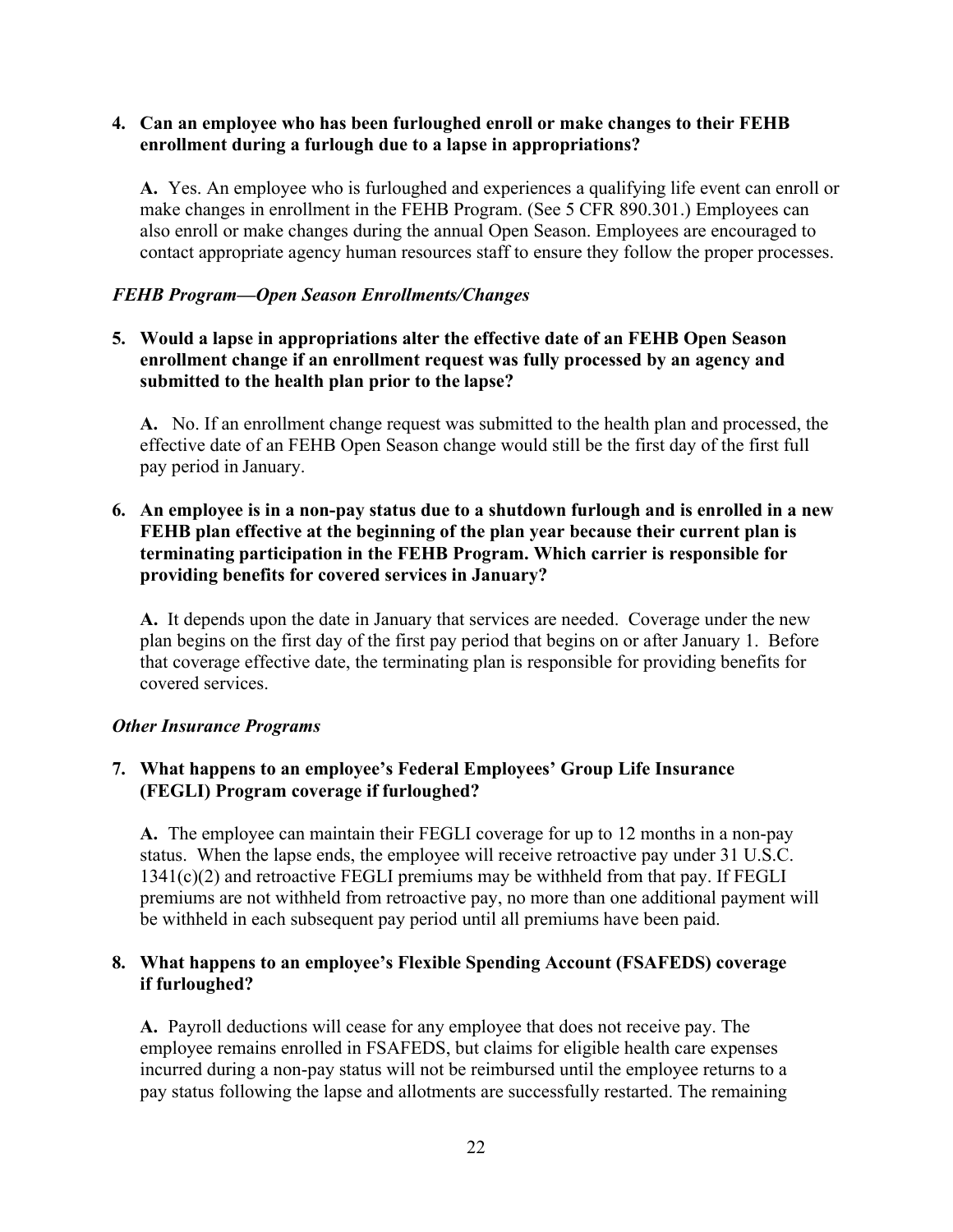allotments are recalculated over the remaining pay periods to match the participant's election amount. However, any claim submitted with dates of service prior to an employee entering non-pay status will be paid in accordance with existing procedures, up to the balance of the employee's annual election.

Eligible dependent care expenses incurred during a non-pay status may be reimbursed up to whatever balance is in the employee's dependent care account—as long as the expense incurred during the non-pay status allows the employee (or spouse if married) to work, look for work, or attend school full-time.

#### **9. Will the effective date of my FSAFEDS enrollment be affected?**

**A.** No.

#### **10. What happens to an employee's Federal Long Term Care Insurance Program (FLTCIP) coverage if furloughed?**

**A.** FLTCIP coverage will continue for enrollees who are furloughed or excepted from furlough and working without pay during a shutdown furlough based on a lapse in appropriations. In addition, FLTCIP coverage may not be canceled as a result of nonpayment of premiums or other periodic charges due to a lapse in appropriations. (See 5 CFR 875.302.) Employees paying premiums via Direct Bill or Automatic Bank Withdrawal will continue to be billed, but the insurer will not terminate for nonpayment of premium during the lapse in appropriations. Regarding claims eligibility requests for FLTCIP during a shutdown furlough, claim benefits will not be reimbursed to the enrollee until all past due premiums are paid.

At the end of the shutdown, FLTCIP premiums will be paid from retroactive pay provided under 31 U.S.C. 1341(c)(2) or may be paid back from another source (i.e., automatic bank withdrawal) for FLTCIP enrollees who elected to make payments directly to the Carrier.

If missed premium payments are unable to be collected via automatic bank withdrawal or deductions from the enrollee's payroll or annuity/pension, enrollees will be billed directly for the premium amount due. After the shutdown, if the enrollee elected to pay their premium via automatic bank withdrawal, past due premiums will be collected by withdrawing up to two months of premiums from the enrollee's bank account each month until it is current. For enrollees who did not elect to make payment directly, FLTCIP premiums will be paid to the Carrier from enrollees' retroactive pay made available as soon as practicable upon the end of the lapse.

#### **11. What happens to an employee's Federal Employees Dental and Vision Insurance Program (FEDVIP) coverage if furloughed?**

**A.** Coverage will continue for an individual enrolled in FEDVIP who is furloughed or excepted from furlough and working without pay during a lapse in appropriations, and an enrollment may not be canceled as a result of nonpayment of premiums or other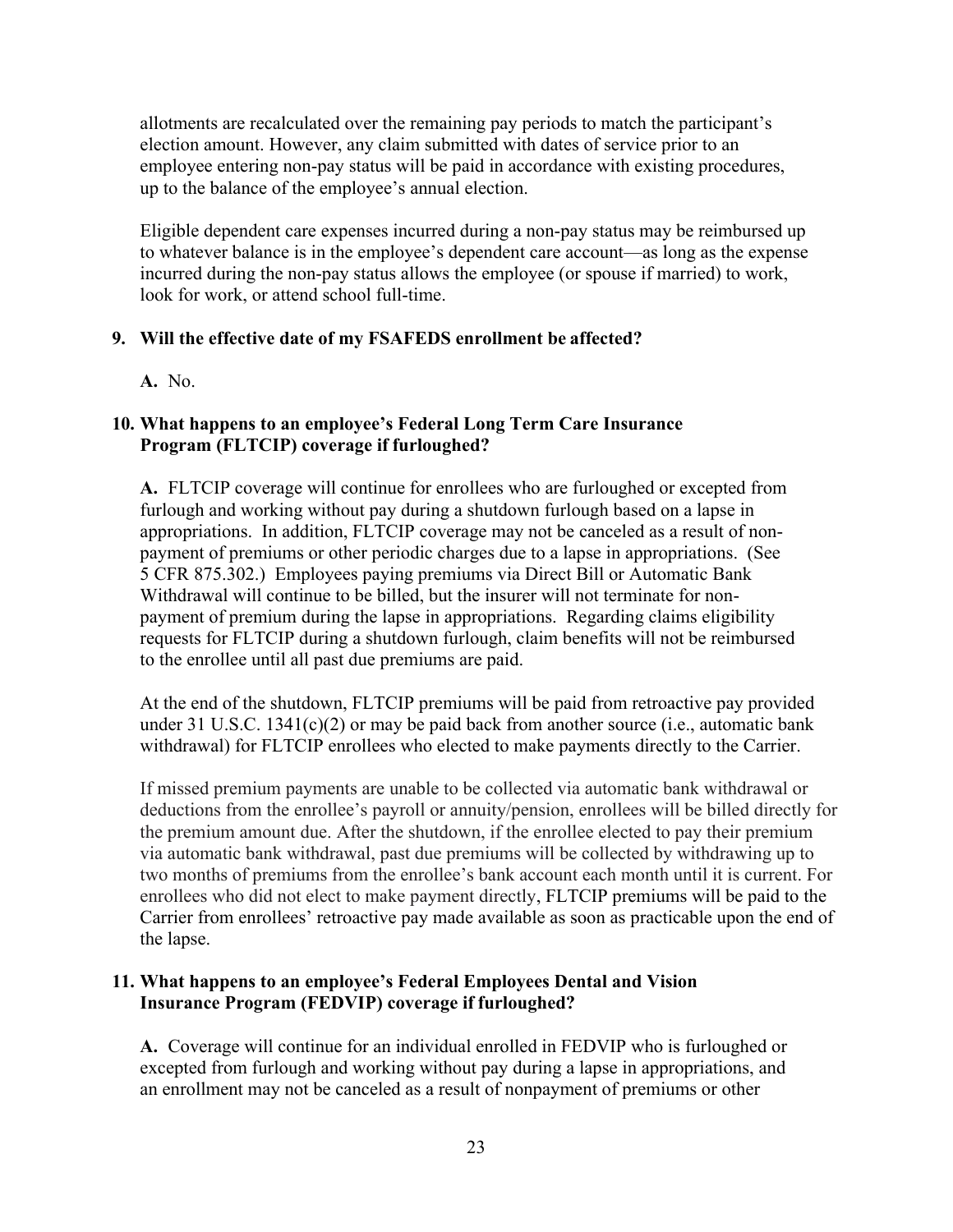periodic charges due to a lapse. (See 5 CFR 894.405.) Payroll deductions will temporarily cease for any employee that does not receive pay.

Employees are entitled to retroactive pay under  $31 \text{ U.S.C. } 1341(c)(2)$  for excepted work performed during the lapse and for furlough periods at the standard rate of compensation. At the end of the shutdown, the accumulated FEDVIP premium for this period will be withheld from their pay. If FEDVIP premiums are not withheld from retroactive pay, no more than one additional payment will be withheld in each subsequent pay period until all premiums have been paid.

#### **12. Will the effective date of my FEDVIP Open Season enrollment be affected?**

**A.** No.

## <span id="page-25-0"></span>**I. Employee Assistance**

#### **1. Are employees entitled to unemployment compensation while on furlough?**

**A.** It is possible that furloughed employees may become eligible for unemployment compensation. State unemployment compensation requirements differ. Some States require a 1-week waiting period before an individual qualifies for payments. In general, the law of the State in which an employee's last official duty station in Federal civilian service was located will be the State law that determines eligibility for unemployment insurance benefits. (See the Department of Labor website "Unemployment Compensation for Federal Employees" at https://oui.doleta.gov/unemploy/unemcomp.asp.) Agencies or employees should submit questions to the appropriate State (or District of Columbia) office. The Department of Labor's website provides links to individual State offices. See [a list of Federal](https://www.opm.gov/policy-data-oversight/pay-leave/furlough-guidance/#url=Unemployment-Insurance-Resources)  [Identification Codes](https://www.opm.gov/policy-data-oversight/pay-leave/furlough-guidance/#url=Unemployment-Insurance-Resources) (FIC) needed for unemployment compensation applications.

#### **2. Can I take a Thrift Savings Plan (TSP) loan while I'm furloughed?**

**A.** Agencies and employees should refer to the TSP website at [www.tsp.gov](http://www.tsp.gov/) or contact their agency representative for information. Agency representatives may contact the Federal Retirement Thrift Investment Board at (202) 942-1450 for additional information.

#### **3. What resources are available if a Federal employee needs financial assistance during a Government shutdown?**

**A.** Some agency employee assistance programs (EAP) include financial consultation services. In addition, employees may want to contact their financial institution, credit union, or learn about their options through the Thrift Savings Plan [\(www.tsp.gov\)](http://www.tsp.gov/).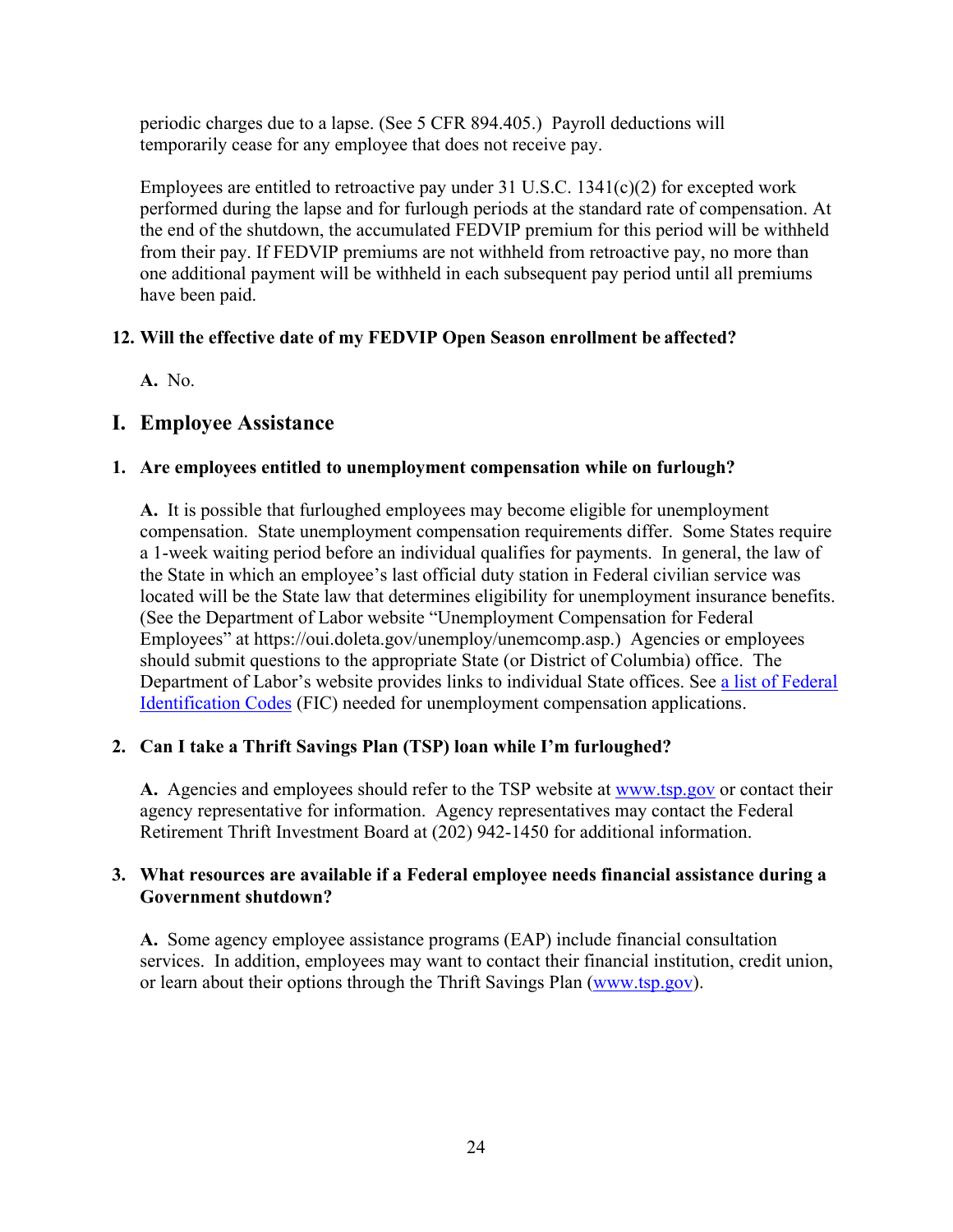#### **4. How will Federal employees access Employee Assistance Program (EAP) services in the event of a Government shutdown?**

**A.** EAP services can be helpful in providing confidential counseling and coaching with experienced, licensed counselors—including legal and financial consultation. Federal employees are advised to contact their agency's EAP office to determine whether services will be available in the event of a lapse in appropriations. Employees may use OPM's searchable database to find contacts for their agency's EAP provider and/or EAP office. The contact tool can be accessed at [https://www.opm.gov/cclcontact/.](https://www.opm.gov/cclcontact/) Many Federal agency EAPs are serviced by Federal Occupational Health (FOH), a division of the Department of Health and Human Services (HHS). Employees who know that their agency uses FOH as a provider may contact FOH's toll free EAP phone number, (800) 222-0364 (TTY (888) 262- 7848), to find out how to access EAP services during a lapse in appropriations. Agency websites can also be consulted to identify the contact information of other EAP providers and to receive program details.

## <span id="page-26-0"></span>**J. Service Credit for Various Purposes**

#### **1. Is furlough or leave without pay (LWOP) considered a break in service?**

**A.** No. Both terms mean that the employee continues to be employed but in a nonpay, nonduty status for those days/hours. Under normal circumstances, an extended period of nonpay status could affect the calculation of creditable service for certain purposes. However, under 31 U.S.C.  $1341(c)(2)$ , furlough periods are generally retroactively converted to pay status periods once the lapse has ended. (An employee who was in a scheduled nonpay status (e.g., LWOP, AWOL, suspension status) during a furlough period will not be placed in a pay status. Also, an employee who refused to perform excepted work during a furlough period may be placed in AWOL status.) For all employees who are retroactively placed in a pay status during a furlough period, the time will be fully creditable service.

#### **2. To what extent does nonpay status affect Federal employee benefits and programs?**

**A.** See answer to Question J.1.

## <span id="page-26-1"></span>**K. Federal Employees on Military Duty**

#### **1. Can employees who have previously scheduled military leave under 5 U.S.C. 6323 for days covered by a lapse in appropriations take this leave during the lapse?**

**A.** No. As with other types of paid leave, paid military leave must be canceled for days covered by the furlough. An employee who had previously scheduled military leave under any of the provisions in 5 U.S.C. 6323 for absences during a lapse in appropriations would have been in a pay status but for the lapse. Accordingly, such an employee is entitled to receive retroactive pay at the employee's "standard rate of pay" after the lapse in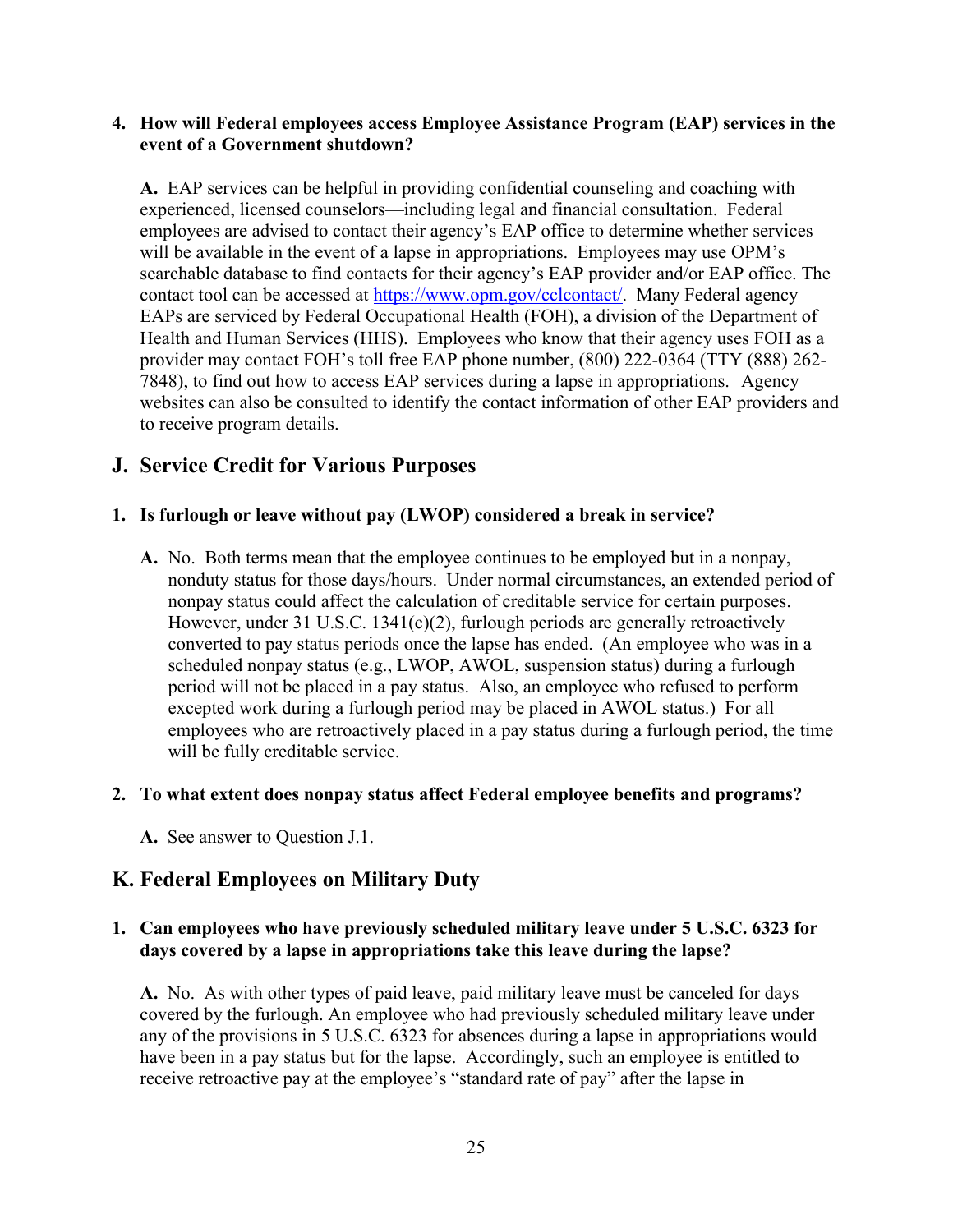appropriations ends.

For employees on active military duty, their status as Absent-Uniformed Service (formerly Leave Without Pay-Uniformed Service (LWOP-US)) is unchanged by periods of intermittent annual or military leave, per the guidance in the Frequently Asked Questions on Military [Leave.](http://www.opm.gov/faqs/topic/payleave/index.aspx?cid=f24794b1-dc27-41d8-b4e0-255cefc2c817)

#### **2. Will employees continue to receive a reservist differential payment (5 U.S.C. 5538) while on active duty when they are furloughed from their Federal civilian employment?**

**A.** No. The reservist differential payments are intended to make up the difference between the employee's customary civil service compensation and his or her military pay, and are made from the funds of the employing agency appropriated for the payment of employees' salaries. Since funds are not available for employees' salaries during a furlough, no funds may be obligated towards any type of payment for reservist differential. However, after the lapse in appropriations ends and employees receive retroactive pay for the period of the furlough pursuant to 31 U.S.C.  $1341(c)(2)$ , it will be necessary for the agency to calculate any reservist differential payments that may be owed.

#### **3. Will there be an impact on an employee's General Schedule or Federal Wage System within-grade increase (WGI) waiting period due to an employee being in an Absent-Uniformed Service status during a shutdown furlough?**

**A.** No. The furlough has no impact on an employee's General Schedule or Federal Wage System WGI waiting period if the employee is in an Absent-Uniformed Service status. An absence for the purpose of engaging in military service is creditable service in the computation of waiting periods for successive WGIs when the employee returns to a pay status through the exercise of a restoration right provided by law, Executive order, or regulation. (See 5 CFR 531.406(c)(1)(i) and 5 CFR 532.417(c)(4).)

#### **4. Can employees retroactively substitute military leave under 5 U.S.C. 6323 for Absent-US LWOP (absent uniformed services leave without pay) on a day before or after a holiday during a lapse in appropriations in order to receive pay for the holiday?**

**A.** No. Employees may not retroactively substitute military leave for LWOP during the furlough period since furloughed employees generally may not be charged any other form of paid leave (i.e., annual leave, sick leave, or other paid leave), compensatory time off in lieu of overtime, compensatory time off for travel, religious compensatory time off, or credit hours under a flexible work schedule during the furlough period. (See Questions F.1. and F.4.) Any military leave that had been scheduled (before the lapse in appropriations) for use during the lapse is canceled during the lapse, and the employee generally would be furloughed during the time the employee was scheduled to be on military leave. After the lapse in appropriations ends, employees are entitled to retroactive pay at the standard rate of pay pursuant to 31 U.S.C. 1341 for any furlough period. Thus, if an employee was scheduled to use military leave on the day before or after a holiday but the military leave was canceled due to a lapse in appropriations, and the employee was instead furloughed on the holiday, the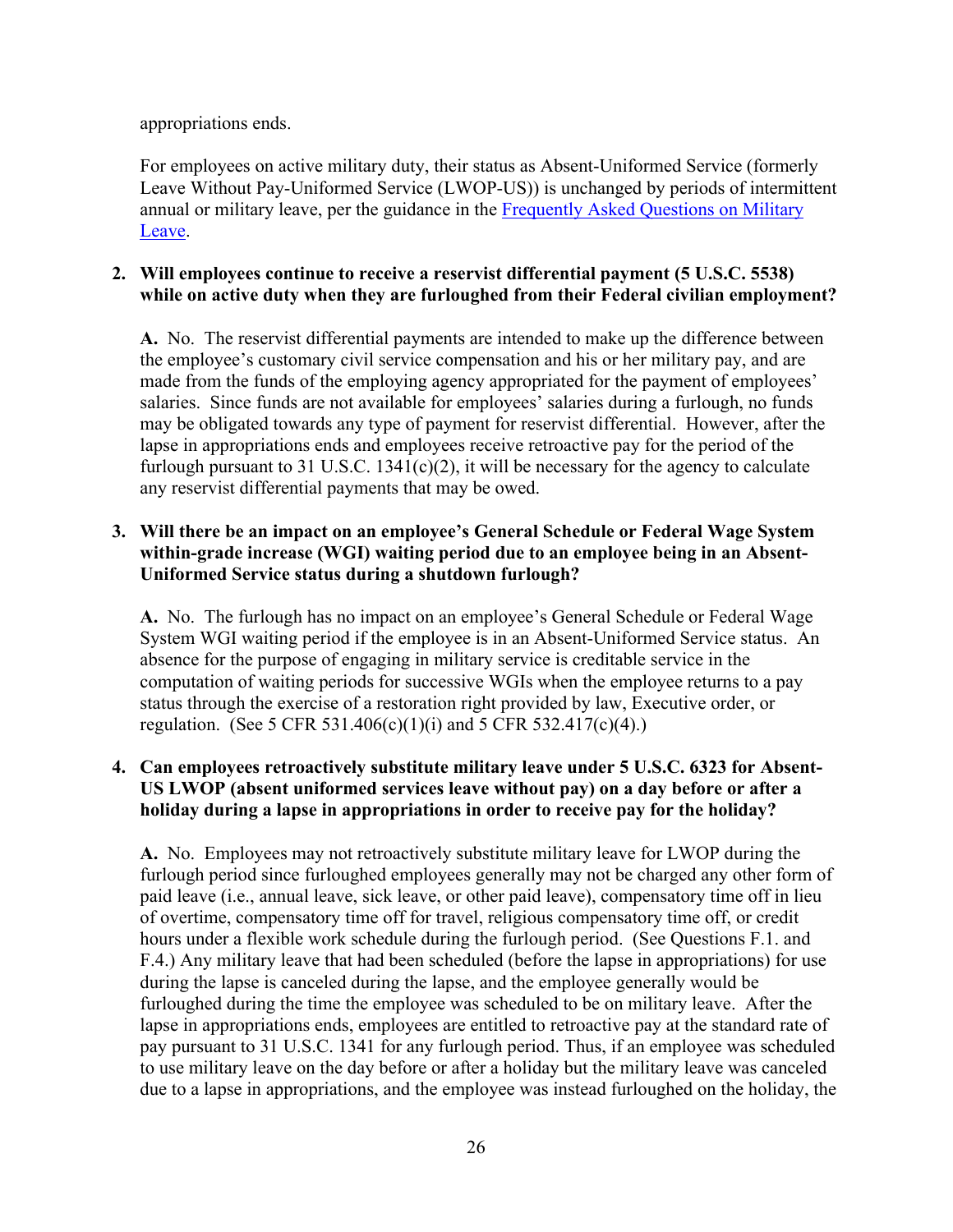employee will receive retroactive pay for that holiday equal to the normal paid time off for a holiday. However, if an employee was scheduled to be on Absent-US LWOP on the workdays before and after a holiday, the employee will not receive retroactive pay for the holiday.

#### **5. Must agencies recredit military leave canceled during a shutdown?**

**A.** Yes. As a result of the cancellation of scheduled military leave during the lapse in appropriations, agencies must recredit an employee's military leave account. This recredited military leave may be used after the end of the lapse in appropriations.

## <span id="page-28-0"></span>**L. Retirement**

#### **1. If a shutdown furlough occurs during the employee's highest years of salary, what effect will time in a furlough status have on an employee's high-3 average pay?**

**A.** Once the lapse in appropriations ends, employees who would have been in pay status but for the lapse will receive retroactive pay for furlough periods pursuant to 31 U.S.C. 1341(c)(2). Thus, there will be no effect on such an employee's high-3 average pay.

#### **2. Are the retirement rules concerning the effect of a shutdown furlough the same for employees under the Civil Service Retirement System (CSRS) and the Federal Employees Retirement System (FERS)?**

**A.** Yes.

## **3. What will happen to employees who would have retired during a shutdown furlough?**

**A.** For employees who, on or before the requested retirement date, submitted some notice of their desire to retire, agencies should, when the lapse in appropriations ends, make the retirement effective as of the date requested. The retirement request may be informal (such as a letter requesting retirement), and can be either mailed or personally submitted to the agency. Any additional required paper work, such as the formal retirement application form, may be completed when the agency reopens. No time spent by the retiree in such actions after the effective date of the retirement may be considered as duty time, since the individual would no longer be an employee of the agency.

**4. If an employee is scheduled to retire before the end of the leave year with an annual leave balance of over the maximum leave ceiling (e.g., 240, 360, or 720 hours, as applicable) and the furlough prevents the employee's retirement from getting processed until January, does the employee lose his or her annual leave above the maximum leave ceiling?**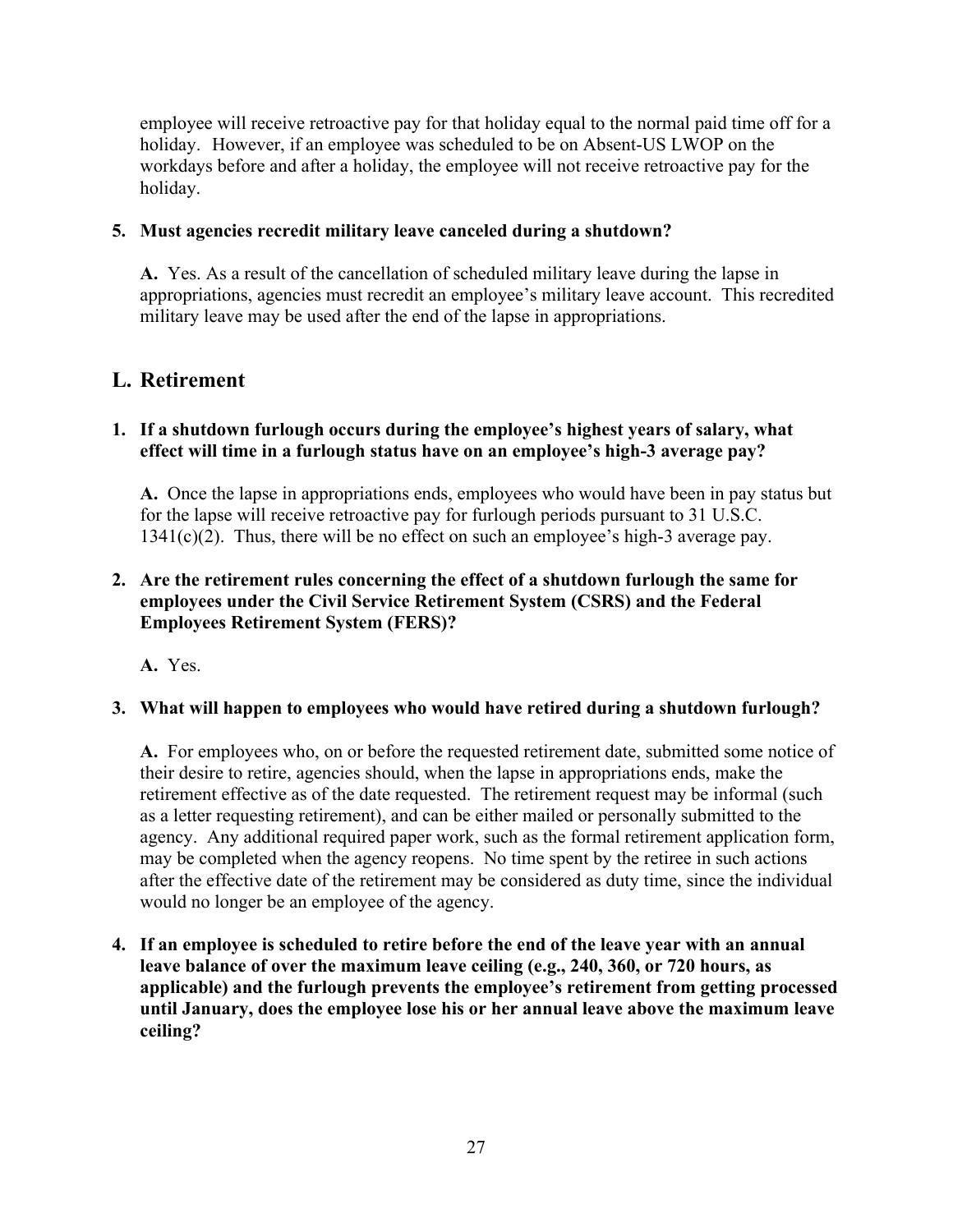**A.** No. The employee's retirement would be retroactively applied to a date prior to the end of the leave year, and the employee would receive the full amount of accumulated and accrued annual leave in a lump-sum payment.

## <span id="page-29-0"></span>**M. Retirement Services: Government Closure**

#### **1. I'm a Federal retiree. Will I still receive my monthly annuity payment during a Government shutdown?**

**A.** Yes. Federal retirees under the CSRS and FERS retirement systems will still receive their scheduled annuity payments on the first business day of the month.

#### **2. How can I make updates or changes to my retirement account?**

**A.** OPM's Retirement Services is available to assist you with your retirement account. As always, you can make many of these changes online through [Services Online](https://www.servicesonline.opm.gov/) or by calling Retirement Services at (888) 767-6738. Due to the volume of calls, we recommend that you first use the online services site to make immediate updates and changes.

#### **3. How do I report the death of a family member during a Government shutdown?**

A. You can refer to our website [www.opm.gov/retire](http://www.opm.gov/retire) for information on reporting the death of a current retiree and applying for any benefits, or by calling us directly at (888) 767-6738. If the family member was a Federal employee at the time of death, survivors must contact the agency for which the deceased worked. If the employing agency is closed, you may need to wait until after the shutdown ends to begin the process.

#### **4. I recently retired from Federal service. Will my retirement application be delayed by a Government shutdown?**

**A.** If your agency or payroll center submitted your retirement application to OPM, you will begin receiving interim annuity payments while OPM Retirement Specialists process your application. Because OPM Retirement Services is funded by the trust fund it manages, OPM Retirement Services employees will still be working normal operating hours during a Government shutdown.

If your agency or payroll center has not yet submitted your retirement application or the application is incomplete, you will likely experience some delay as OPM must wait on other agencies to submit all of the information needed to process your retirement. Some of these agencies may not be operating during a Government shutdown.

## **5. I applied for disability benefits. Will my application still be processed?**

**A.** Employees in Retirement Services at OPM will continue working on your application. If the application requires additional information from other agencies, expect delays during a Government shutdown.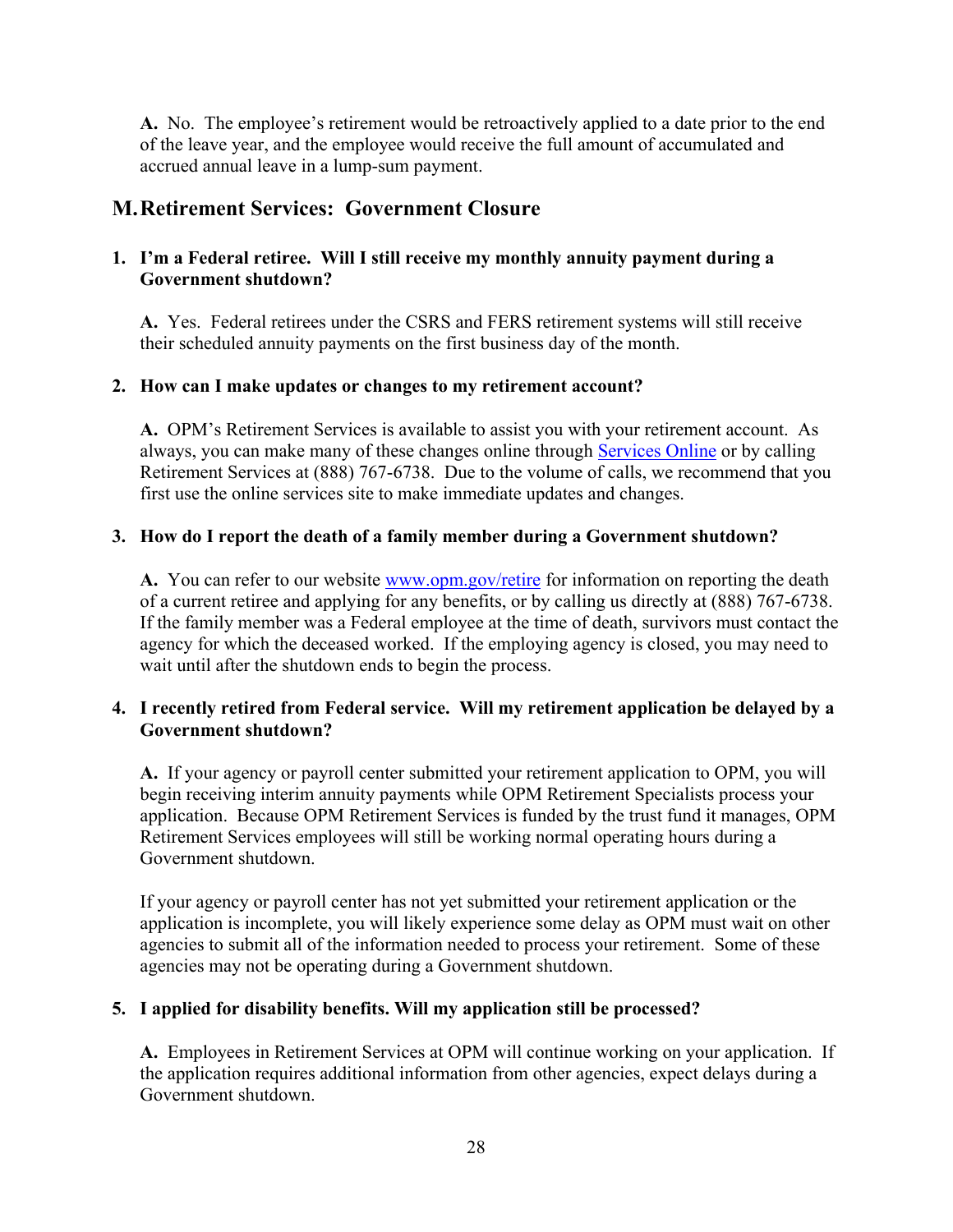#### **6. Can I submit a Court Ordered Benefit during a Government shutdown?**

**A.** Yes. OPM employees will continue working to process court ordered benefits. If the application requires additional information from other agencies, however, there may be delays during a Government shutdown.

## <span id="page-30-0"></span>**N. Payments upon Separation from Federal Service**

#### **1. If there is a shutdown furlough, how does this impact a separating employee's lumpsum payment for their unused annual leave?**

**A.** In the event of a shutdown furlough, any payments incurred by the agency for an employee's lump-sum payment will be delayed until funds are available.

#### **2. How are separated employees' entitlements to severance pay affected by a shutdown furlough?**

**A.** Funds for severance pay are obligated on a day-to-day basis as the recipient accrues continuing entitlement to severance pay by not being reemployed by the Government of the United States. (Severance pay is suspended or terminated when the individual is reemployed by the Federal Government.) Severance pay is paid at the same pay period intervals as if the recipient were still employed. Any severance payment (on a payroll payday) is linked to the corresponding pay period during which the recipient accrued continuing entitlement to severance pay. If the recipient is reemployed by the Federal Government during a pay period, he or she is entitled to a prorated severance payment covering the days in the period prior to reemployment (e.g., 2/5 of one week's pay if the recipient was reemployed on the third workday of the pay period).

Thus, in the case of a shutdown furlough, accrued but unpaid severance pay represents an obligation to be paid from funds available before the lapse in appropriations occurred. Just as payroll checks for work performed prior to a lapse in appropriations can be processed as part of the orderly suspension of nonexcepted activities, severance pay checks covering days before the lapse may also be processed.

No funds may be authorized for severance payments for days during the lapse until an appropriation is enacted.

See [additional information on severance pay](http://www.opm.gov/policy-data-oversight/pay-leave/pay-administration/fact-sheets/severance-pay/) (including eligibility criteria and payment formulas).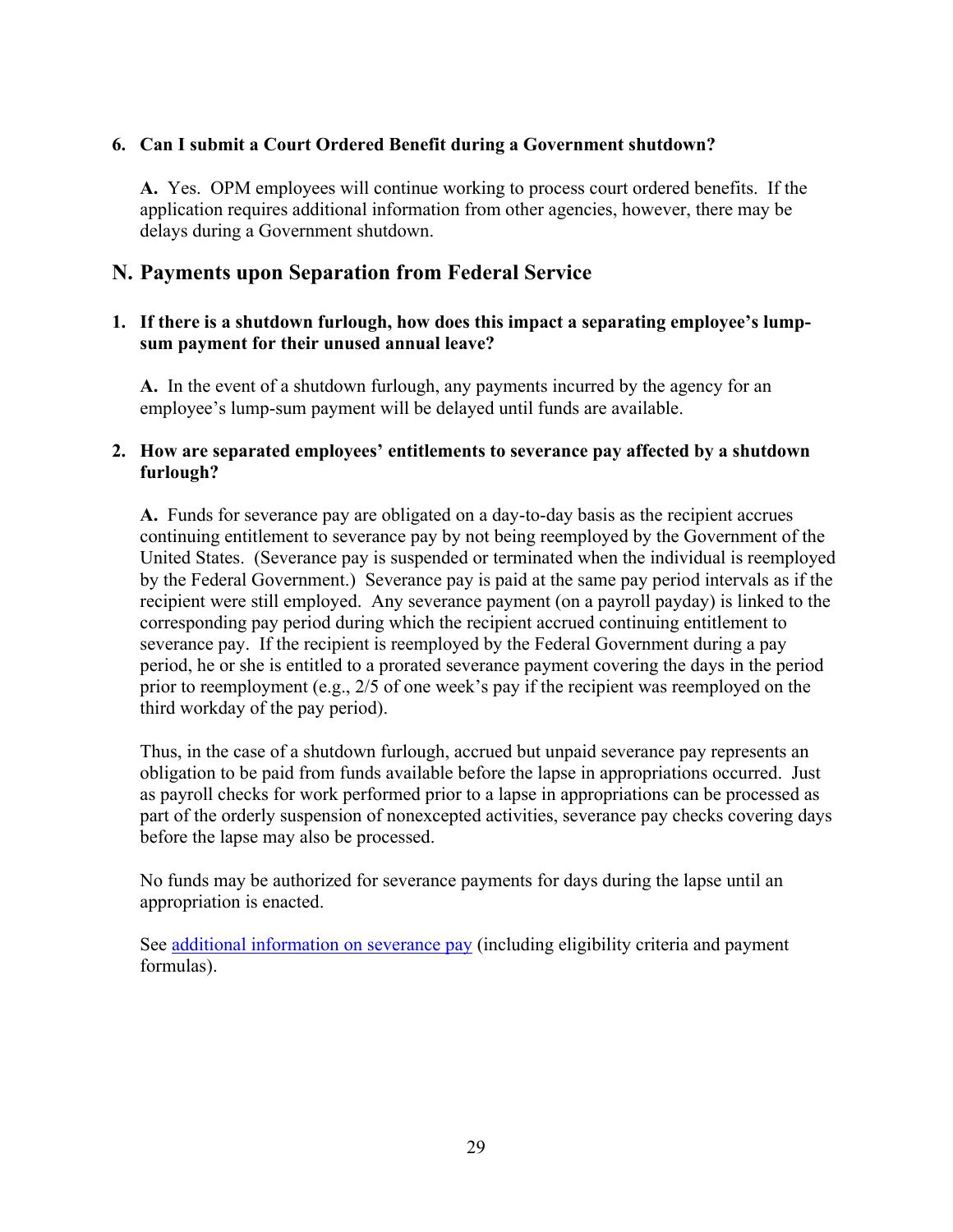## <span id="page-31-0"></span>**O. Benefits under the Federal Employees' Compensation Act (FECA)**

#### **1. How is Continuation of Pay (COP) under the Federal Employees' Compensation Act affected by a Government shutdown?**

**A.** The Department of Labor's Office of Workers' Compensation Programs, which administers the Federal Employees' Compensation Act (FECA), advises that, in the event of a Government shutdown, an employee who is disabled due to his or her injury is to be maintained in COP status during the shutdown unless the agency does not have monies available to pay the salary of that employee. When funding is restored, COP can be retroactively paid, but it cannot be paid for the same period as retroactive salary is paid. In the event an agency is legally unable to pay COP to an employee because of a lapse in appropriations, the employee may file a claim for regular FECA wage loss compensation for that period.

Employees in COP status will not receive retroactive pay under the Government Employee Fair Treatment Act of 2019 (31 U.S.C. 1341(c)(2)). They are already receiving pay for the time periods under the workers' compensation program. Even if agencies coded employees in COP status as being in furlough status, or gave them a furlough notice, the COP status was unaffected and thus excused absences do not apply.

#### **2. Are employees who are injured while on furlough or LWOP eligible to receive workers' compensation?**

**A.** No. Workers' compensation is paid to employees only if they are injured while performing their duties. Employees on furlough or LWOP are not in a duty status for this purpose. An employee who is receiving workers' compensation payments will continue to receive workers' compensation payments during a furlough and will continue to be charged LWOP.

**Note to Section O:** Any additional questions regarding Federal workers' compensation benefits should be directed to the [Division of Federal Employees' Compensation,](http://www.dol.gov/owcp/dfec) Office of Workers' Compensation Programs, U.S. Department of Labor.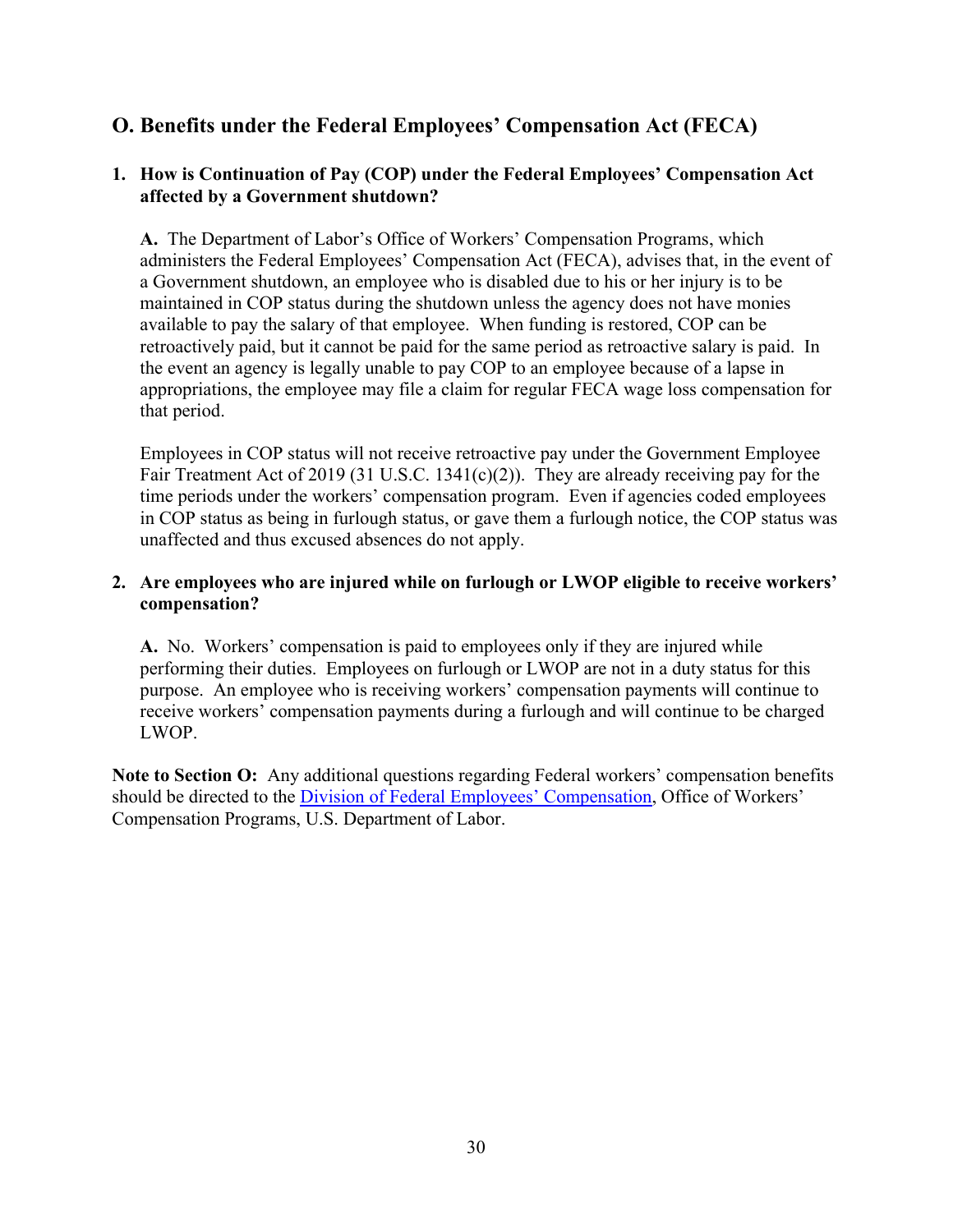#### <span id="page-32-0"></span>**P. Procedures**

#### **1. How is a shutdown furlough documented?**

**A.** Unlike an administrative furlough, agencies should *not* prepare an SF-50, "Notification of Personnel Action" (or a List Form of Notice for a group of employees who are to be furloughed on the same day or days each pay period) at the outset of a shutdown furlough. Instead, employees will receive a shutdown furlough notice citing the reasons for the furlough because the ultimate duration of a shutdown furlough is not known by agencies at the outset of the furlough. Once an appropriation has been signed by the President, agencies will be instructed on the appropriateness of preparing documentation consistent with Chapters 15 and 16 of *[The Guide to Processing Personnel Actions](https://www.opm.gov/policy-data-oversight/data-analysis-documentation/personnel-documentation#url=Processing-Personnel-Actions)*.

#### **1a. In addition to a shutdown furlough notice, what other documentation should be provided to furloughed employees?**

**A.** Agencies should provide each furloughed employee a Form SF-8 (Notice to Federal Employee about Unemployment Insurance). This form provides information on filing unemployment compensation claims, including the agency's mailing address and Federal identification code. Employees may be asked to provide or refer to this form when they file a claim with their State unemployment insurance agency.

#### **2. In the event of a shutdown furlough, can an employee be furloughed without first receiving a written notice of decision to furlough?**

**A.** While an employee must ultimately receive a written notice of decision to furlough, it is not required that such written notice be given prior to effecting the emergency furlough or in person, although it is recommended. Advance written notice (including through email) is preferable, but when prior written notice is not feasible, then any reasonable notice (e.g., telephonic, oral, personal email, or by mail promptly after the furlough) is permissible when the furlough decision is made. However, a written notice of decision to furlough must be provided as soon as possible after the furlough begins. See Question P.2a. for providing electronic notice of a furlough action.

#### **2a. May employees conduct orderly shutdown activities remotely? May an agency provide an employee electronic notice of a furlough action?**

**A.** In many cases, orderly shutdown activities (including the distribution of furlough notices and, where necessary, the adjustment of voicemail and email messages to reflect the agency's operating status) may be conducted remotely. Agencies that issue furlough notices should consult with their legal counsel to ensure each step of the process is consistent with legal requirements. If an agency determines it will electronically notify affected employees of a furlough action, OPM recommends that the agency include each employee's name, address, and/or e-mail address on the decision notification so that it is clear that an employee is receiving personal notification. Agencies should also consider including in the body of the electronic correspondence, the requirement that the employee provide an email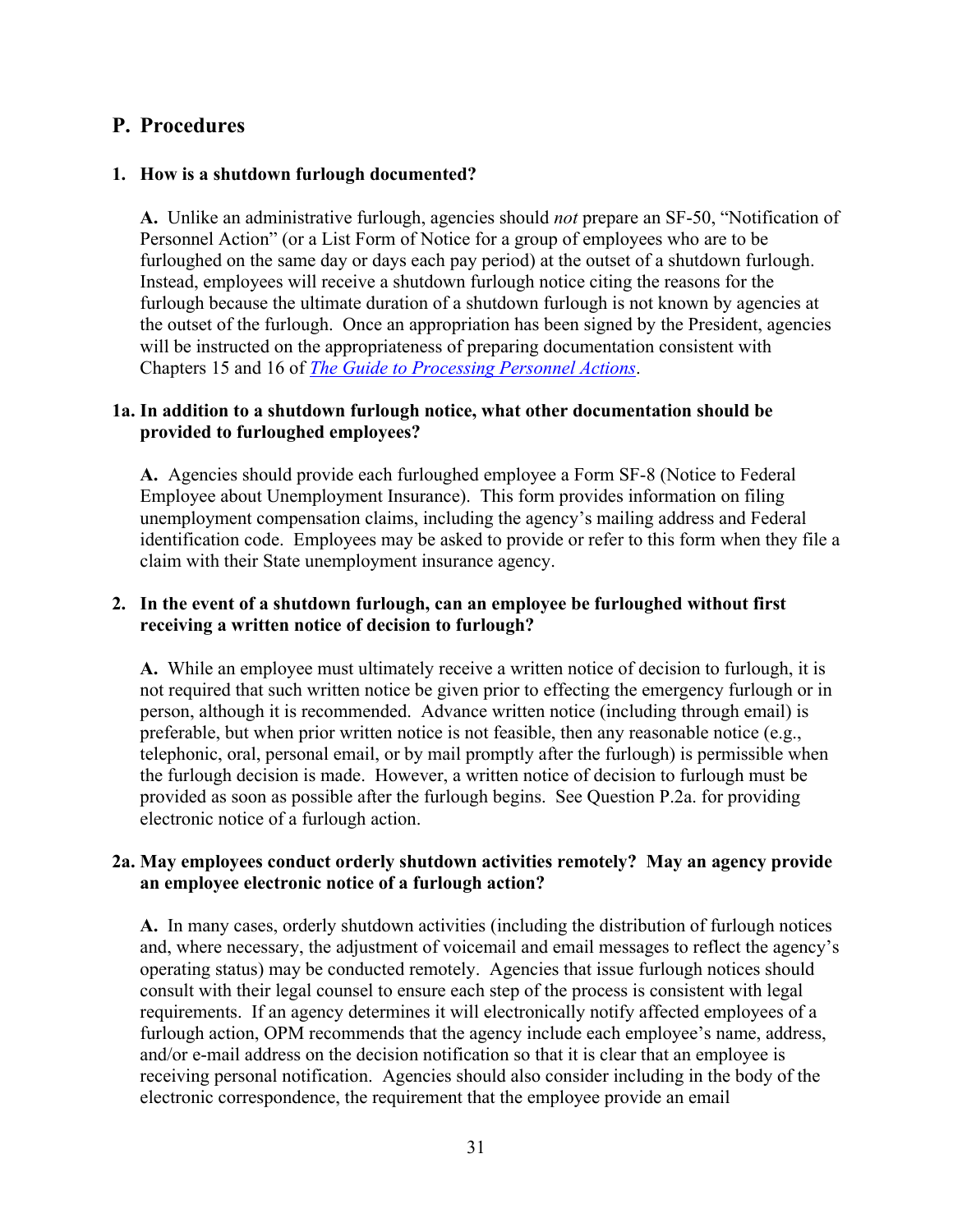acknowledgement of receipt. If an agency does not receive a requested acknowledgement of receipt of an e-mail notification, it should consider delivering a paper copy of the decision notification to the employee at his or her home address by registered mail with a return receipt requested. Similarly, agencies must deliver hard copy furlough notices to those employees without email access.

Additionally, OPM recommends that agencies consider informing employees as soon as practicable whether or not an employee is subject to the furlough and provide a contact person who can answer questions related to this issue. Finally, agencies with bargaining unit employees are reminded that they must provide notice and opportunity to bargain over negotiable procedures and appropriate arrangements to any unions representing their employees.

#### **2b. What are an agency's regulatory obligations in providing an appellant the Merit Systems Protection Board (MSPB) appeal information in the adverse action furlough decision notice?**

**A.** An agency must satisfy the obligation to provide a copy of the MSPB appeal form when issuing a decision notice. (5 CFR 1201.21). Providing a link to this MSPB appeal form electronically [\(https://e-appeal.mspb.gov/\)](https://e-appeal.mspb.gov/) will typically satisfy the requirement of ensuring that employees subject to a decision appealable to MSPB will have effective access to the MSPB regulations and appeal form. However, if the employee informs the agency that he or she lacks Internet access, the agency is required to take steps to ensure that the employee has actual access to the MSPB's regulations and the appeal form, including providing the employee with a hard copy of these documents upon the employee's request. See Sample Notice for sample decision notice language.

#### **2c. What is the treatment of employees who are serving, or about to serve, a suspension during a lapse in appropriations?**

**A.** If an employee is serving a suspension or scheduled to serve a suspension when a shutdown furlough becomes effective, agencies have the option of holding the suspension in abeyance during the period of shutdown, or delaying the commencement of suspension until after the shutdown ends. During the shutdown, such employees should be properly designated by the agency as exempt, excepted, or non-excepted and treated accordingly. If the employee is subject to furlough, the employee should receive the appropriate shutdown adverse action furlough notice.

#### **2d. What is the treatment of employees who are in AWOL status at the beginning of the lapse in appropriations?**

**A.** If an employee is AWOL at the beginning of the lapse in appropriations, and the employee is otherwise subject to furlough during the shutdown, he or she should be provided a furlough notice and placed in a temporary non-duty, non-pay status because of the lack of appropriated funds. Thus, the employee cannot be AWOL during this time, despite any belief the employee would not have otherwise reported to work. The employee should be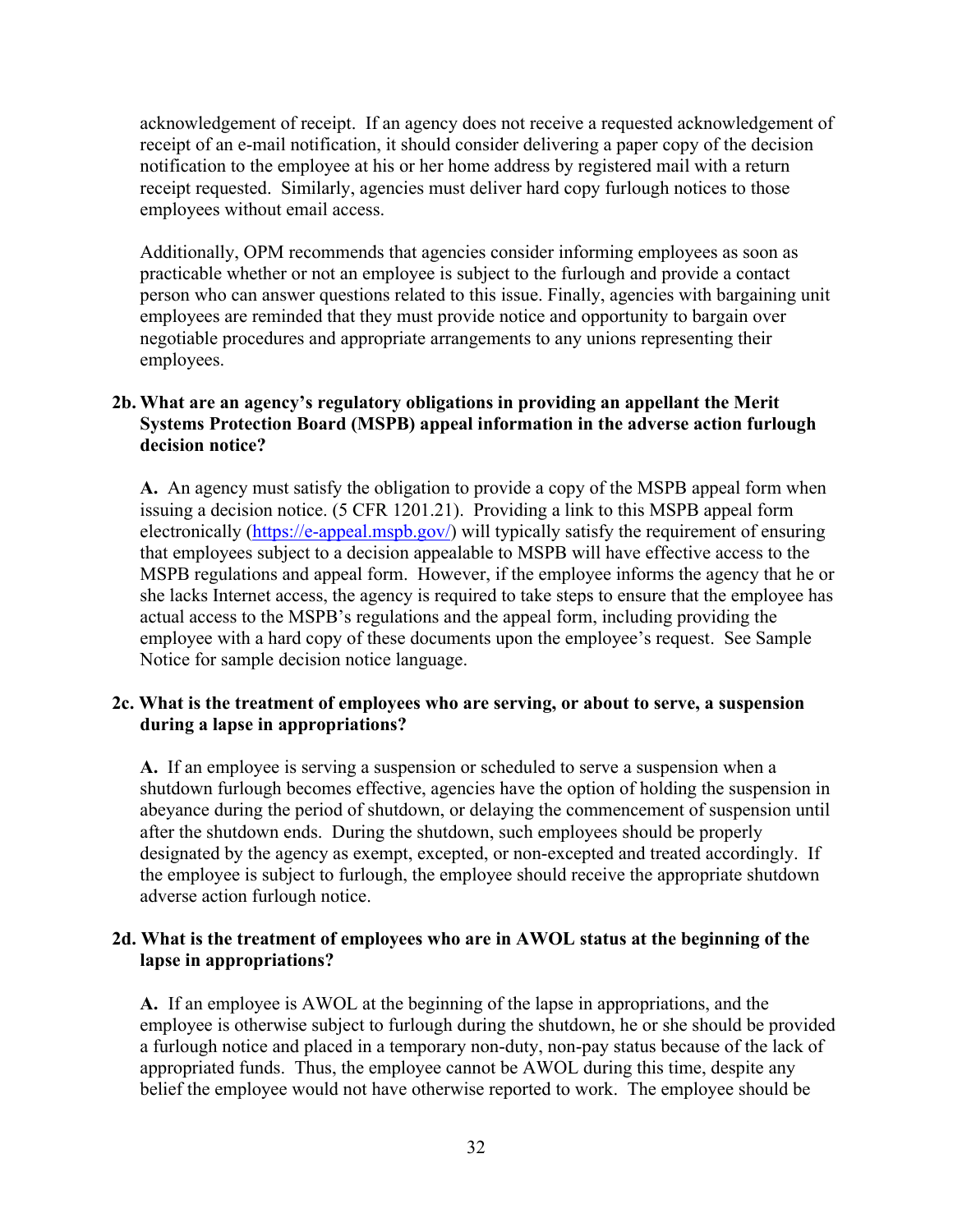coded the same as all other employees who are furloughed during this time. If the employee fails to report to work following the end of the shutdown, he or she will be considered AWOL, and subject to any consequences that may follow from being AWOL after the end of the shutdown. Conversely, if the employee is *excepted* from furlough, ordered to report to work during the shutdown yet failed to do so, he or she would be considered AWOL during this time, and subject to any consequences that may follow from being AWOL.

#### **3. What information should be included in the notice of decision of a shutdown furlough when no advance notice is issued?**

**A.** The notice must specify the reason for the furlough and state that the usual 30 calendar days advance notice was not possible due to the emergency requiring curtailment of agency operations. If some employees in a competitive level will not be furloughed because they are performing one of the excepted activities defined by OMB standards, OPM recommends a statement such as the following:

"If employees are being retained in your competitive level, they are required for orderly suspension of agency operations, or they are performing one of the excepted activities defined by law."

For career members (except reemployed annuitants) of the Senior Executive Service (SES), the written notice must provide the reason for the furlough; the expected duration of the furlough and the effective dates; the basis for selecting the appointee when some but not all SES appointees in a given organizational unit are being furloughed; the location where the appointee may inspect the regulations and records pertinent to the action; and, if the notice period is less than 30 calendar days, the reason for the shortened period. For an SES probationer, the notice should also explain the effect (if any) on the duration of the probationary period. See Question P.6a. regarding noncareer, limited term, or limited emergency appointees and reemployed annuitants holding career appointments.

All notices must include a statement of applicable appeal and grievance rights. An agency must satisfy the obligation to provide a copy of the MSPB appeal form when issuing a decision notice. Providing a link to the MSPB appeal form electronically [\(https://e-appeal.mspb.gov/\)](https://e-appeal.mspb.gov/) will typically satisfy the requirement of ensuring that employees subject to a decision appealable to MSPB will have effective access to the MSPB regulations and appeal form. However, if the employee informs the agency that he or she lacks Internet access, the agency is required to take steps to ensure that the employee has actual access to the MSPB's regulations and the appeal form including providing the employee with a hard copy of these documents upon the employee's request.

See "Sample Shutdown Furlough Decision Notice Due to Lapse in Appropriations." This sample can be used for SES and non-SES employees.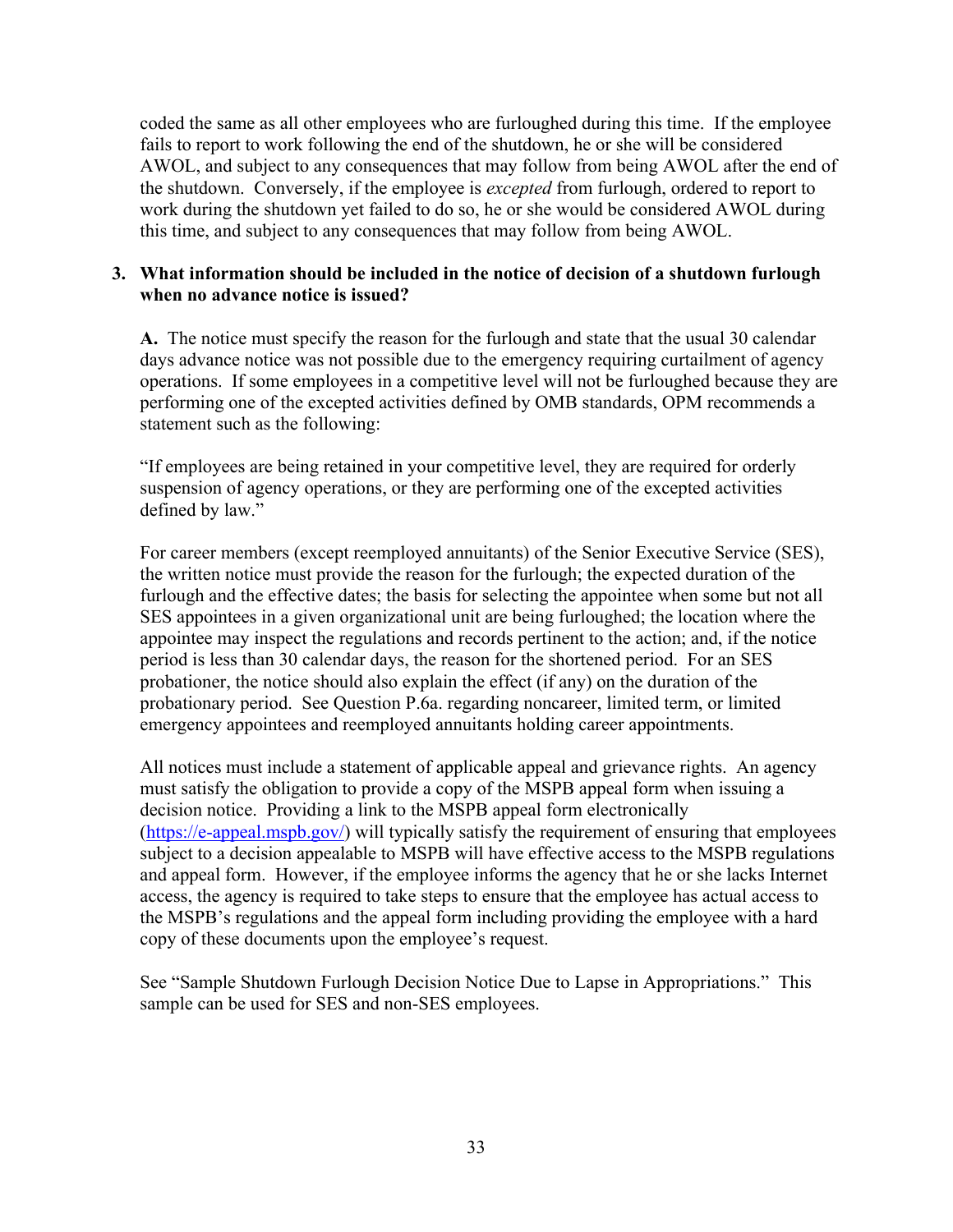#### **3a. How should the decision letter for a shutdown furlough be framed if the specific number of furlough days is unknown?**

**A**. While it is desirable when possible to inform the affected employee of a specific number of furlough days in the decision letter, the agency needs only to set out the maximum time that may be involved, so employees have as much information as possible.

#### **3b. What procedural rights apply to employees who are veterans covered under 5 U.S.C. chapter 75 and 5 CFR part 752 for a shutdown furlough?**

**A.** For a shutdown furlough of a covered veteran employee, the law (5 U.S.C. 7513) gives a covered veteran employee the same procedural rights as other covered employees. Employees should consult with their agency Human Resources office to determine whether they are covered by 5 U.S.C. 7513 and what procedures may apply to them.

#### **3c. If an employee decides to challenge a shutdown furlough, from what point would the time for appeal to the Merit Systems Protection Board run?**

**A**. Employees must file an appeal within 30 days after the effective date of their first furlough day, or 30 days after the date of their receipt of the decision notice whichever is later.

#### **4. In addition to statutory and regulatory procedural requirements, what other forms of communication should an agency consider when implementing a shutdown furlough?**

**A.** Considering the uncertain and changing circumstances surrounding a shutdown furlough, agencies should make efforts to ensure that employees are provided with up-to-date and accurate information. If time permits before a furlough starts, this may be done through effective union-management communication, employee briefings, periodic bulletins, and newsletters. Once a furlough begins, agencies can also consider using toll-free hotlines and emails to home email accounts.

#### **5. How does the length of a shutdown furlough affect the procedures that are used to implement the furlough of employees?**

**A.** The length of a shutdown furlough does not affect the procedures that are used.

For most employees, shutdown furloughs lasting 30 calendar days or less (22 workdays) are covered by OPM regulations under 5 CFR part 752, adverse action procedures. Shutdown furloughs lasting 30 calendar days or less (22 workdays) for career appointees in the Senior Executive Service (except reemployed annuitants) are covered under 5 CFR part 359, subpart H. See Question P.6a. regarding noncareer, limited term, or limited emergency appointees in the SES and reemployed annuitants holding career appointments.

Shutdown furloughs lasting more than 30 calendar days (22 workdays) are also covered by OPM regulations under 5 CFR part 752, adverse action procedures or 5 CFR part 359,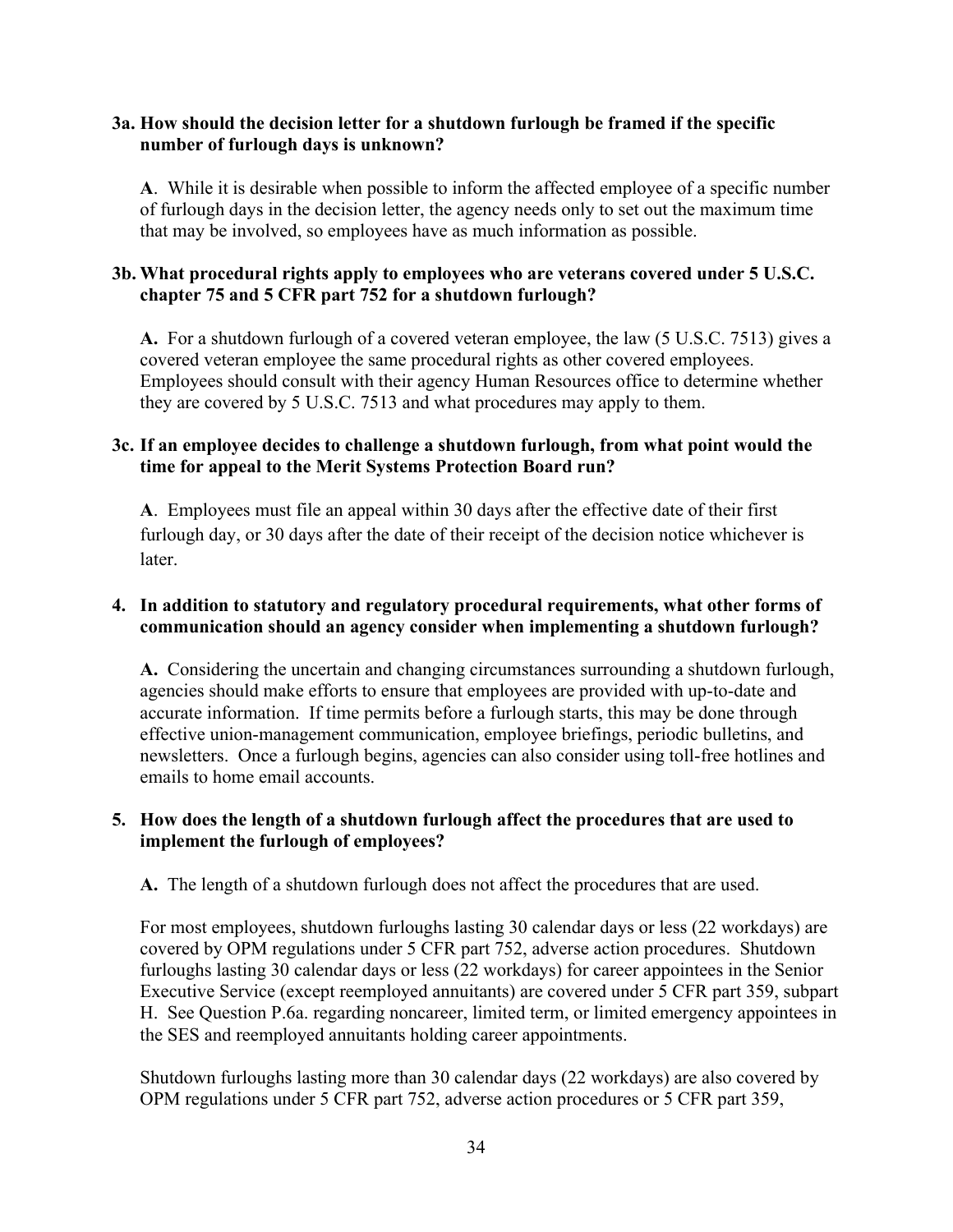subpart H, as applicable. When the shutdown furlough goes beyond 30 days, agencies should treat it as a second shutdown furlough and issue another adverse action or furlough notice.

**Note:** Reductions in force (RIF) furlough regulations and SES competitive furlough requirements are not applicable to emergency shutdown furloughs because the ultimate duration of an emergency shutdown furlough is unknown at the outset and is dependent entirely on Congressional action, rather than agency action. The RIF furlough regulations and SES competitive furlough requirements, on the other hand, contemplate planned, foreseeable, money-saving furloughs that, at the outset, are planned to exceed 30 days.

#### **6. What procedures and appeal rights are applicable for noncareer, limited term and limited emergency employees in the SES and reemployed annuitants holding career SES appointments?**

**A.** Noncareer, limited term, and limited emergency SES appointees and reemployed SES annuitants holding career appointments are not covered by 5 CFR part 359, subpart H, and they may be furloughed under agency designated procedures, which should include certain minimum features, e.g., whenever possible, a written notice at least 1 day before the furlough that states the reason for, duration of, and effective dates of the furlough.

#### **6a. What impact does the shutdown have on employees whose probationary period ended during the lapse in appropriations? Can the probationary period be extended?**

**A**. Placement of a probationary employee in a non-duty status due to a shutdown furlough does not extend the probationary period (for either non-SES or SES employees). This is because the Government Employee Fair Treatment Act of 2019 (31 U.S.C. 1341(c)(2)) ensures that all furloughed and excepted employees "shall be paid" for the period of the lapse, and in accordance with regulations, periods of absence while in a pay status count toward completion of probation. Once an individual completes the probationary period, s/he is covered by relevant adverse action procedural and appeal rights.

#### **7. How do agencies implement a shutdown furlough for Administrative Law Judges?**

**A.** The Antideficiency Act applies to Administrative Law Judges (ALJs). Accordingly, they should be furloughed unless they are performing functions that are not funded by annual appropriations or meet one of the Antideficiency Act's exceptions. The Merit Systems Protection Board (MSPB) has adopted procedures for implementing furloughs for ALJs, which are described in 5 CFR 1201.137–141. Those procedures, however, do not specifically address the unique issues raised by an emergency furlough necessitated by a Government shutdown. Accordingly, agencies should consult their legal counsel about how to implement a furlough of ALJs.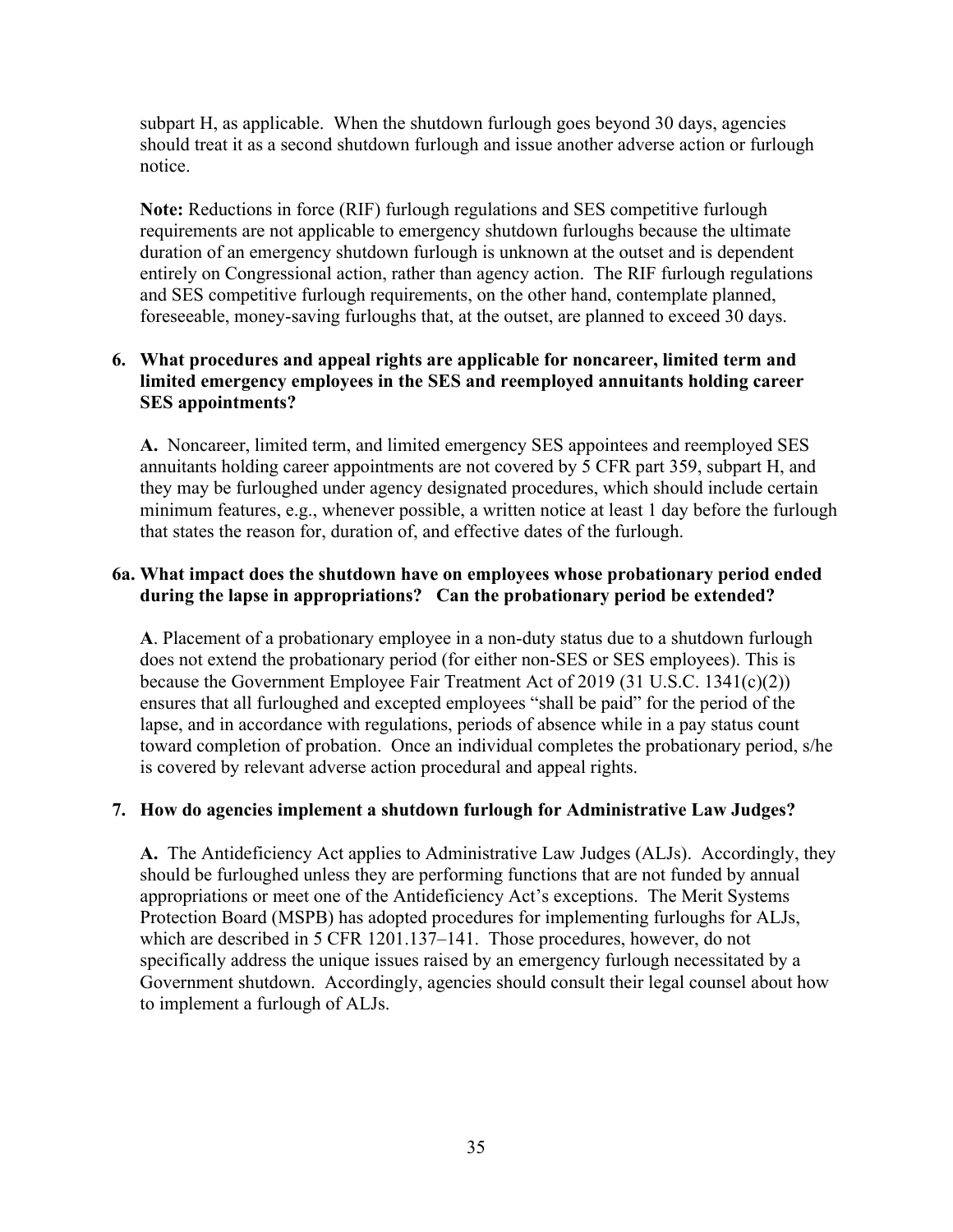#### **8. What happens to new employees who are scheduled to report to work for the first time during a shutdown furlough?**

**A.** By law, individuals do not become Federal employees until they report for work and are sworn in. Agencies should consider delaying the entrance-on-duty (EOD) date for new employees who are scheduled to report to work for the first time during a shutdown furlough.

**9. At the time of an appropriations lapse, an employee who is funded through a lapsed appropriation is on temporary duty assignment away from the employee's normal duty station. The agency notifies the employee to return to the employee's normal duty station. Can the employee elect to delay the return? If the employees decides to delay the return, and as a result the employee incurs additional travel costs, who is liable for those additional travel costs?** 

**A.** Employees who are notified to return home should do so as soon as practicable. When an employee returns promptly, the travel expenses that the employee incurs in the return are properly-incurred obligations of the agency (as part of the agency's orderly-shutdown activities), and the agency will reimburse these travel costs after appropriations are enacted and are available for that purpose. If, however, an employee elects not to return promptly and, as a result of this decision, the employee incurs additional travel expenses, those additional travel expenses are not obligations of the agency, and will not be reimbursed (instead, the employee is personally liable for the additional travel expenses); while the employee will be personally liable for the additional travel expenses, the agency will continue to incur the obligation for those travel costs that would have been incurred if the employee had returned promptly, and the agency will reimburse such "prompt return" travel costs after appropriations are enacted and are available for that purpose. Finally, in the case of those employees who are notified by their agency that they are to remain on travel, because the continuation of their travel is in direct support of an excepted agency activity, their travel expenses are properly-incurred obligations of the agency (as part of the agency carrying out an excepted activity), and the agency will reimburse the travel costs after appropriations are enacted and are available for that purpose.

#### **10. What happens to current Federal employees who are scheduled to transfer to a new agency during a shutdown furlough?**

**A.** Agencies should consider delaying the entrance-on-duty date for employees who are scheduled to transfer to a new agency during a shutdown furlough. Such employees would remain on the rolls of their former agency until the new transfer effective date can be redetermined by the former agency and the new employing agency once the lapse in appropriations has ended.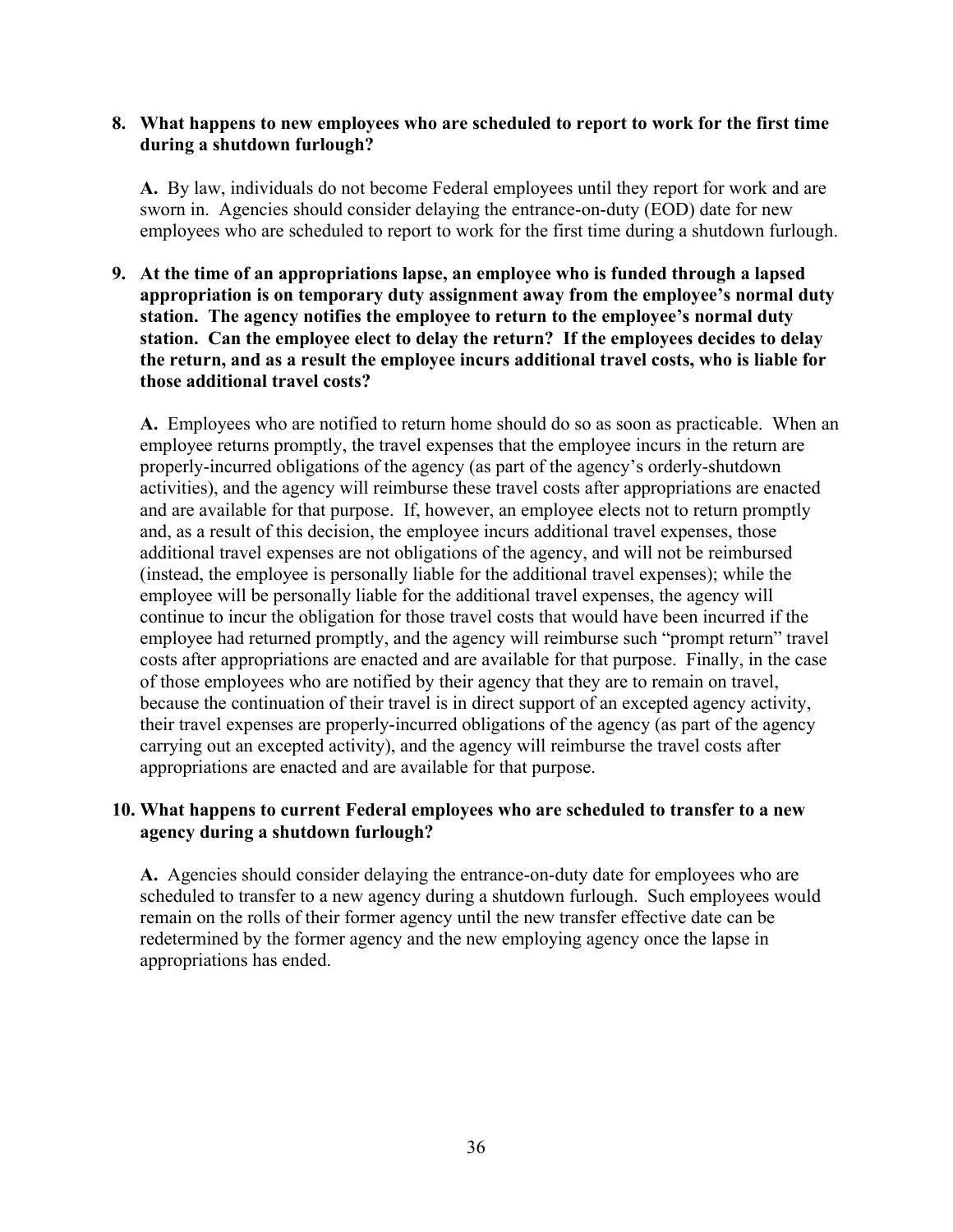#### **11. Will the Merit Systems Protection Board (MSPB) be addressing furlough related appeals during the shutdown?**

**A.** Please consult the [MSPB website](http://www.mspb.gov/) for additional information on the processing of appeals during any lapse in appropriations.

#### **12. If a Government shutdown occurs, how will furloughed employees be informed when it is over?**

**A.** Employees should follow their agency procedures, including any applicable collective bargaining agreements, which may include monitoring OPM's website [\(www.opm.gov\)](http://www.opm.gov/) and media outlets for notification that a continuing resolution or appropriation has been signed by the President.

#### **13. When a Government shutdown ends, when are furloughed employees expected to return to work?**

**A.** If a shutdown were to occur, guidance concerning when furloughed employees should come back to work at the conclusion of the shutdown would have to be tailored to the specific situation. In the absence of such guidance, agencies should apply a rule of reason in requiring employees to return to work as soon as possible, taking into account the disruption in the lives and routines of furloughed employees that a shutdown causes.

## <span id="page-38-0"></span>**Q. Labor Management Relations Implications**

#### **1. When a lapse in appropriations requires a shutdown furlough, what is an agency's obligation to bargain?**

**A.** The decision whether to furlough employees and which activities are excepted from a furlough are management rights that are not subject to bargaining. (See 5 U.S.C. 7106(a).) However, when an agency determines that a shutdown furlough is necessary, agencies have a duty to notify their exclusive representatives and, upon request, bargain over any negotiable impact and implementation proposals the union may submit, unless the matter of furloughs is already "covered by" a collective bargaining agreement.

In the event of unforeseeable circumstances, such as sudden emergencies requiring immediate curtailment of activities due to a Government shutdown, whatever bargaining that can occur prior to taking action should occur to the extent possible before furlough actions are necessary. However, if agreement is not reached in the time allowed, the agency should tell the union what actions it will take and offer to continue bargaining on a post implementation basis.

#### **2. Do agencies have an obligation to bargain before it is known whether a lapse in appropriations will occur?**

**A.** The law requires an agency to bargain during the term of a collective bargaining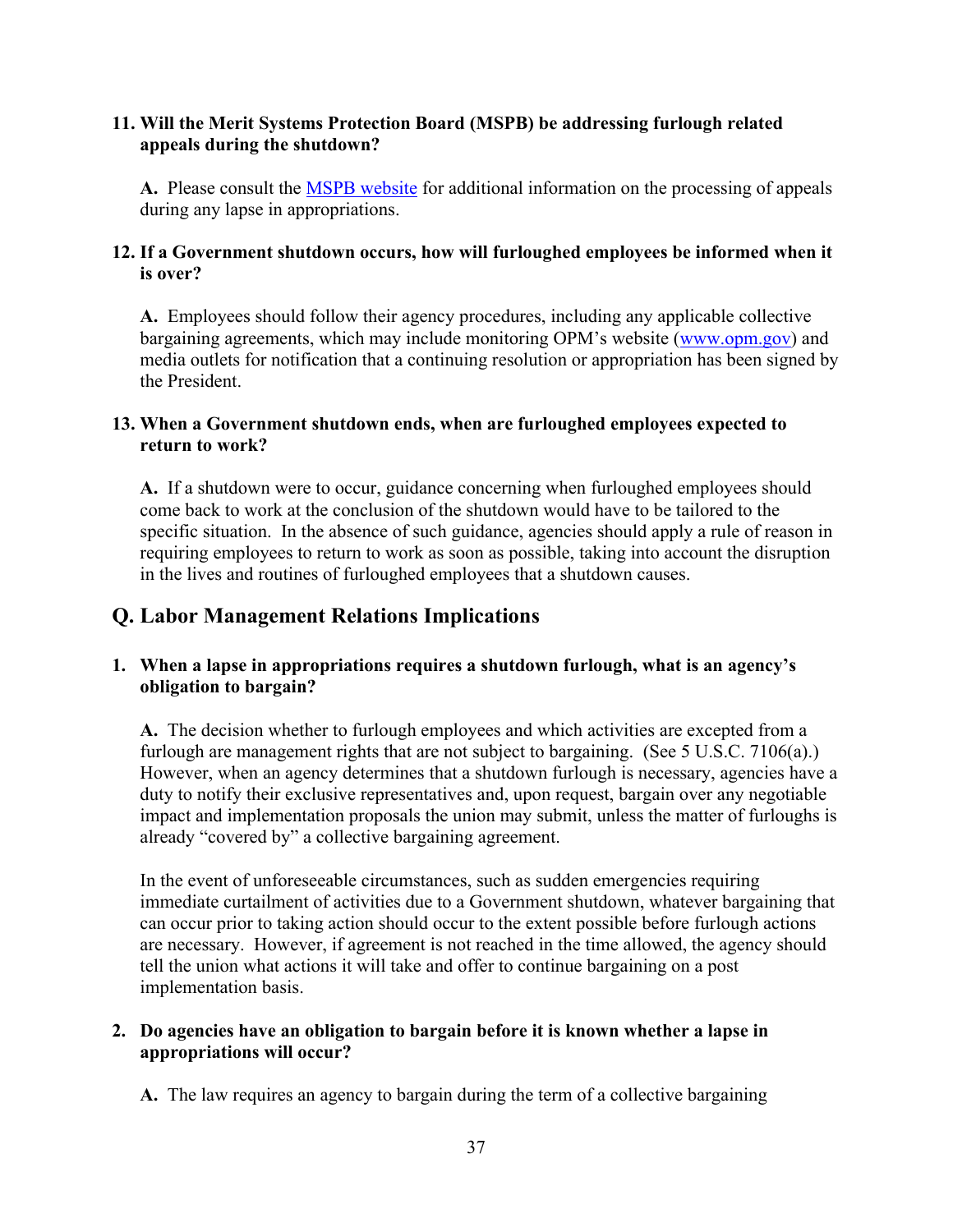agreement on negotiable union-initiated proposals concerning matters that are not expressly contained in, or otherwise covered by, the collective bargaining agreement, unless the union has waived its right to bargain about the subject matter involved. Accordingly, there may be a bargaining obligation if a union makes negotiable proposals in advance of a shutdown that address procedures and appropriate arrangements for affected employees. Agencies should evaluate the circumstances of their situation to determine whether there is a duty to bargain on union proposals concerning furlough procedures.

#### **3. What is the agency's obligation in responding to a union request under 5 U.S.C. 7114 seeking the agency's furlough plan and a list of excepted and nonexcepted employees?**

**A.** An agency is required to provide data that is normally maintained, reasonably available and necessary to perform the representational duties of a union. A union requesting information must establish a particularized need for the information by articulating, with specificity, why it needs the requested information, including the uses to which the union will put the information and the connection between those uses and the union's representational responsibilities under the statute. The union must establish that the requested information is required in order for the union to adequately represent its members. An agency denying a request for information must assert and establish any countervailing anti-disclosure interests. An agency may not satisfy its burden by making conclusory or bare assertions; its burden extends beyond simply saying "no." With this in mind, agencies will have to evaluate the circumstances of their situation to determine whether they should provide the requested information.

#### **4. Can union officials perform representational work on "official time" during a shutdown?**

**A.** Exempted employees (i.e., employees not affected by a lapse in appropriations—see Question B.3. explaining "exempt" employees) serving as union officials may continue to be granted official time to the same extent and in the same manner as they would under nonshutdown conditions. In general, other employees serving as union officials may not work on official time during a shutdown, because they would be authorized to work official time only while they are in a duty status. Union officials, like other employees, may utilize up to four (4) hours to participate in the orderly suspension of operations.

There may be a narrow set of circumstances where exercise of a union's statutory rights could itself constitute an excepted activity and thereby fall within the Antideficiency Act's exceptions. If an agency official who is excepted (i.e., an individual paid by annual appropriations who is excepted from furlough because he or she is performing work that may continue to be performed during a lapse in appropriations—see Question B.1. explaining "excepted" employees) has determined, for example, that an investigation or the initiation of a personnel action is necessary to protect life and property, and must be undertaken prior to the enactment of appropriations, such an action could also fall within excepted activity. If this excepted activity triggers union representational rights under 5 U.S.C. chapter 71 (e.g., a formal discussion, a *Weingarten* interview, or the representation of an employee in connection with an adverse personnel action), a union's representational function would be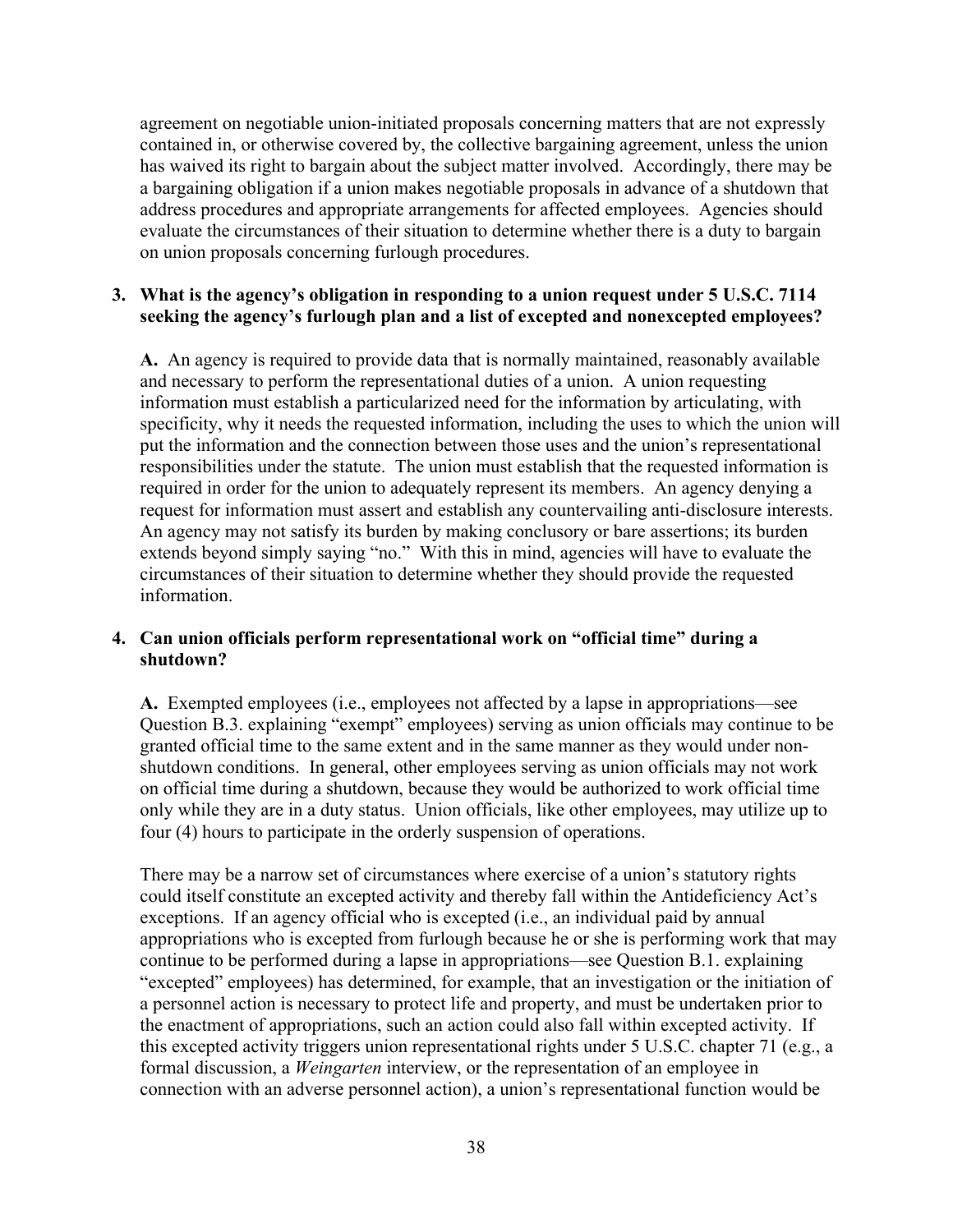required in order for the Agency to move forward with such an action and would, itself, in that narrow circumstance, constitute excepted activity. In such a case, therefore, official time should be granted to employees to serve in this representational function. With this in mind, agency officials should consult with Human Resources representatives and their legal counsel to evaluate whether contemplated management actions are necessary during the shutdown and whether they will trigger statutory representation rights.

#### **5. Will union officials have access to their union offices if they are in furlough status?**

**A.** Generally, access to facilities during a furlough may be restricted based on funding, security, or other issues. Depending on agency operations, a particular facility, or portions of a facility, may be fully or partially operational.

If a facility is operational and accessible, and a union official is either an exempt employee or is engaged in an excepted activity (in accordance with the requirements discussed in Question Q.4.), he or she would have access to the union office to engage in representational work in an official time capacity.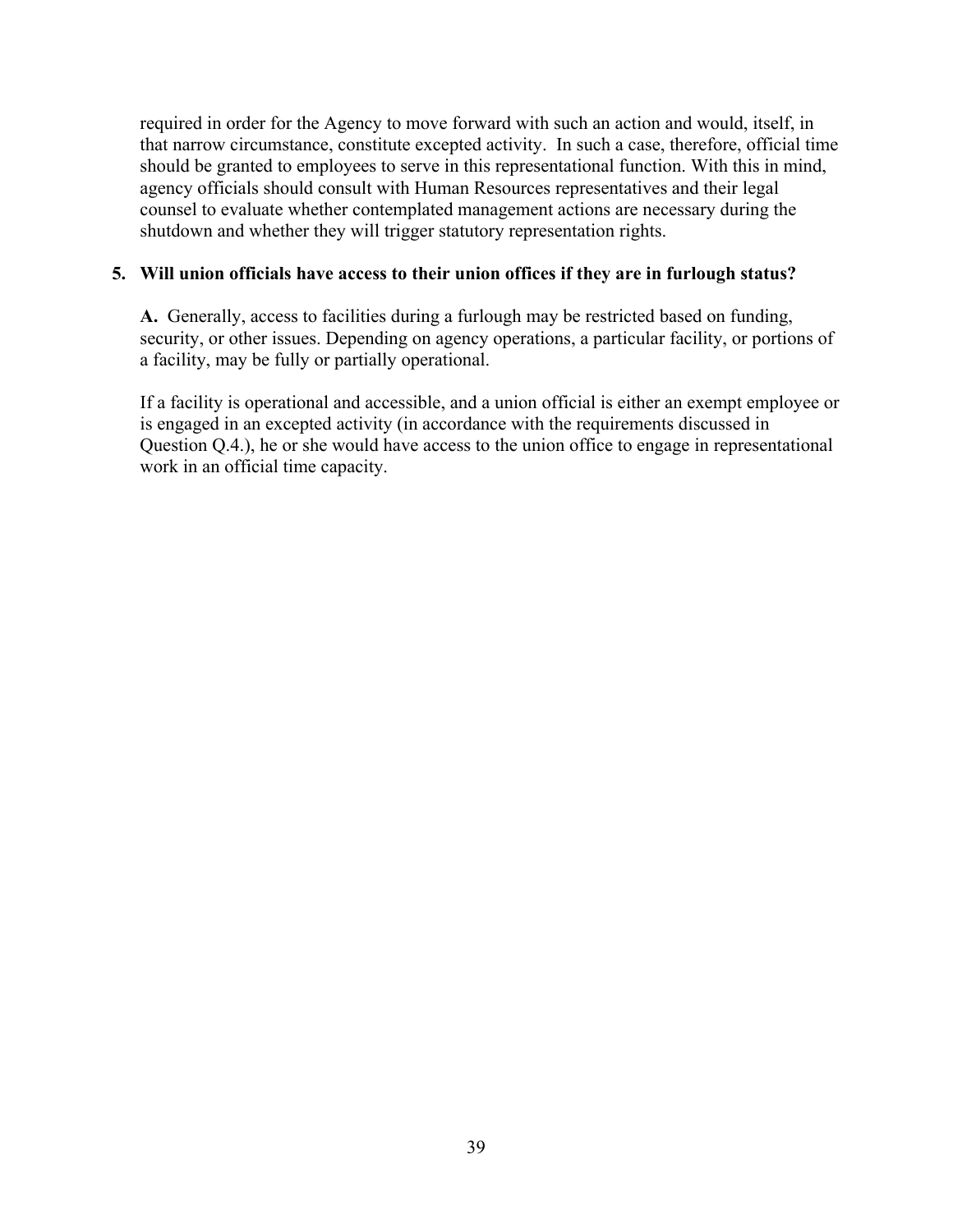## <span id="page-41-0"></span>**Sample Shutdown Furlough Decision Notice Due to a Lapse in Appropriations**

[Ensure that an SF-8 is attached to this notice]

*This notice would be used for a "shutdown" furlough, where the agency no longer has the necessary funds to operate and must curtail those activities not excepted by OMB standards. In such instances there is no advance written notice proposing the action (see 5 CFR 752.404(d) and 359.806(a)), although a written furlough decision notice should be given as soon as possible after the furlough starts.* 

#### **Notice**

In the absence of either a Fiscal Year (FY) [state year] appropriation, or a continuing resolution for [agency name], no further financial obligations may be incurred by [agency name], except for those related to the orderly suspension of [agency's name] operations or performance of excepted activities as defined in the Office of Management and Budget (OMB) memorandum for Heads of Executive Departments and Agencies dated November 17, 1981. Because your services are no longer needed for orderly suspension of operations and you are not engaged in one of the excepted functions, you are being placed in a furlough status effective [enter date]. This furlough, i.e., nonduty, nonpay status, is not expected to exceed 30 days. Therefore, this furlough notice expires on [enter date]. You should monitor public broadcasts and the Internet. When a continuing resolution or an FY [state year] appropriation for [agency name] is approved, you will be expected to return to work on your next regular duty day.

This action is being taken because of a sudden emergency requiring curtailment of the agency's activities; therefore, no advance notification is possible. The customary 30-day advance notice period and opportunity to answer are suspended under the provisions of 5 CFR 752.404(d)(2). The 30 day-advance notice otherwise required by 5 CFR 359.806(a) for Senior Executive Service (SES) career appointees (other than reemployed annuitants) may be shortened or waived.

If employees are being retained in your competitive level or competitive area, they are required for orderly suspension of agency operations or they are performing one of the excepted activities defined in the OMB memorandum.

During the furlough period, you will be in a nonduty, nonpay status and you may not work at your workplace or other alternative worksite unless and until recalled. You will not be permitted to work as an unpaid volunteer. Any paid leave (annual, sick, court, etc.) approved for use during the furlough period is canceled. After the lapse ends, you will receive your "standard rate of pay" for the furlough period in accordance with 31 U.S.C. 1341(c) as soon as possible. (This means that employees who would have been in pay status but for the lapse in appropriations will receive their full regular pay for any furlough period.)

Employees who have completed a probationary or trial period or 1 year of current continuous employment in the competitive service under other than a temporary appointment may appeal this action to the Merit Systems Protection Board (MSPB). Employees in the excepted service who have veterans preference may appeal to MSPB if they have completed 1 year of current continuous service in the same or similar positions as the one they now hold. Employees in the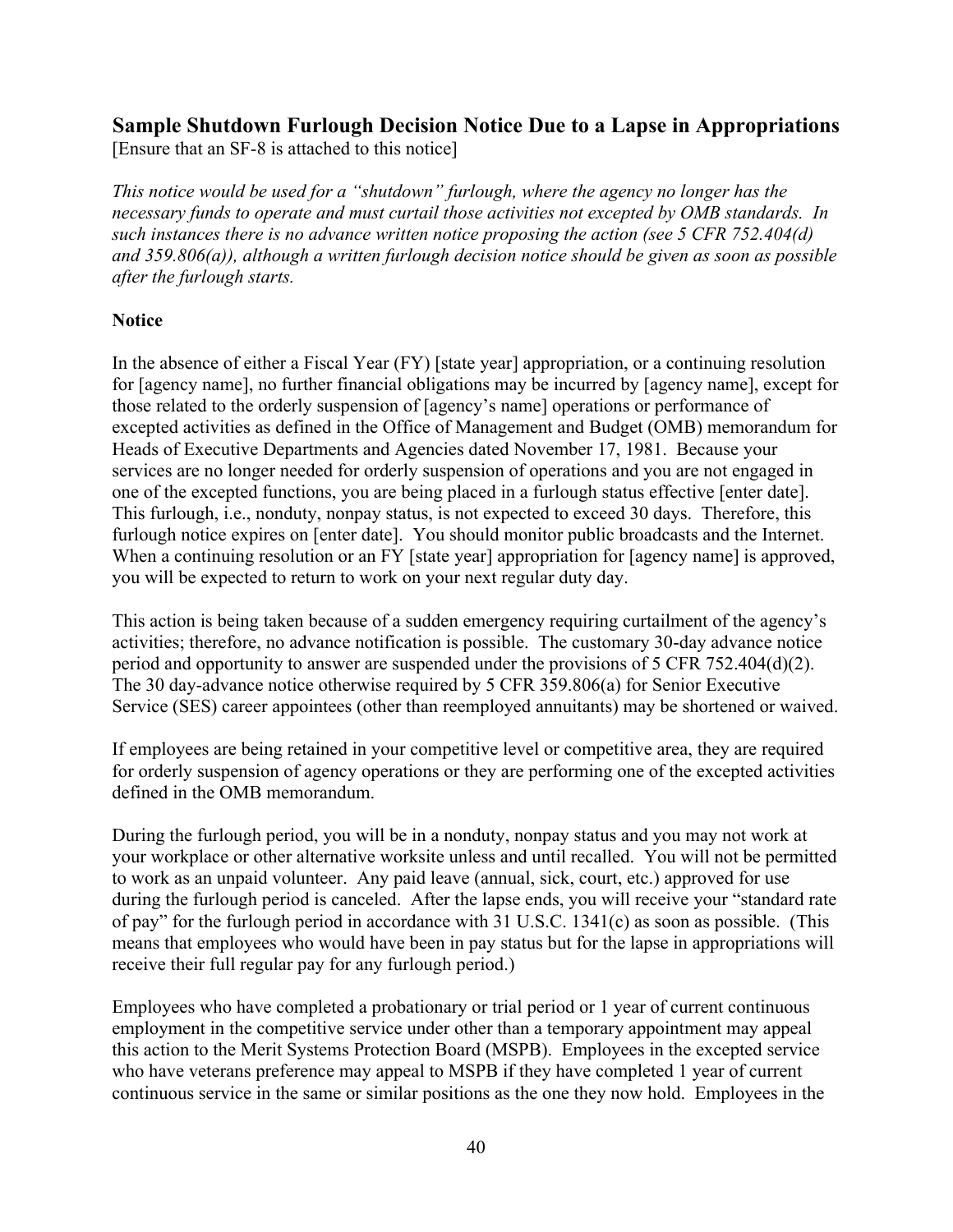excepted service who do not have veterans preference and who are not serving a probationary or trial period under an initial appointment pending conversion to the competitive service may appeal to MSPB if they have completed 2 years of current continuous service in the same or similar positions in an Executive agency under other than a temporary appointment limited to 2 years or less.

Career SES appointees (except reemployed annuitants) who believe requirements of 5 CFR part 359, subpart H, or the agency's procedures have not been correctly applied may also appeal to MSPB. Career SES appointees may inspect the regulations and records pertinent to this action at the following location: [identify location and times, as appropriate].

If you have the right of appeal to MSPB and wish to appeal this action to the MSPB, you must file the appeal within 30 calendar days after the effective date of your furlough, or 30 days after the date of your receipt of this decision notice whichever is later. If you wish to file an appeal, you may obtain information about the appeals process and a copy of the appeals form from the MSPB website at [http://www.mspb.gov/appeals/appeals.htm.](http://www.mspb.gov/appeals/appeals.htm) MSPB requires an appeal to be filed with the MSPB regional or field office serving the area where your duty station was located when the action was taken. Based upon your duty station, the appropriate field office is [identify] appropriate regional office]. MSPB also offers the option of electronic filing at [https://e-appeal.mspb.gov/.](https://e-appeal.mspb.gov/) You may wish to check MSPB's website for its operating status during this time. Employees have a right to representation in this matter and may be represented by an attorney or other person of their choosing.

Bargaining unit employees may grieve this action in accordance with the applicable negotiated agreement [provide citation to negotiated agreement] or may appeal to MSPB in accordance with the procedures outlined above, but not both. To obtain information on filing a grievance under the negotiated grievance procedure, contact [name of exclusive union representative].

*Note: [Under the Board's October 2012 regulations, notices must also include:* 

*Notice of any right the employee has to file a grievance or seek corrective action under subchapters II and III of 5 U.S.C. chapter 12, including:* 

*(1) Whether the election of any applicable grievance procedure will result in waiver of the employee's right to file an appeal with the Board;* 

*(2) Whether both an appeal to the Board and a grievance may be filed on the same matter and, if so, the circumstances under which proceeding with one will preclude proceeding with the other, and specific notice that filing a grievance will not extend the time limit for filing an appeal with the Board;* 

*(3) Whether there is any right to request Board review of a final decision on a grievance in accordance with § 1201.155 of this part;*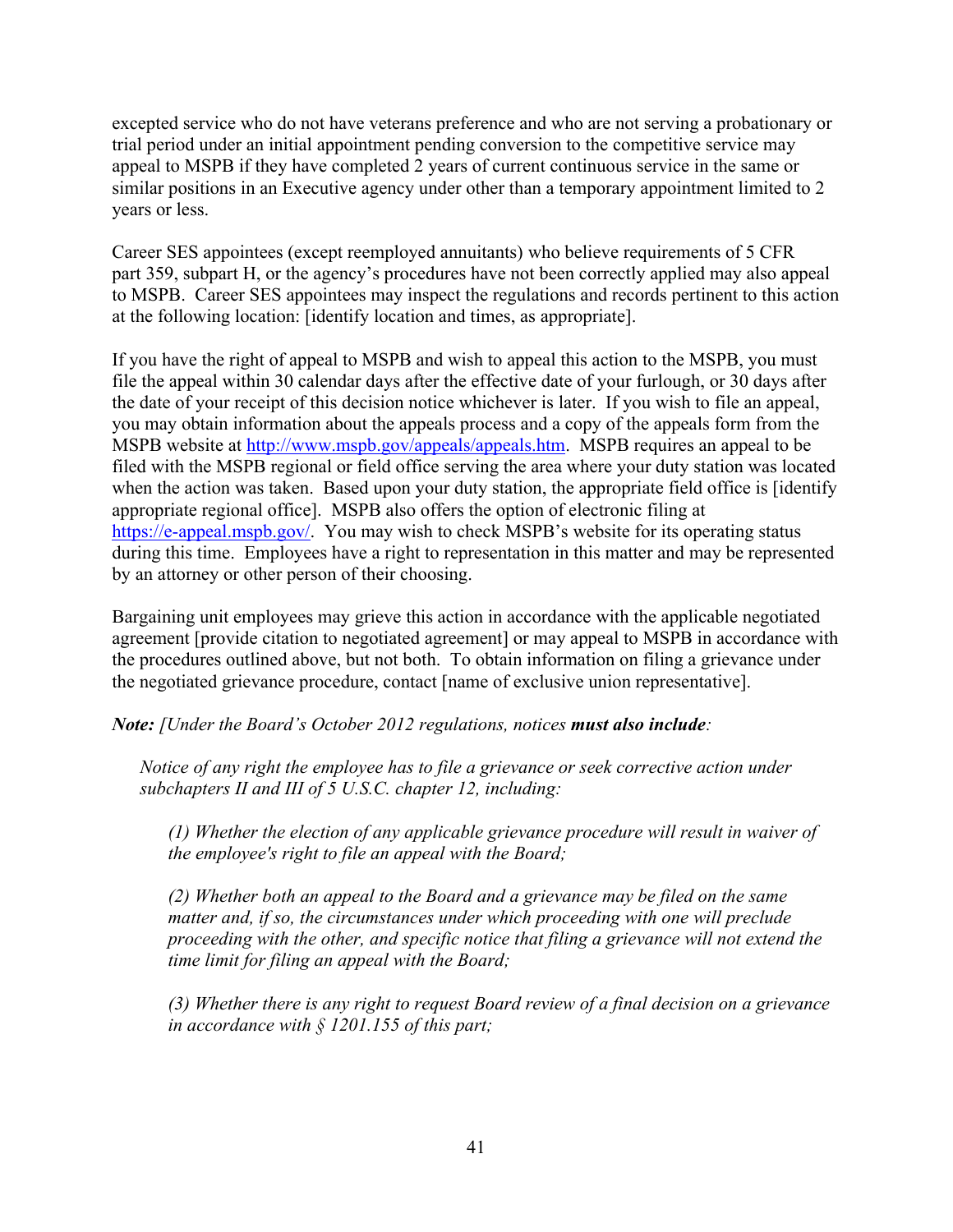*(4) The effect of any election under 5 U.S.C. 7121(g), including the effect that seeking corrective action under subchapters II and III of 5 U.S.C. chapter 12 will have on the employee's appeal rights before the Board; and* 

*(5) Notice of any right the employee has to file a complaint with the Equal Employment Opportunity Commission or to grieve allegations of unlawful discrimination, consistent with the provisions of 5 U.S.C. 7121(d) and 29 CFR 1614.301 and 1614.302.]* 

*[An agency must satisfy the obligation to provide a copy of the MSPB appeal form when issuing a decision notice. (5 CFR 1201.21). Providing this MSPB appeal hyperlink form electronically [\(https://e-appeal.mspb.gov/\)](https://e-appeal.mspb.gov/) will typically satisfy the requirement of ensuring that employees subject to a decision appealable to MSPB will have effective access to the MSPB regulations and appeal form. However, if the employee informs the agency that he or she lacks Internet access, the agency is required to take steps to ensure that the employee has actual access to the MSPB's regulations and the appeal form, including providing the employee with a hard copy of these documents upon the employee's request.]* 

Attached is the SF-8, *Notice to Federal Employee about Unemployment Insurance*. Additional information about unemployment insurance is available at [http://www.servicelocator.org/OWSLinks.asp.](http://www.servicelocator.org/OWSLinks.asp)

We recognize the difficult financial implications of any furlough, no matter how limited its length. We will make every effort to keep you informed as additional information regarding the agency funding level becomes available. If you have questions, contact [*contact name, phone number, and email address*]

 $\mathcal{L}_\text{max}$  , and the set of the set of the set of the set of the set of the set of the set of the set of the set of the set of the set of the set of the set of the set of the set of the set of the set of the set of the Deciding Official Date

I acknowledge receipt of this decision.

Employee's signature Date

Attachment: SF-8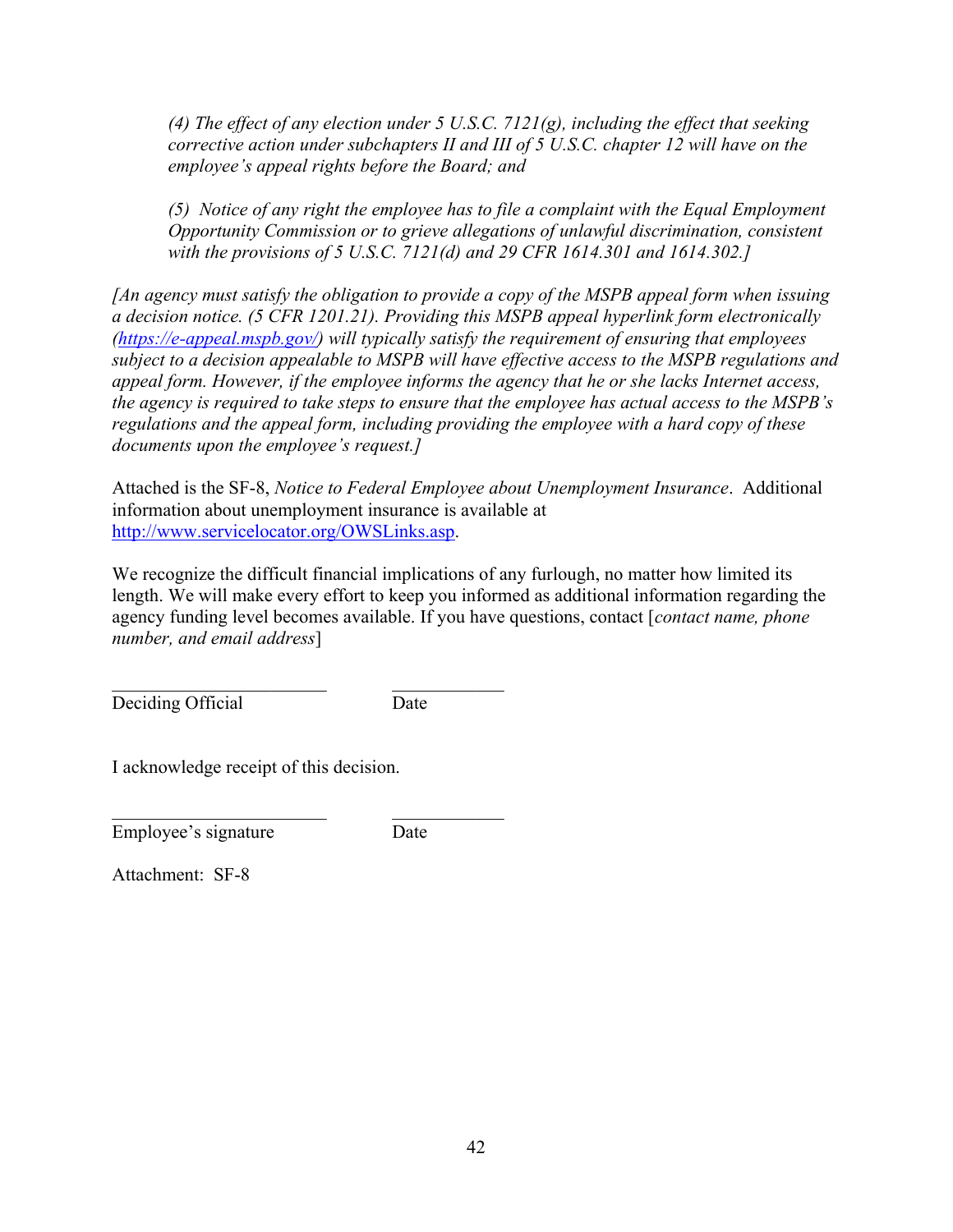## <span id="page-44-0"></span>**Sample Notice of Furlough During Holiday to Excepted Employee Due to a Lapse in Appropriations**

[Ensure that an SF-8 is attached to this notice]

In the absence of either a Fiscal Year (FY) [state year] appropriation, or a continuing resolution for [agency name], no new financial obligations may be incurred by the Agency for functions funded through annual appropriations, except with respect to certain personnel who are otherwise authorized to continue to work.

As you are aware, as an employee who has been excepted from furlough and continued to work during the shutdown, you are required to work on those days you would normally be scheduled to work. The upcoming [state holiday] on [state date], is not a day you would normally be scheduled to work, and we are not requiring you to work on that day. Because of the operation of the shutdown furlough rules, we must place you in a furlough status for the [state holiday] holiday. As an excepted employee, you are expected to return to work on your next regularly scheduled workday following the [state holiday] holiday. For the vast majority of you, this means you would return to work on [state date].

If you have a work schedule that does not include [state date], as a workday, you will follow the normal holiday rules for an "in lieu of" holiday. All full-time employees, including those on flexible or compressed work schedules, are entitled to an "in lieu of" holiday when a holiday falls on a non-workday. For example, if you have a Monday through Friday alternative work schedule (AWS), and [state holiday] is your regularly scheduled AWS day off, you will do as you have generally done for previous holidays and take your "in lieu of" holiday the work day immediately preceding Monday. For example, if the holiday is Monday, [insert date], your "in lieu of" holiday would be Friday, [insert date]. You would be in furlough status on Friday instead of Monday in this example. You would return to work on Tuesday, [insert date], because your regular day off is on Monday, [insert date].

This can be a bit confusing, so if you do not fall in the category above of working a Monday through Friday schedule and/or are unclear of when your "in-lieu of" holiday is to occur, please consult with your supervisor. In the event your supervisor is unavailable, please call or email [state agency] Human Resources.

This action is being taken because of a sudden emergency requiring curtailment of the agency's activities; therefore, no advance notification is possible. The customary 30-day advance notice period and opportunity to answer are suspended under the provisions of 5 CFR 752.404(d)(2). The 30 day-advance notice otherwise required by 5 CFR 359.806(a) for Senior Executive Service (SES) career appointees (other than reemployed annuitants) may be shortened or waived.

If employees are being retained in your competitive level or competitive area, they are required for orderly suspension of agency operations or they are performing one of the excepted activities defined in the OMB memorandum.

During the furlough period, you will be in a nonduty, nonpay status and you may not work at your workplace or other alternative worksite unless and until recalled. You will not be permitted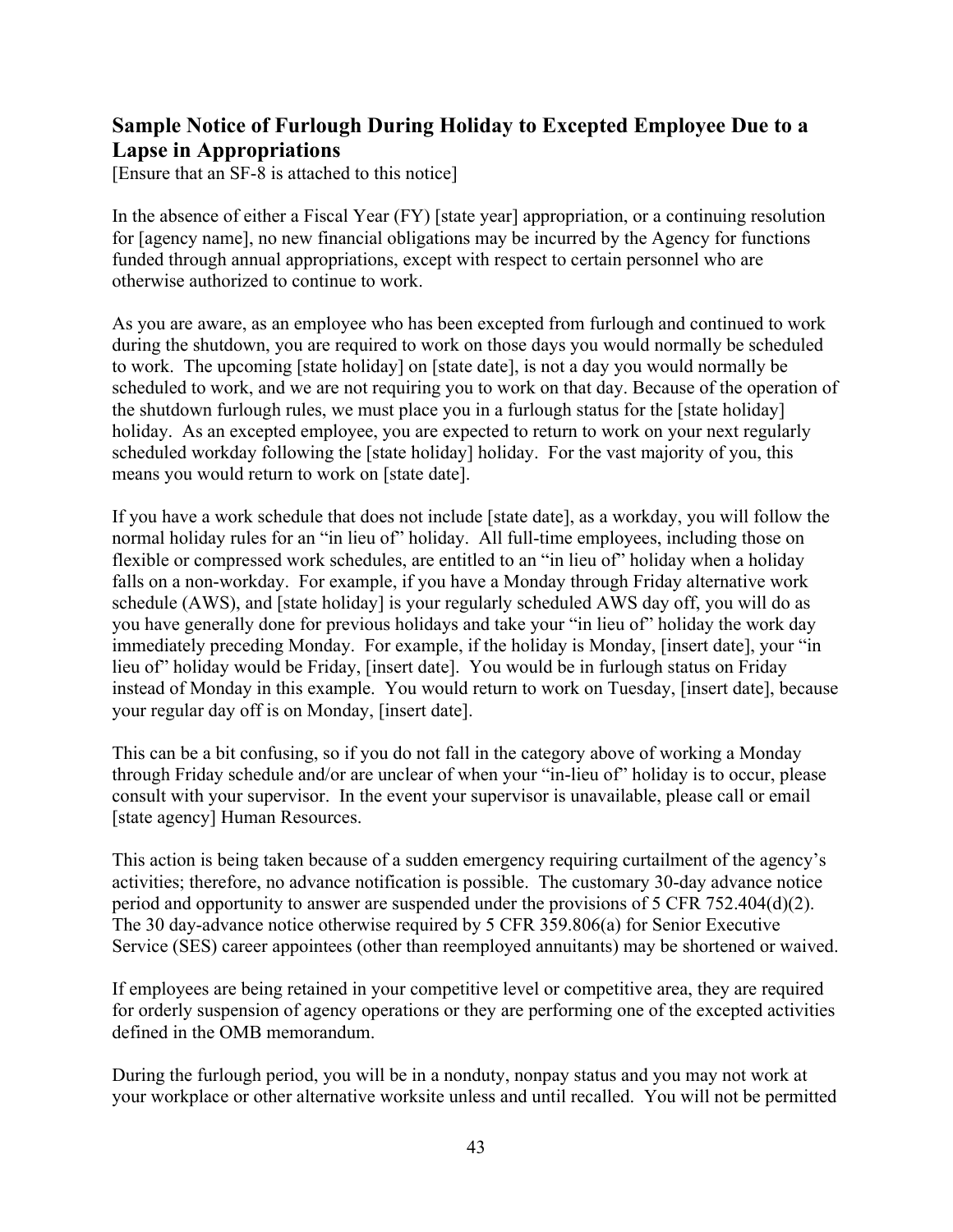to work as an unpaid volunteer. Any paid leave (annual, sick, court, etc.) approved for use during the furlough period is canceled. After the lapse ends, you will receive your "standard rate of pay" for the furlough period in accordance with 31 U.S.C. 1341(c) as soon as possible. (This means that employees who would have been in pay status but for the lapse in appropriations will receive their full regular pay for any furlough period.)

Employees who have completed a probationary or trial period or 1 year of current continuous employment in the competitive service under other than a temporary appointment may appeal this action to the Merit Systems Protection Board (MSPB). Employees in the excepted service who have veterans preference may appeal to MSPB if they have completed 1 year of current continuous service in the same or similar positions as the one they now hold. Employees in the excepted service who do not have veterans preference and who are not serving a probationary or trial period under an initial appointment pending conversion to the competitive service may appeal to MSPB if they have completed 2 years of current continuous service in the same or similar positions in an Executive agency under other than a temporary appointment limited to 2 years or less.

Career SES appointees (except reemployed annuitants) who believe requirements of 5 CFR part 359, subpart H, or the agency's procedures have not been correctly applied may also appeal to MSPB. Career SES appointees may inspect the regulations and records pertinent to this action at the following location: [identify location and times, as appropriate].

If you have the right of appeal to MSPB and wish to appeal this action to the MSPB, you must file the appeal within 30 calendar days after the effective date of your furlough, or 30 days after the date of your receipt of this decision notice whichever is later. If you wish to file an appeal, you may obtain information about the appeals process and a copy of the appeals form from the MSPB website at [http://www.mspb.gov/appeals/appeals.htm.](http://www.mspb.gov/appeals/appeals.htm) MSPB requires an appeal to be filed with the MSPB regional or field office serving the area where your duty station was located when the action was taken. Based upon your duty station, the appropriate field office is [identify appropriate regional office]. MSPB also offers the option of electronic filing at [https://e-appeal.mspb.gov/.](https://e-appeal.mspb.gov/) You may wish to check MSPB's website for its operating status during this time. Employees have a right to representation in this matter and may be represented by an attorney or other person of their choosing.

Bargaining unit employees may grieve this action in accordance with the applicable negotiated agreement [provide citation to negotiated agreement] or may appeal to MSPB in accordance with the procedures outlined above, but not both. To obtain information on filing a grievance under the negotiated grievance procedure, contact [name of exclusive union representative].

*Note: [Under the Board's October 2012 regulations, notices must also include:* 

*Notice of any right the employee has to file a grievance or seek corrective action under subchapters II and III of 5 U.S.C. chapter 12, including:* 

*(1) Whether the election of any applicable grievance procedure will result in waiver of the employee's right to file an appeal with the Board;*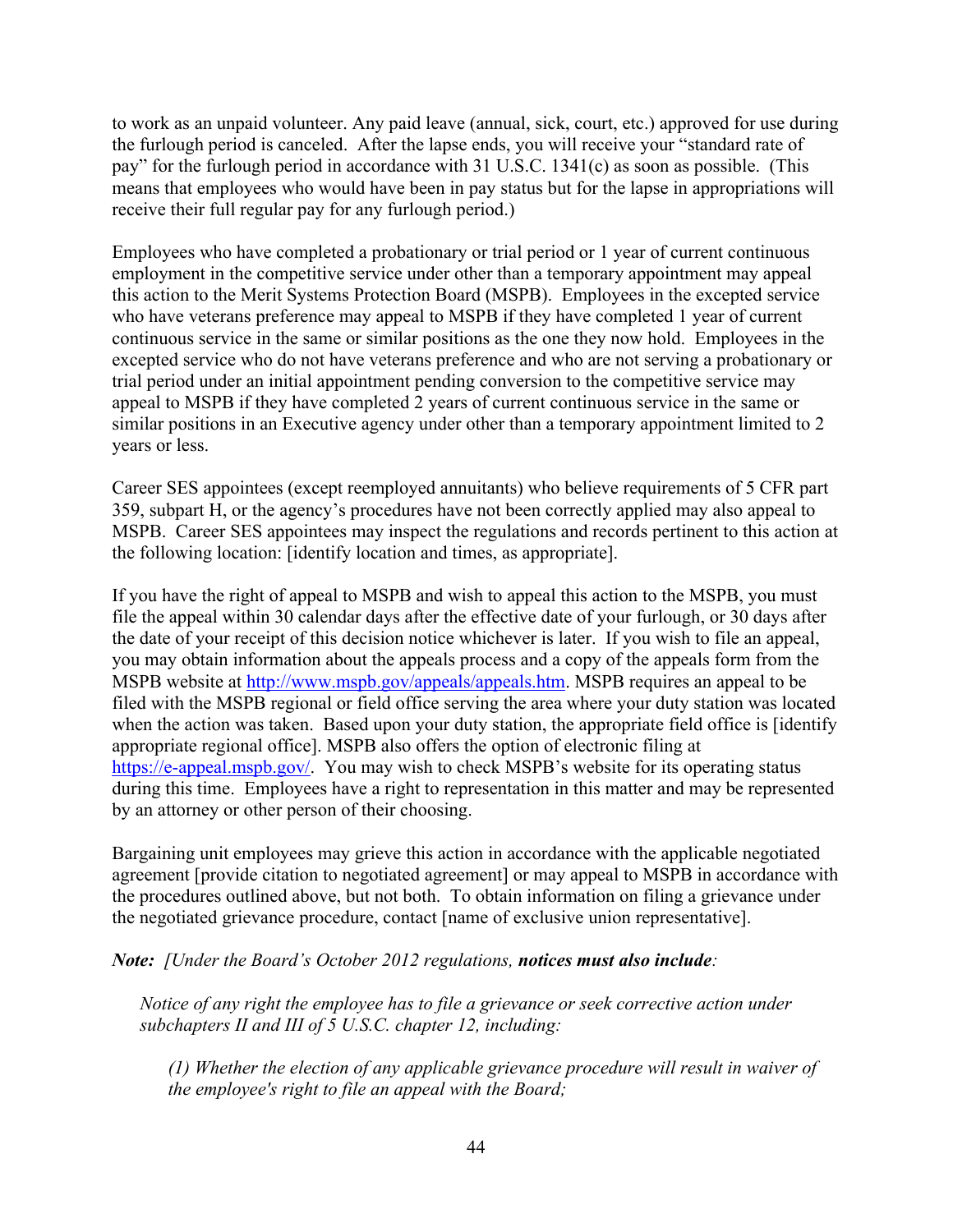*(2) Whether both an appeal to the Board and a grievance may be filed on the same matter and, if so, the circumstances under which proceeding with one will preclude proceeding with the other, and specific notice that filing a grievance will not extend the time limit for filing an appeal with the Board;* 

*(3) Whether there is any right to request Board review of a final decision on a grievance in accordance with § 1201.155 of this part;* 

*(4) The effect of any election under 5 U.S.C. 7121(g), including the effect that seeking corrective action under subchapters II and III of 5 U.S.C. chapter 12 will have on the employee's appeal rights before the Board; and* 

*(5) Notice of any right the employee has to file a complaint with the Equal Employment Opportunity Commission or to grieve allegations of unlawful discrimination, consistent with the provisions of 5 U.S.C. 7121(d) and 29 CFR 1614.301 and 1614.302.]* 

*[An agency must satisfy the obligation to provide a copy of the MSPB appeal form when issuing a decision notice. (5 CFR 1201.21). Providing this MSPB appeal hyperlink form electronically [\(https://e-appeal.mspb.gov/\)](https://e-appeal.mspb.gov/) will typically satisfy the requirement of ensuring that employees subject to a decision appealable to MSPB will have effective access to the MSPB regulations and appeal form. However, if the employee informs the agency that he or she lacks Internet access, the agency is required to take steps to ensure that the employee has actual access to the MSPB's regulations and the appeal form, including providing the employee with a hard copy of these documents upon the employee's request.]* 

Attached is the SF-8, *Notice to Federal Employee about Unemployment Insurance*. Additional information about unemployment insurance is available at: [http://www.servicelocator.org/OWSLinks.asp.](http://www.servicelocator.org/OWSLinks.asp)

We recognize the difficult financial implications of any furlough, no matter how limited its length. We will make every effort to keep you informed as additional information regarding the agency funding level becomes available. If you have questions, contact [*contact name, phone number, and email address*]

Deciding Official Date

I acknowledge receipt of this decision.

\_\_\_\_\_\_\_\_\_\_\_\_\_\_\_\_\_\_ \_\_\_\_\_\_\_\_\_\_

\_\_\_\_\_\_\_\_\_\_\_\_\_\_\_\_\_\_ \_\_\_\_\_\_\_\_\_\_ Employee's signature Date

Attachment: SF-8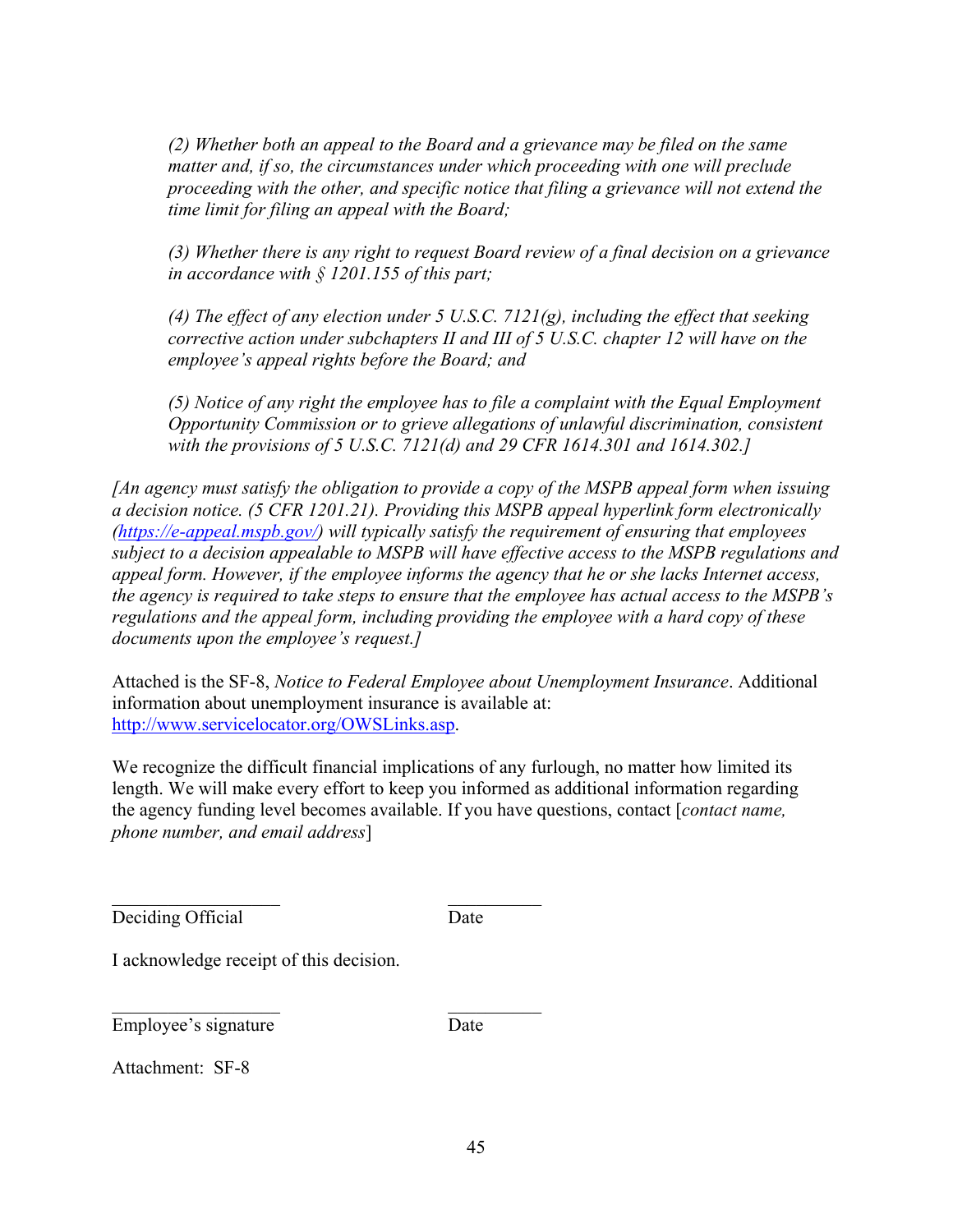## <span id="page-47-0"></span>**Sample Notice of Furlough During Intermittent Absences and Holidays to Excepted Employee Due to a Lapse in Appropriations**

[Ensure that an SF-8 is attached to this notice]

In the absence of either a Fiscal Year (FY) [state year] appropriation, or a continuing resolution for [agency name], no new financial obligations may be incurred by the Agency for functions funded through annual appropriations, except with respect to certain personnel who are otherwise authorized to continue to work.

As you are aware, as an employee who has been excepted from furlough and continued to work during the shutdown, you are required to work on those days you would normally be scheduled to work. Because of the operation of the shutdown furlough rules, however, we must place you in a furlough status for the following dates: [state applicable date(s)]. As an excepted employee, you are expected to return to work on your next regularly scheduled workday following [state date]. This means you would return to work on [state date].

This action is being taken because of a sudden emergency requiring curtailment of the agency's activities; therefore, no advance notification is possible. The customary 30-day advance notice period and opportunity to answer are suspended under the provisions of 5 CFR 752.404(d)(2). The 30 day-advance notice otherwise required by 5 CFR 359.806(a) for Senior Executive Service (SES) career appointees (other than reemployed annuitants) may be shortened or waived. If employees are being retained in your competitive level or competitive area, they are required for orderly suspension of agency operations or they are performing one of the excepted activities defined in the OMB memorandum.

During the furlough period, you will be in a nonduty, nonpay status and you may not work at your workplace or other alternative worksite unless and until recalled. You will not be permitted to work as an unpaid volunteer. Any paid leave (annual, sick, court, etc.) approved for use during the furlough period is canceled. After the lapse ends, you will receive your "standard rate of pay" for the furlough period in accordance with 31 U.S.C. 1341(c) as soon as possible. (This means that employees who would have been in pay status but for the lapse in appropriations will receive their full regular pay for any furlough period.)

Employees who have completed a probationary or trial period or 1 year of current continuous employment in the competitive service under other than a temporary appointment may appeal this action to the Merit Systems Protection Board (MSPB). Employees in the excepted service who have veterans preference may appeal to MSPB if they have completed 1 year of current continuous service in the same or similar positions as the one they now hold. Employees in the excepted service who do not have veterans preference and who are not serving a probationary or trial period under an initial appointment pending conversion to the competitive service may appeal to MSPB if they have completed 2 years of current continuous service in the same or similar positions in an Executive agency under other than a temporary appointment limited to 2 years or less.

Career SES appointees (except reemployed annuitants) who believe requirements of 5 CFR part 359, subpart H, or the agency's procedures have not been correctly applied may also appeal to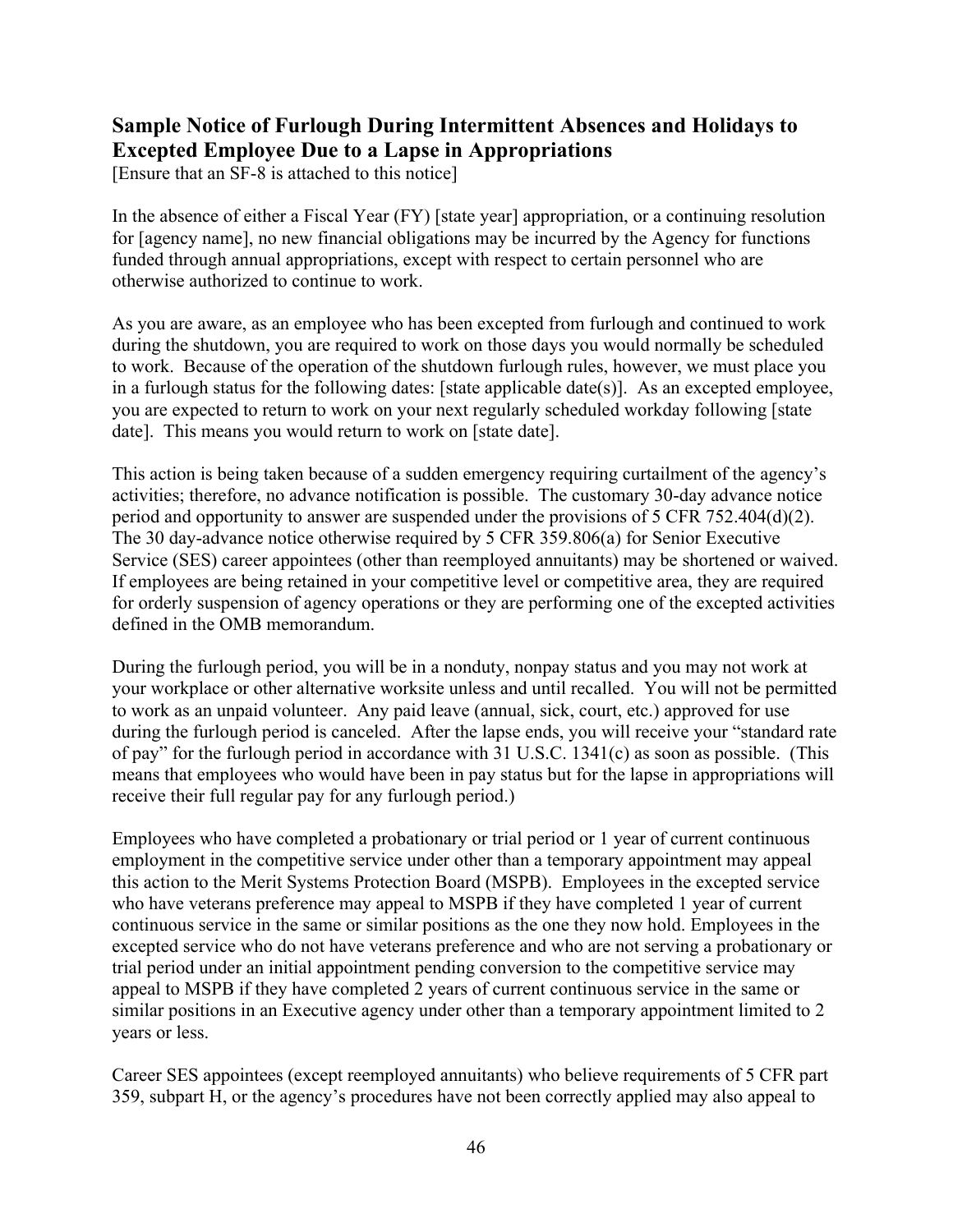MSPB. Career SES appointees may inspect the regulations and records pertinent to this action at the following location: [identify location and times, as appropriate].

If you have the right of appeal to MSPB and wish to appeal this action to the MSPB, you must file the appeal within 30 calendar days after the effective date of your furlough, or 30 days after the date of your receipt of this decision notice whichever is later. If you wish to file an appeal, you may obtain information about the appeals process and a copy of the appeals form from the MSPB website at [http://www.mspb.gov/appeals/appeals.htm.](http://www.mspb.gov/appeals/appeals.htm) You may wish to check MSPB's website for its operating status during this time. MSPB requires an appeal to be filed with the MSPB regional or field office serving the area where your duty station was located when the action was taken. Based upon your duty station, the appropriate field office is [identify appropriate regional office]. MSPB also offers the option of electronic filing at [https://e-appeal.mspb.gov/.](https://e-appeal.mspb.gov/) Employees have a right to representation in this matter and may be represented by an attorney or other person of their choosing.

Bargaining unit employees may grieve this action in accordance with the applicable negotiated agreement [provide citation to negotiated agreement] or may appeal to MSPB in accordance with the procedures outlined above, but not both. To obtain information on filing a grievance under the negotiated grievance procedure, contact [name of exclusive union representative].

*Note: [Under the Board's October 2012 regulations, notices must also include:* 

*Notice of any right the employee has to file a grievance or seek corrective action under subchapters II and III of 5 U.S.C. chapter 12, including:* 

*(1) Whether the election of any applicable grievance procedure will result in waiver of the employee's right to file an appeal with the Board;* 

*(2) Whether both an appeal to the Board and a grievance may be filed on the same matter and, if so, the circumstances under which proceeding with one will preclude proceeding with the other, and specific notice that filing a grievance will not extend the time limit for filing an appeal with the Board;* 

*(3) Whether there is any right to request Board review of a final decision on a grievance in accordance with § 1201.155 of this part;* 

*(4) The effect of any election under 5 U.S.C. 7121(g), including the effect that seeking corrective action under subchapters II and III of 5 U.S.C. chapter 12 will have on the employee's appeal rights before the Board.; and* 

*(5) Notice of any right the employee has to file a complaint with the Equal Employment Opportunity Commission or to grieve allegations of unlawful discrimination, consistent with the provisions of 5 U.S.C. 7121(d) and 29 CFR 1614.301 and 1614.302.]* 

*[An agency must satisfy the obligation to provide a copy of the MSPB appeal form when issuing a decision notice. (5 CFR 1201.21). Providing this MSPB appeal hyperlink form electronically*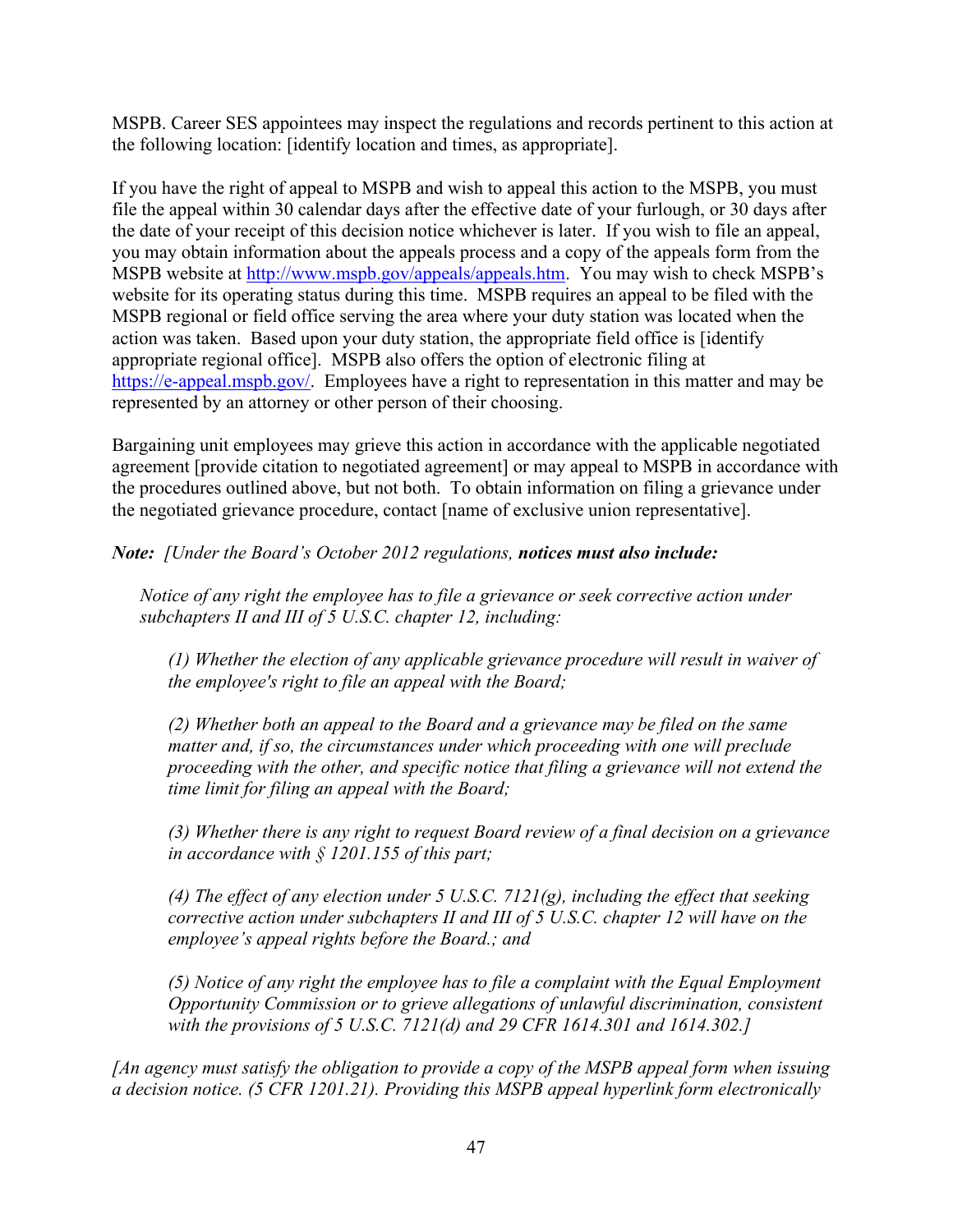*[\(https://e-appeal.mspb.gov/\)](https://e-appeal.mspb.gov/) will typically satisfy the requirement of ensuring that employees subject to a decision appealable to MSPB will have effective access to the MSPB regulations and appeal form. However, if the employee informs the agency that he or she lacks Internet access, the agency is required to take steps to ensure that the employee has actual access to the MSPB's regulations and the appeal form, including providing the employee with a hard copy of these documents upon the employee's request.]* 

Attached is the SF-8, *Notice to Federal Employee about Unemployment Insurance*. Additional information about unemployment insurance is available at: [http://www.servicelocator.org/OWSLinks.asp.](http://www.servicelocator.org/OWSLinks.asp)

We recognize the difficult financial implications of any furlough, no matter how limited its length. We will make every effort to keep you informed as additional information regarding the agency funding level becomes available. If you have questions, contact [*contact name, phone number, and email address*]

 $\mathcal{L}_\mathcal{L}$  , and the contribution of the contribution of  $\mathcal{L}_\mathcal{L}$ Deciding Official Date

I acknowledge receipt of this decision.

\_\_\_\_\_\_\_\_\_\_\_\_\_\_\_\_\_\_ \_\_\_\_\_\_\_ Employee's signature Date

Attachment: SF-8